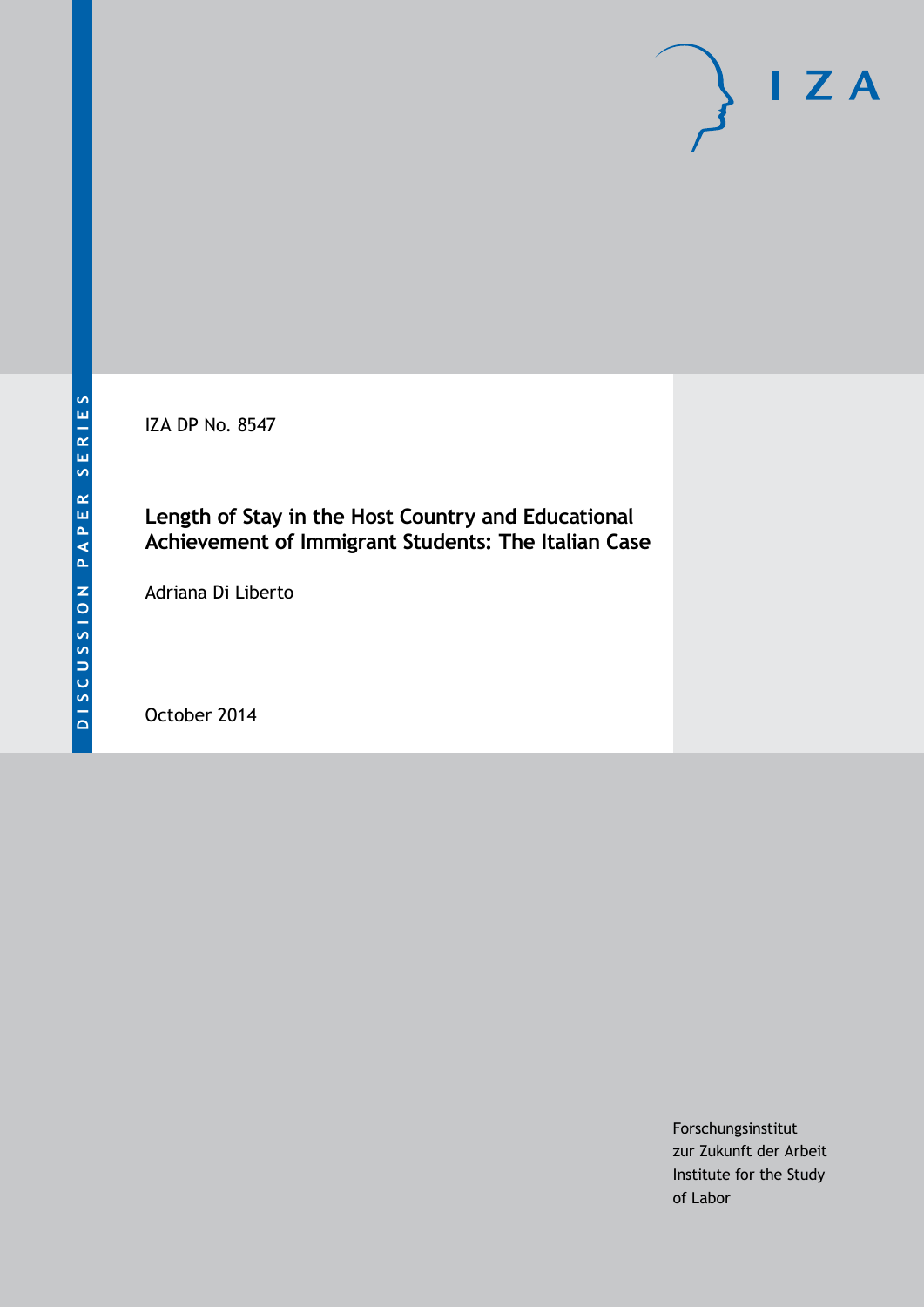# **Length of Stay in the Host Country and Educational Achievement of Immigrant Students: The Italian Case**

**Adriana Di Liberto**

*University of Cagliari, IZA and CRENoS*

Discussion Paper No. 8547 October 2014

IZA

P.O. Box 7240 53072 Bonn Germany

Phone: +49-228-3894-0 Fax: +49-228-3894-180 E-mail: [iza@iza.org](mailto:iza@iza.org)

Any opinions expressed here are those of the author(s) and not those of IZA. Research published in this series may include views on policy, but the institute itself takes no institutional policy positions. The IZA research network is committed to the IZA Guiding Principles of Research Integrity.

The Institute for the Study of Labor (IZA) in Bonn is a local and virtual international research center and a place of communication between science, politics and business. IZA is an independent nonprofit organization supported by Deutsche Post Foundation. The center is associated with the University of Bonn and offers a stimulating research environment through its international network, workshops and conferences, data service, project support, research visits and doctoral program. IZA engages in (i) original and internationally competitive research in all fields of labor economics, (ii) development of policy concepts, and (iii) dissemination of research results and concepts to the interested public.

<span id="page-1-0"></span>IZA Discussion Papers often represent preliminary work and are circulated to encourage discussion. Citation of such a paper should account for its provisional character. A revised version may be available directly from the author.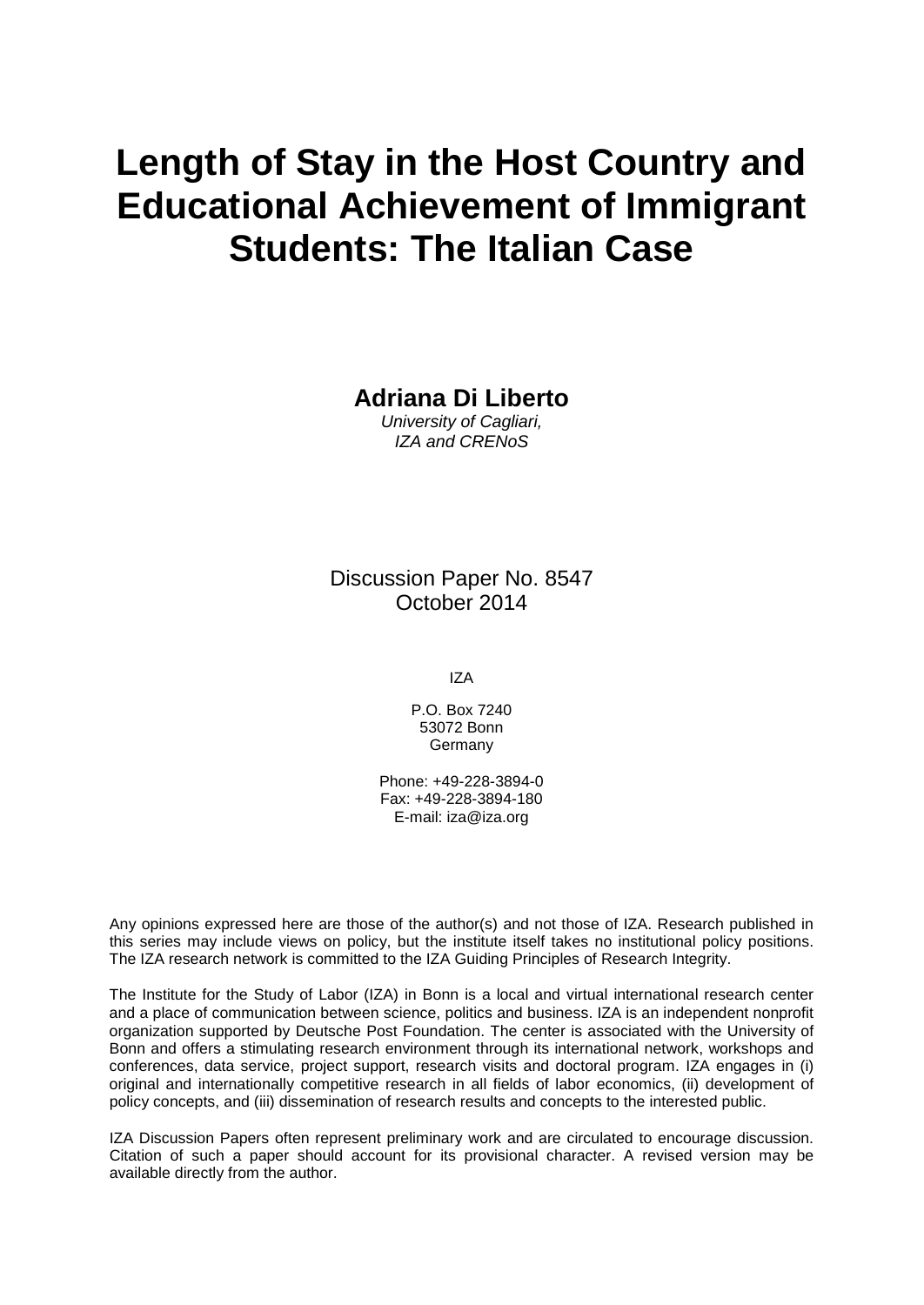IZA Discussion Paper No. 8547 October 2014

# **ABSTRACT**

# **Length of Stay in the Host Country and Educational Achievement of Immigrant Students: The Italian Case[\\*](#page-1-0)**

Using Italian data on language standardized tests for three different levels of schooling we investigate if the observed gap in educational attainments in  $1<sup>st</sup>$  generation immigrants tends to lower the longer they stay in Italy, and if younger children tend to catch up faster than their older schoolmates. The analysis shows that the significant gap in language skills observed between  $1<sup>st</sup>$  and  $2<sup>nd</sup>$  generation immigrant students is mainly due to both the negative performance of immigrant children newly arrived in Italy, and the immigrant students' area of origin. Comparing the results across the different grades, we also find that this gap narrows at a different pace in the early or later years of an immigrant student's life. Overall, our results suggest the presence of a 'critical' age above which  $1<sup>st</sup>$  generation immigrant students face a negative impact on their school performance, and that institutional and cultural factors play a role on immigrant language skills acquisition.

JEL Classification: J15, I21

Keywords: immigrant students, educational attainment, age at immigration

Corresponding author:

Adriana Di Liberto Università di Cagliari Dipartimento di Scienze Economiche e Aziendali Via S. Ignazio 17 **Cagliari** Italy E-mail: [diliberto@unica.it](mailto:diliberto@unica.it)

The research leading to these results has received funding from the European Union's Seventh Framework Programme FP7-SSH-2010-2.2-1 (2011-2014), under grant agreement n° 266834 SEARCH project. I wish to thank INVALSI and, in particular, Patrizia Falzetti for providing the data on student outcomes. I also thank Benedetta De Magistris for her excellent work as research assistant.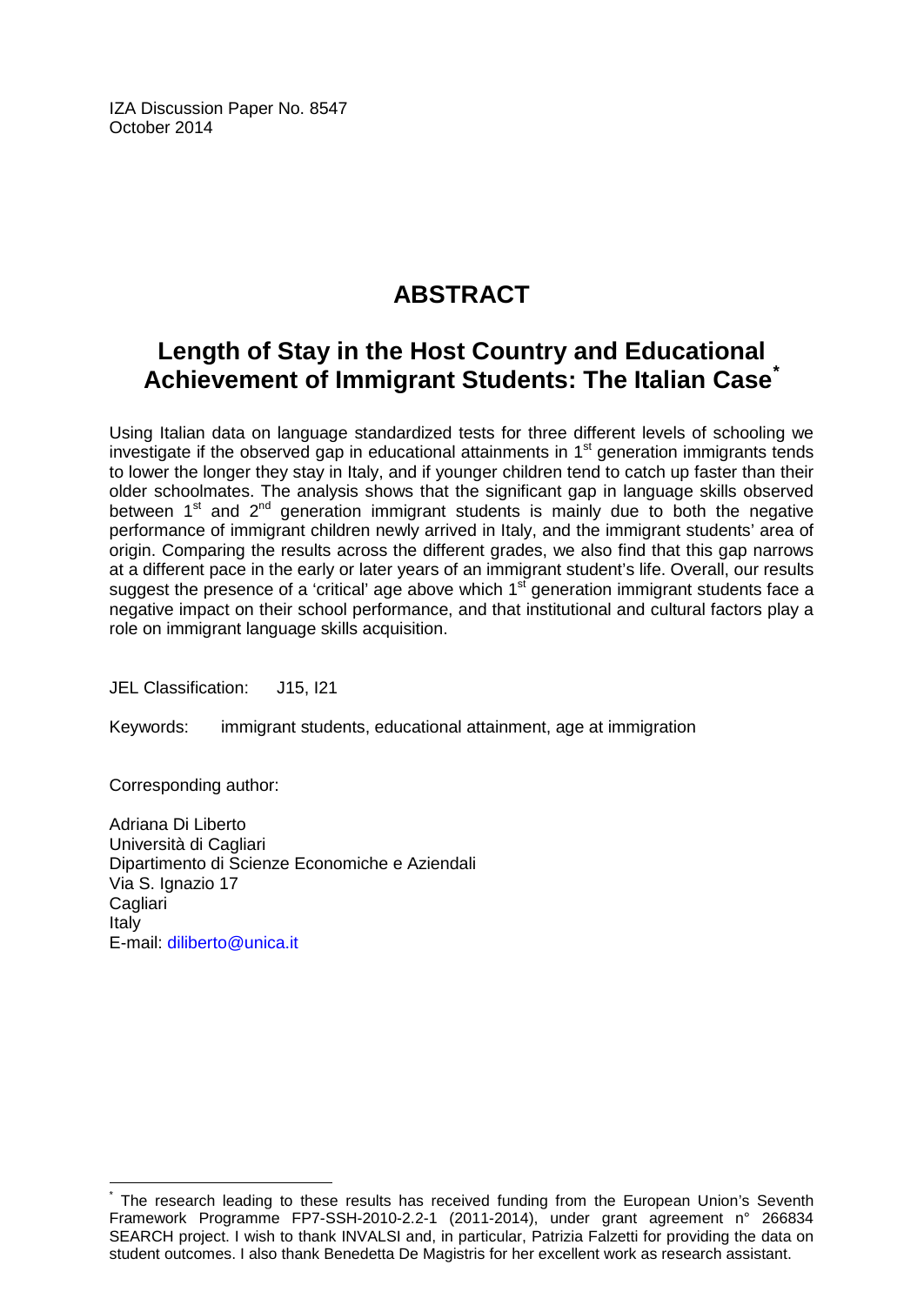#### **INTRODUCTION**

<u>.</u>

*"In order to close the achievement gap, institutional changes must be made at the school level, including changes in language teaching… Proficiency in the language of instruction is a major tool and precondition for learning."*

OECD (2010)

Since the last decade of the 20th century European countries have experienced large waves of migration flows from both within the EU and from outside it. As a consequence, the integration of third-country nationals has been identified as a priority at European level. Migration-related issues are a central part of the Stockholm Programme, adopted by the EU Member State governments at the December 2009 European Council.

Among the proposed indicators of migrant integration, language skills and educational attainments are identified as crucial. Low skilled workers are more at-risk of poverty or social exclusion and young people with a migrant background are found to be at greater risk of dropping out of school and of exiting the education and training system without having obtained an upper secondary qualification. Data are striking: in 2008 regardless of gender, the share of early school leavers with a foreign background was four percentage points higher than that of their counterparts with nativeborn parents (Eurostat, 2011b). In general, the school performance gap between native and immigrant children is well documented for a number of industrialized countries and it is a real concern for policy makers since it also predicts a gap in labour-market performance and other long-term outcomes.

In this paper we use the language standardized test data provided by INVALSI, the Italian institute in charge of evaluating schools' performance, to analyse the gap of young immigrant children in Italy. In particular, we examine if this gap is significantly influenced by pupils' length of stay in Italy, their age at immigration and their area of origin. Italian data are most suitable for studying these issues. Together with Spain and Greece, Italy is a recent migration destination. As of 31<sup>st</sup> December 2008, in Italy the percentage of foreigners as a share of the total population was 6.5%, of whom 1.9% citizens of (other) EU Member States and 4.6% from non-EU countries. With respect to educational levels, according to PISA 2009 results, Italy has some of the largest nativeimmigrant school performance gaps among OECD countries.<sup>1</sup> In particular, this result holds for second generation students, even after adjusting for socio-economic background (OECD, 2012). Furthermore, the share of early leavers from education and training (aged 18-24) among the

<sup>&</sup>lt;sup>1</sup> "In 2009, the reading scores of immigrant students were lower than those of non-immigrant students in 23 out of 28 OECD countries with sufficient data. The performance gap reaches 99 score points in Mexico, more than 80 in Iceland and more than 72 in Italy. In Finland, Austria, Belgium, Sweden, Denmark and France, the gap is 60 score points or more, the equivalent of over a year and a half of schooling", OECD (2012).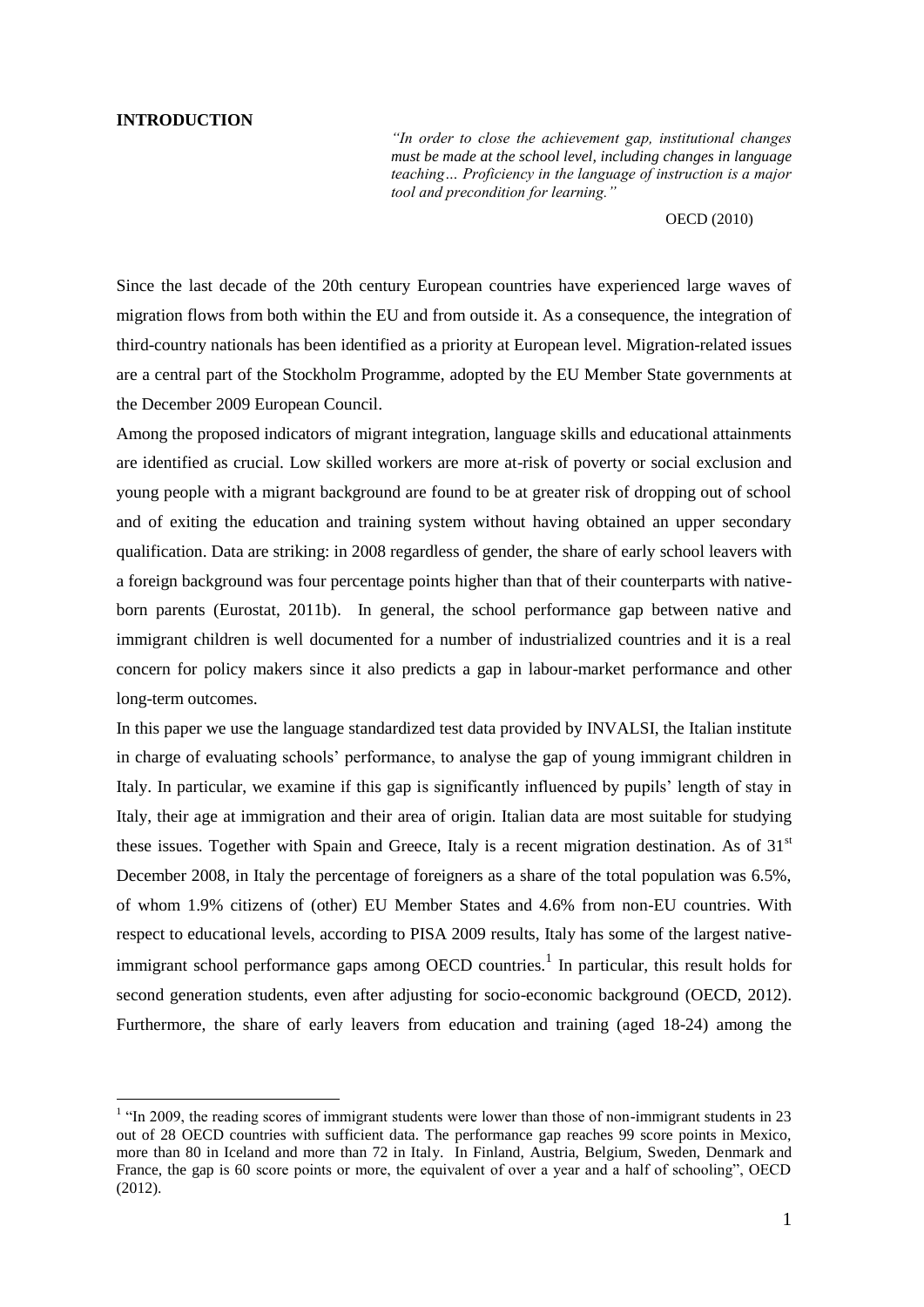subgroup of foreign-born is 46%, compared to 19% observed for the total population.<sup>2</sup> Finally, among the EU countries, Italy has the lowest proportion of foreign citizens with tertiary education and a large one of low educational attainment level (Eurostat LFS, 2008). In sum, migrants in Italy have a lower level of income and are at increased risk of poverty and social exclusion. With its low educational attainments of both migrants and natives, Italy is among the group of countries most at risk. <sup>3</sup>

In this study we investigate the differences in standardized language test scores between immigrant and Italian children conditional on personal, family and school characteristics, distinguishing between first and second-generation immigrants. Although we do not have longitudinal data, for first-generation immigrants, we are able to study whether the age at immigration influences their academic achievements. In particular, unlike most previous studies in this field, our data allow us to compare the results obtained by children enrolled in different grades, more specifically, the second and fifth year of (primary) school, sixth and tenth year (secondary school).<sup>4</sup> Indeed, since the Italian INVALSI data sample at multiple ages, they permit a broader picture showing if the immigrant students impact of not speaking the language of instruction at home changes across education levels. Comparing the results across the different grades we investigate if the educational gap narrows at a different pace in the early or later years of a student's life. That is, we address the important question of whether the age at arrival and the length of stay in the host country matters for immigrants' educational achievements. Indeed, sociologists have long identified immigrants who arrived as young children, the so called 1.5 generation, as different from those who arrived after and observed that the outcomes of the two groups may significantly differ.<sup>5</sup>

We focus on language tests because the lack of language skills plays a crucial role in immigrants' integration processes. Further, we also concentrate on the age of immigrant children and their length of stay in the host country since a large literature suggests that, although people can learn languages at any age, young children have an innate ability to learn the rules of new languages, and this ability tends to decrease by adulthood (Johnson and Newport, 1989).<sup>6</sup> In particular, the

 $2$  At the European Union level, the share of foreign-born early school leavers aged 18-24 is higher than the share of early school leavers aged 18-24 from all population. The most marked differences in the shares are in Germany, Greece, Spain, France, Italy and Cyprus, Austria and Finland.

<sup>&</sup>lt;sup>3</sup> In 2008, the at risk of poverty or social exclusion rate among foreign-born persons was highest in Greece (45%), followed by Belgium, Italy and France, the latter with percentage above 30%. See European Union (2011).

 $4 \text{ We exclude data on the National exam performed by all Italian students at the end of year eight since they.}$ are not comparable with those used in this study.

<sup>&</sup>lt;sup>5</sup> "...first-generation immigrants who arrive at a young age are often more similar to second-generation ones than to adults from the first-generation. Individuals who immigrate to a new country before or during their early teens bring with them characteristics from their home country but experience at least some of their formative years while in a new country". See Sweetman et al. (2014).

<sup>&</sup>lt;sup>6</sup> Moreover, children who learn a language before adolescence are more likely than older learners to attain native-like pronunciation (Patkowski, 1990).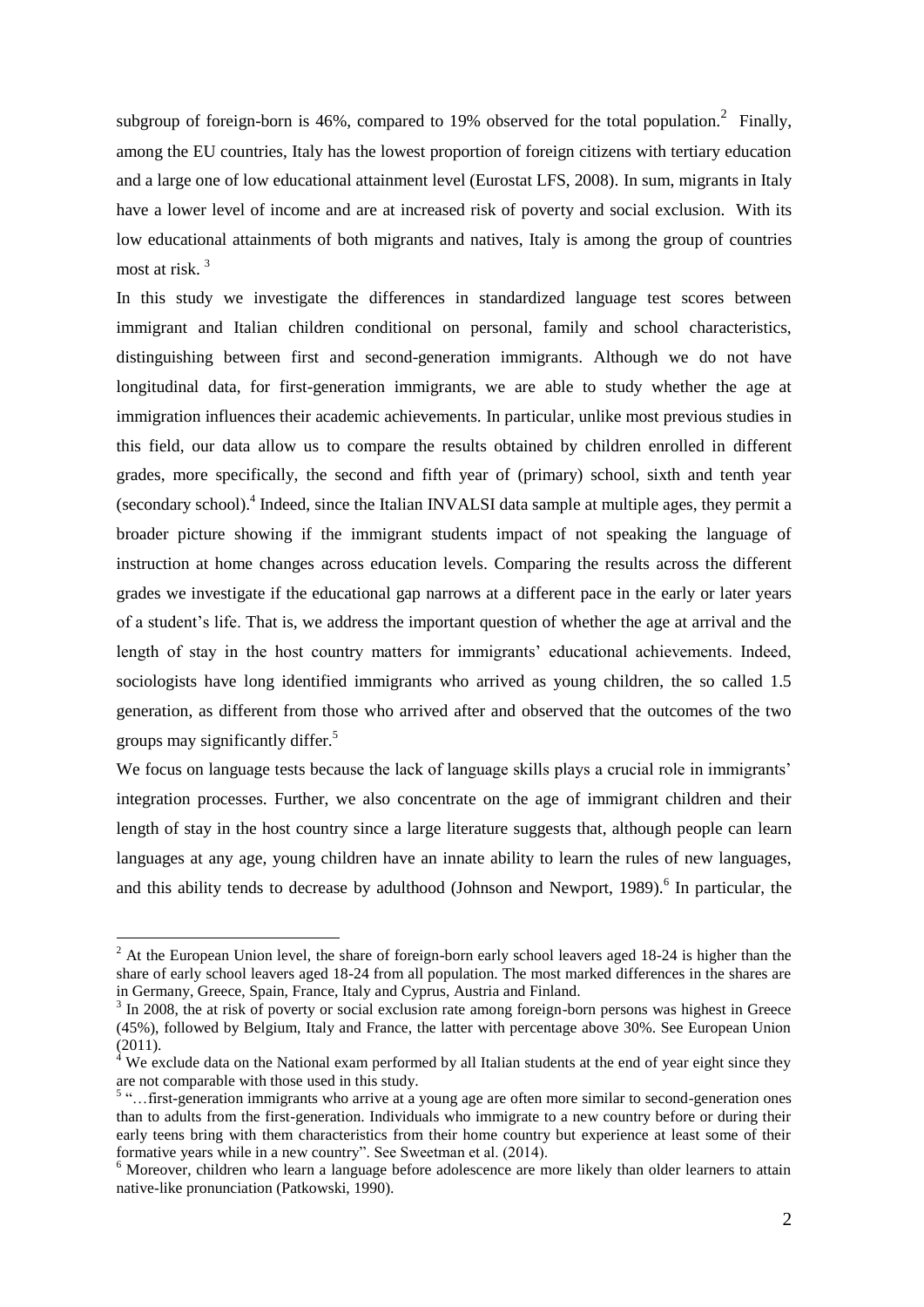recent existing literature on the economics of the language, examine the impact of immigrants' host–country–language ability on long-run economic and social outcomes. For example, Bleakley and Chin (2004, 2010) estimate the causal impact of English-language ability on different outcomes, namely, earnings in the US and on marriage, fertility, and residential location choices. First, they find a significant positive effect of English-language skills on wages among childhood immigrants, where much of this effect appears to be mediated by years of schooling. Second their results also stress that English proficiency affects other outcomes: it raises the probabilities of being divorced, marrying a US native, having a more educated and higher earning spouse, having fewer children, and, for some groups, living outside of ethnic enclaves. Overall, these results indicate that language skills have an important role not only for labour market outcomes but also in the process of social assimilation.

Our analysis is also related to the growing literature that dates back to the end of the nineties and investigates the role of social distance and social capital on economic outcomes (Helliwell and Putnam, 1999). In general, note that social distance is a very broad concept which refers to the cognitive relationship between two cultures that co-exist within an individual, and it is influenced by many factors including the immigrant's length of residence. Glaeser (1999) argues that, together with education levels, one of the factors that appear to be crucial in creating social capital at the community level is ethnic and linguistic heterogeneity.<sup>7</sup> Moreover, according to linguistic scholars, social distance is one of the socio-cultural factors affecting the second language acquisition by immigrants which, in turn, is crucial for their integration in the host country.<sup>8</sup>

This study is structured in six different sections. The next section introduces the literature review, while the third the descriptive analysis. Section 4 discusses the main results and Section 5 the extensions and robustness checks. Conclusions are in section 6.

#### **2. LITERATURE REVIEW**

<u>.</u>

Among economist, only relatively few recent studies address the important question of whether the age at arrival and the length of stay in the host country matters for immigrants' educational achievements. Most early studies focused on traditional immigrant countries, such as the United States and Canada but among more recent studies we also find an increasing number of papers that exploit new immigrant receiving countries datasets. Among the former we include the seminal paper of Borjas (1995) who find that age at immigration could bias estimates of economic integration in cohort models, while subsequent studies by Schaafsma and Sweetman (2001) using

 $^7$  Alesina and La Ferrara (2002) also document the positive effects of homogeneity on social participation across American states. They argue that schools are a primary area where social capital is developed.

<sup>8</sup> According to the Schumann's *acculturation model*, social distance explains the acquisition of second language and it is influenced by many factors such as the equality of native and immigrant groups, assimilation or integration, enclosure, cohesiveness, size, cultural congruence, attitude and length of residence. See Schumann (1976).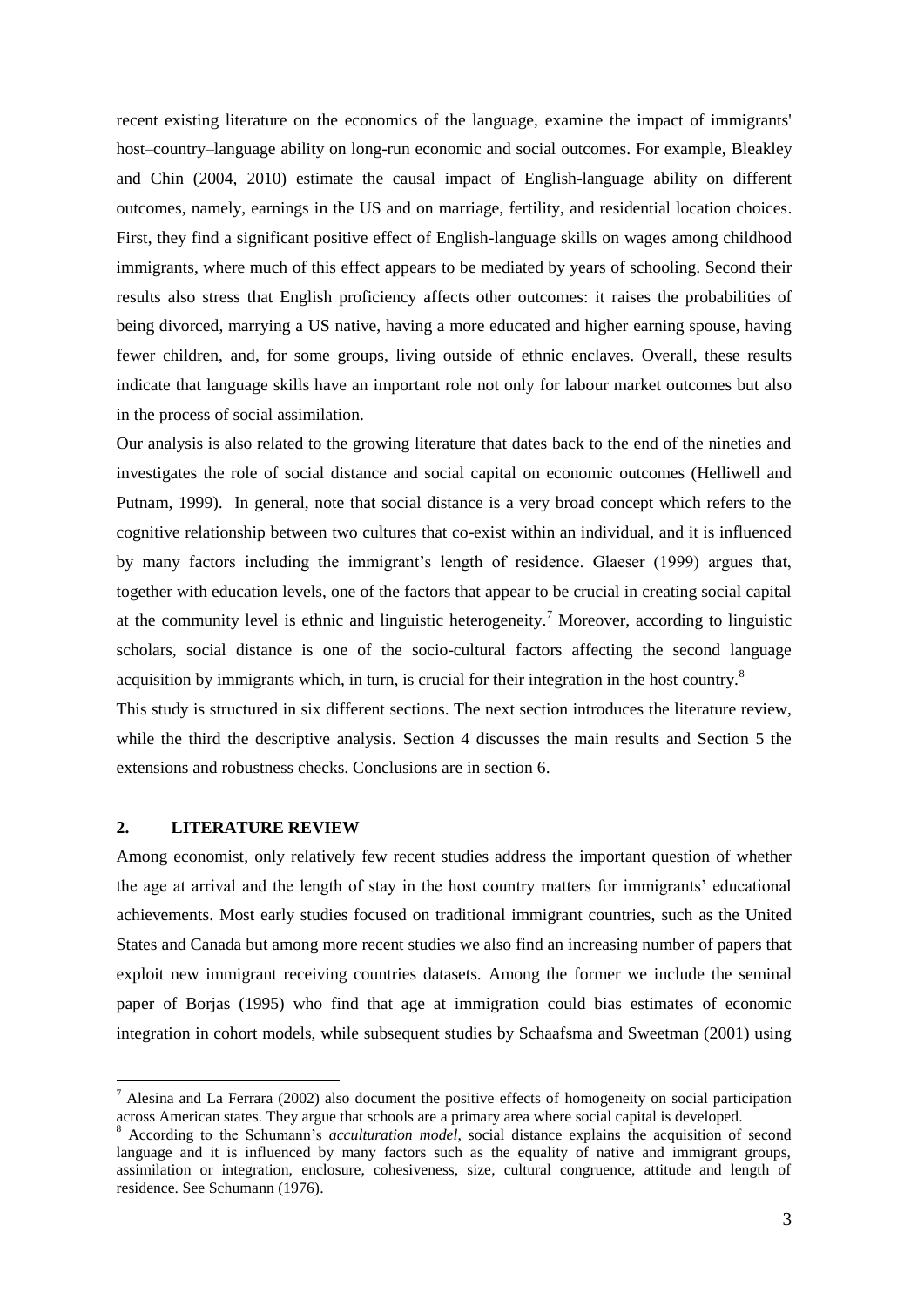Canadian data, and Chiswick and DebBurman (2004) and Gonzalez (2003) using US data, have explicitly addressed issues directly related to age at immigration and educational attainments.

More recently, Böhlmark (2008) exploits a panel of siblings graduating after nine years of schooling in Sweden from 1988 to 2003, to examine the impact of age at immigration on school performance among immigrant ninth-graders upon graduation. The use of siblings allows him to control for likely neighbourhood effects, which constitute a potential source of bias in his crosssectional estimation analysis. Indeed, immigrant families can be hardly considered randomly assigned to cities and neighbourhoods, or children to schools, and he exploits the siblings strategy to control for any omitted variables capturing time-invariant, family-specific characteristics, assuming that older and younger siblings would have performed equally well in the absence of immigration. Unlike older studies that identify a critical age at seven, Böhlmark (2008) finds that the estimated critical age at immigration is about nine: children arriving in Sweden up to about the third year of school seem to catch up well with their peers who came before preschool age, and this result is stable for both boys and girls. Above the age of 9, however, he finds a strong negative impact on performance.<sup>9</sup> Second, similarly to natives, immigrant girls outperform immigrant boys and, the age-at-immigration performance profiles are similar in shape for children with different parental educational backgrounds. Moreover, he also finds significant differences by geographical origin: the estimated age-at-immigration performance profiles are steepest for Asian children and flattest for Western children.

Ohinata and Van Ours (2012) investigate the determinants of the observed differences in test scores by both first and second-generation immigrants and native Dutch children, conditional on personal and family characteristics and classroom environment. Their sample includes children aged 9 and 10 and, for the first-generation immigrants, they study whether the age at immigration influences the school outcomes. Their educational attainment outcomes include language, science and math test scores and they find that these are affected by both age at immigration and whether or not one of the parents is native Dutch. However, when exploring whether age at immigration has an effect on the educational attainment of the immigrant children, language results are omitted from the analysis due to shortage of data. Results from science and math test scores suggest that age at immigration is important: the later immigrant children arrived in the Netherlands the lower their educational achievement. Finally, they also find that second-generation immigrants do not have lower language scores compared to native Dutch children irrespective of the origin of their parents.<sup>10</sup>

<sup>9</sup> Cahan et al. (2001) suggest that age 7 may represent a critical age. Similarly, using Norwegian data, Bratsberg et al. (2011) point to age seven as the critical age for non-OECD students.

<sup>&</sup>lt;sup>10</sup> In fact, the datasets employed in this study are the 2006 Progress in International Reading Literacy Study (PIRLS) and the 2007 Trends in International Mathematics and Science Study (TIMSS), and age at immigration information is only available in TIMSS and, therefore, this analysis is only possible for the science and math scores and not for the reading scores.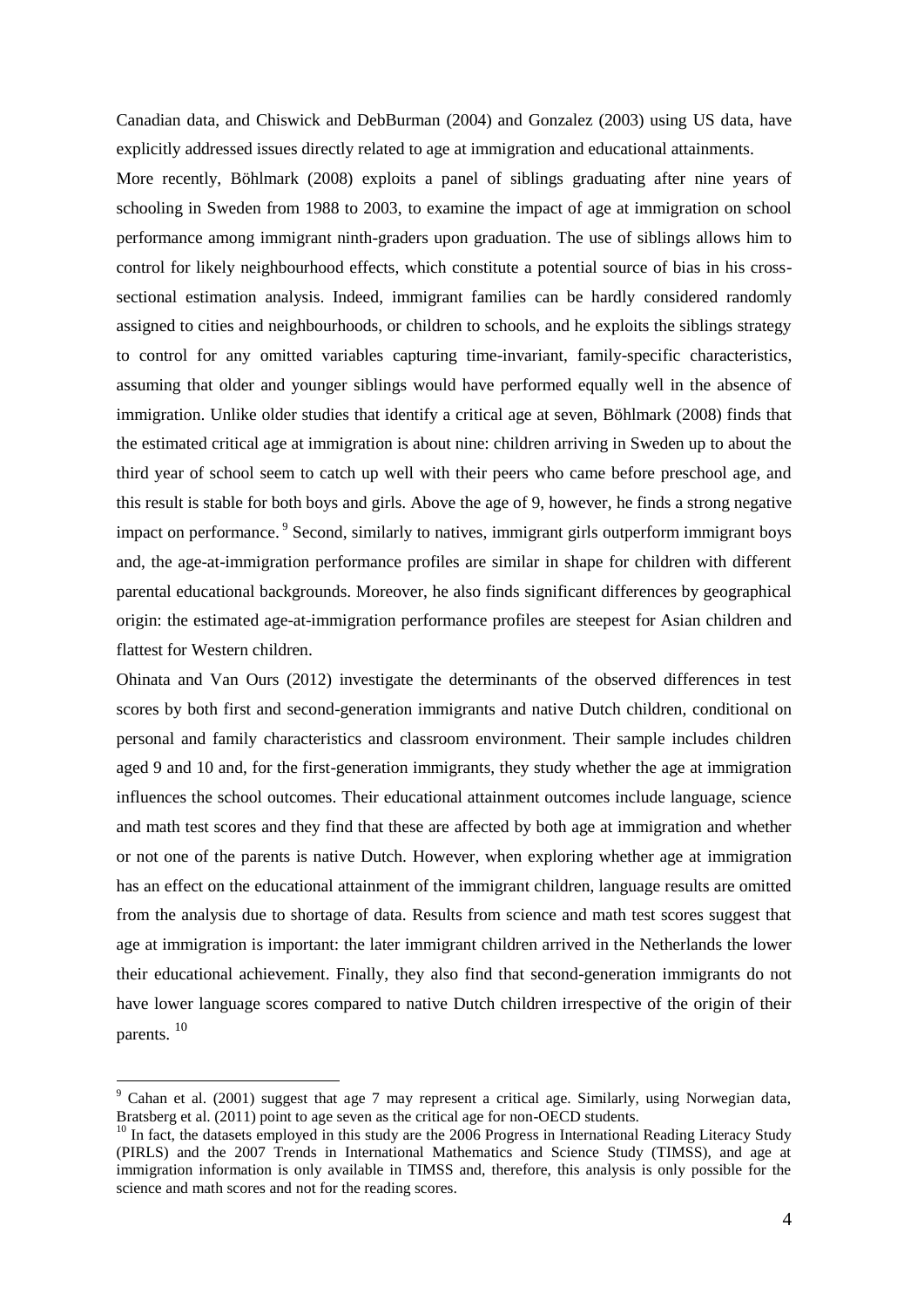Among the recent non-European studies we briefly mention two additional analyses. The first is Cortes (2006) who, using educational performance data of children in San Diego and Miami, finds that the gap in test scores between first-generation and second-generation immigrant children decreases the longer the former reside in the United States. Finally, similar to Böhlmark (2008), Corak (2012) analyses high-school dropout rates in Canada and finds that up to age 9 the chances of being a high-school dropout do not vary according to age, but children arriving after that age are more likely not to graduate from high school.

Mostly due to data limitations, cross country analyses represent the exception rather than the rule and none of them focuses specifically on the age at arrival. One exception is provided by Heath et al. (2012) who compare cross-country results based on PISA data and confirm the existence of a late-arrival penalty for immigrant students. However, results are heterogeneous across countries, with Italy, Belgium, Sweden and Ireland being the countries with the largest late-arrival penalties. Second, using TIMSS data, Sweetman (2010) finds that length of stay beyond the first year has no impact on standardized test scores results in a comparison of immigrant children in Australia, Canada and the United States.<sup>11</sup>

Finally, to our knowledge, no existing empirical research addresses the question of the age at arrival of immigrants and their educational outcomes for the Italian case. We will therefore investigate this issue in the following sections.

#### **3. DATA AND DESCRIPTIVES**

Our source of data is the database provided by the National Institute for the Evaluation of the Educational System of Instruction and Training (INVALSI henceforth), a government agency that carries out a yearly evaluation of students' achievement in both Mathematics and Language. Since the focus of the paper is on language skills of immigrant students we use the results on the overall language test (or Italian test), that covers the different domains of reading comprehension, knowledge of the language and grammar. In Section 5 we will also discuss some evidence using the results on the math test as a robustness check. Further, in order to better compare the results for students attending different years and grades, we use the normalized values of the language standardized test. The latter are the test scores for language expressed as percentage of right answers, and values range from 0 to 100. In general, INVALSI tests are similar to the PISA standardized tests since their aim is to measure how far students have acquired the knowledge and skills essential for full participation in the knowledge society. Unlike PISA tests, the INVALSI standardized tests are compulsory for all Italian schools, both public and private, and all students attending specific school grades.

 $11$  See also Sweetman et al. (2014) for a recent survey.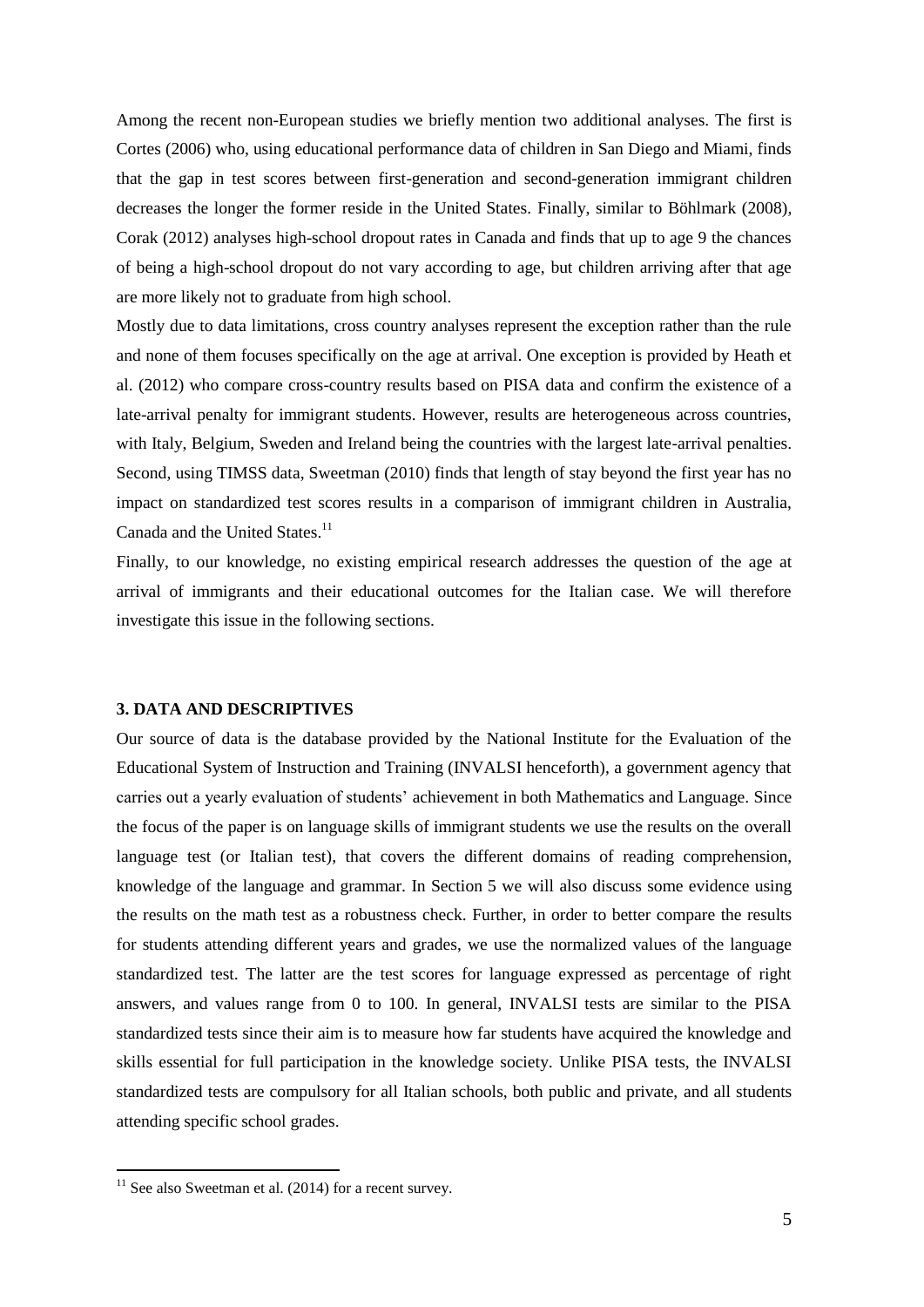In our analysis we use the 2010-11 school-year data for four stages of schooling: second and fifth grade of primary school, sixth grade of lower secondary school and tenth grade upper secondary school. We therefore use four different samples, each consisting of approximately 400 to 500 thousand individuals/students per year (see Table 1). The Italian school system starts at age six, with five years of primary school (grades 1 to 5) followed by three years of lower secondary school (grades 6 to 8). Upper secondary education starts at year 9 and lasts three to five years depending on the type of school chosen. INVALSI tests were introduced in the 2008-09 school year, but  $10<sup>th</sup>$  grade students were administered these evaluation tests for the first time only in 2010-11. For this reason,  $10<sup>th</sup>$  year data need to be interpreted with some caution since, for this specific year, the language test had been intentionally designed by INVALSI to be easier than normal. Finally, note that the tests made in primary schooling are easier than those of both lower and upper secondary school students and this is reflected in a higher level of correct answer for second and fifth graders.<sup>12</sup>

INVALSI also collects detailed information about a significant number of student's background and family characteristics. In particular, these data are collected through a separate 'Family Questionnaire' sent to each family before the test, a 'Student Questionnaire' filled by each student the first day of the test, and a general information part on the students that is compiled by school administrative staff. However, one important exception is represented by primary school children attending year two, for whom data on personal characteristics are not collected. Therefore, for this cohort we do not perform any regression analysis and only report some descriptive statistics on the proportion of immigrant students and their school outcomes depending on their age of arrival in Italy and their place of birth since they provide some interesting hints.

Datasets enable us to distinguish between Italian and non-Italian students. It is important to note that this classification refers to a pure citizenship criterion and that, unlike other countries, in Italy this follows the *Ius sanguinis* rule according to which individuals' identity (and their citizenship) is determined by family and not territory.<sup>13</sup> Thus, following Tonello (2011), from now on we will use the terms native or Italian as synonyms, implying that a student born abroad is native/Italian if at least one of the parents is an Italian citizen. Conversely, for immigrant students we use a standard approach and separate first generation students, that is, students born abroad of foreignborn parents, from second generation students, that is, Italian-born children of foreign-born parents.

Table 1 introduces the main data on students enrolled in the Italian schools for all grades examined distinguishing natives from immigrant students. The overall percentage of immigrant

 $12$  See INVALSI (2011).

<sup>&</sup>lt;sup>13</sup> The Italian citizenship rules follow the Roman law rule of the *Ius sanguinis* that states that citizenship is defined by the family of birth and not the country of birth. In other country studies where the *Ius soli* is applied, that it, is the right of anyone born in the territory of a state to nationality or citizenship we find that the native vs. non-native categorization follows different criteria with respect to the ones described here.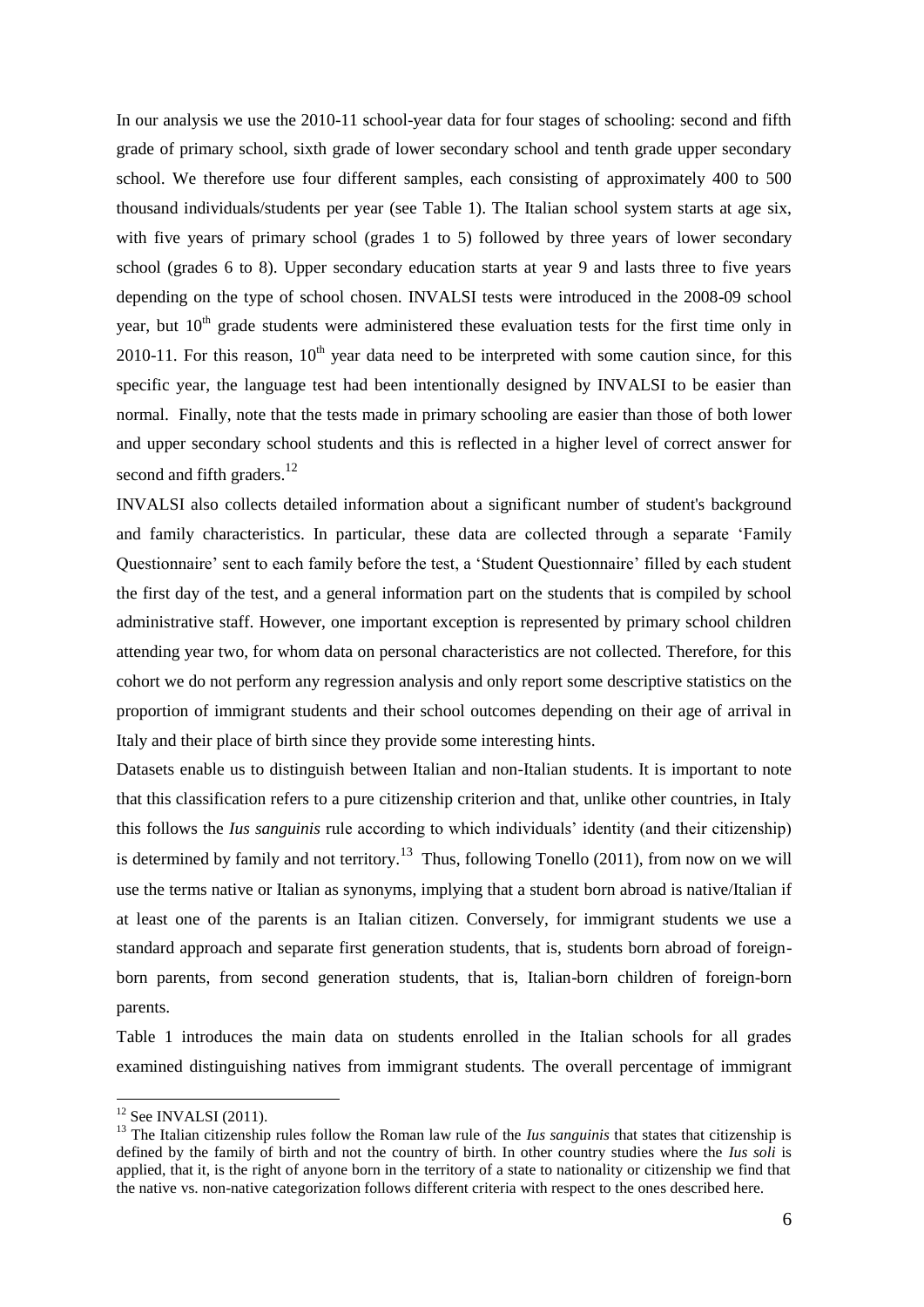students is broadly similar across the different grades and ranges from 9.7% in year 6 to 7.3% in the  $10<sup>th</sup>$  year. As also stressed by Contini (2013), the observed lower share of students in upper secondary school may be the result of the immigrant students relative disadvantage: drop-out and non-continuation rates among immigrants are much higher than among natives, and a much larger percentage of children entering upper secondary education opt for leaving the school system especially during the first two years of upper secondary schooling. Furthermore, the distribution of first and second generation immigrant students reveals some interesting variation across the different grades. In particular, the percentage of second generation pupils is higher among younger children (2nd grade), while older students in grade 10 have a larger proportion of first generation immigrants (5.2% versus 1.6 of  $2<sup>nd</sup>$  generation). This is a well-known phenomenon in the analysis of migration patterns. In countries with established migration histories, there is a larger proportion of second-generation students than first-generation students. Conversely, in countries like Italy, where immigration is a recent phenomenon, first-generation students are the majority. The 2011 Census data show that the Italian immigrant population is extremely young: the mean age average of the total immigrant population is about  $31<sup>14</sup>$  Thus, it is likely that the change in pattern between the two components of immigrant students is firstly observed in the earlier years of schooling.<sup>15</sup>

Table 2 presents the distribution of immigrant students in the traditional three Italian geographical areas: North, Centre and South. In Italy there exists a deep, persistent duality between the developed North-Centre and the less developed South and this may affect migration flows. Table 2 confirms the expected patterns. First of all, there are large variations in the geographic distribution of immigrant students, with the richer northern areas that receive, as expected, the vast majority of migration flows.<sup>16</sup> In fact, around 60% of all immigrant students (both first and second generation) are located in this area of the country, while in the South these percentages range from only 9% (second generation immigrants among  $2<sup>nd</sup>$  graders) to a maximum of 21% for 10<sup>th</sup> graders.

In Table 3 we identify the distribution of first generation immigrant students considering, for each grade, their place of birth. We also include information on second generation that, needless to say, are born in Italy. Unfortunately, for the former INVALSI has collected information only for few large geographical macro-areas and we are only able to identify immigrant students who are born 1) in a EU27 country, 2) in a European country outside EU27, or 3) outside Europe. Thus, despite the vast literature that stresses that differences in educational attainments vary significantly across ethnic communities, data disaggregated by country of birth are unfortunately not available.

 $14$  Istat (2012).

 $^{15}$  See OECD (2012).

<sup>&</sup>lt;sup>16</sup> This is well documented also at the country level: immigrants sort across countries and the more developed countries usually host a higher share. See Brunello and Rocco (2012). Note also that the geographic distribution of the total number of Italian students (both natives and immigrants) is similar, around 40% between North and South, with less than 20% in the Centre.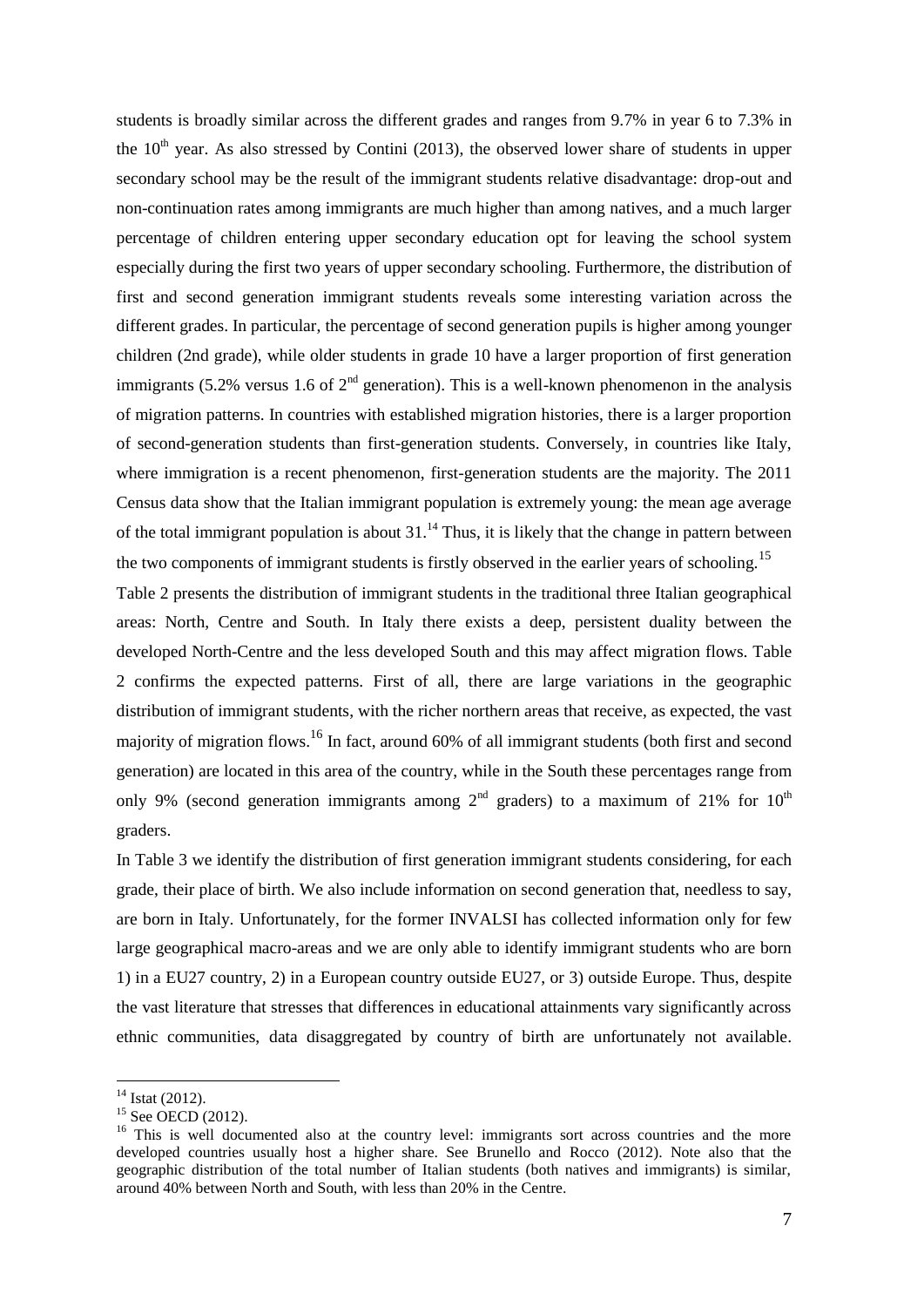However, from recent data on Italian migration flows by country of origin it is possible to infer that the first group, EU27, mainly consist of children born in one the New EU member states. In fact, the number of EU27 citizens migrating to a Member State other than their own has significantly increased during the last years and peaked in 2007, but the largest group is formed by the newer EU countries: Romanians, followed by Poles and Bulgarians.<sup>17</sup> At the same time from migration flows data we may infer that the second group includes first generation students born in one of the East-European countries that are involved into the European Neighbourhood Policy (ENP). The ENP is a specific policy that supports political and economic reforms in sixteen of Europe's neighbouring countries from the East and Southern borders of EU. In particular, this policy was conceived after the 2004 enlargement of the EU with 10 new member countries, in order to "avoid creating new borders in Europe" and promote good governance and social development in Europe's neighbour. Therefore, it should also work as an effective integration tool for the management of migration flows for the European Union since EU countries are the main destinations of migrants from the sixteen ENP countries. Finally, the third category, students from outside Europe, is the most heterogeneous and does not even enable us to distinguish immigrant students by continent of birth. Considering first generation students sample, we observe that, with the exception of second graders, the largest group of immigrant students (more than 40%) comes from non-European countries. Among younger children  $(2<sup>nd</sup>$  grade) EU27 immigrants are more numerous and, due to the enlargement of the European Union, they are expected to further increase in the near future.

Table 4 provides statistical evidence of the differences in the Language test score results between native and immigrant students. First, as observed in most countries, we find that native students obtain on average a significantly higher score than migrants in all years, and that  $2<sup>nd</sup>$  generation immigrant students perform better than first generation. Second, we identify the place of birth of first generation students in order to investigate if there are differences in students' test results even at this macro-area level. As also found in other countries analysis, our data imply that in Italy differences in educational attainments vary significantly across the immigrant students' place of origin. In particular, the test performance of European, both EU27 and other European countries students, is consistently better than that achieved by students from other countries, and for primary school students (both  $2<sup>nd</sup>$  and  $5<sup>th</sup>$  graders), the average test scores of EU27 first generation students is even higher than that achieved on average by the second generation students. In general, these data suggest that the quality of the country of origin schooling system and, more broadly, institutional and cultural factors might play a role in determining students' results.

In Table 5 we classify first generation immigrant students based on how long they have been living in Italy before starting school. INVALSI data provide information on specific age ranges

<sup>&</sup>lt;sup>17</sup> The EU-27 Member States received 384 000 Romanian citizens, 266 000 Polish citizens and 91 000 Bulgarian citizens. See European Union (2011).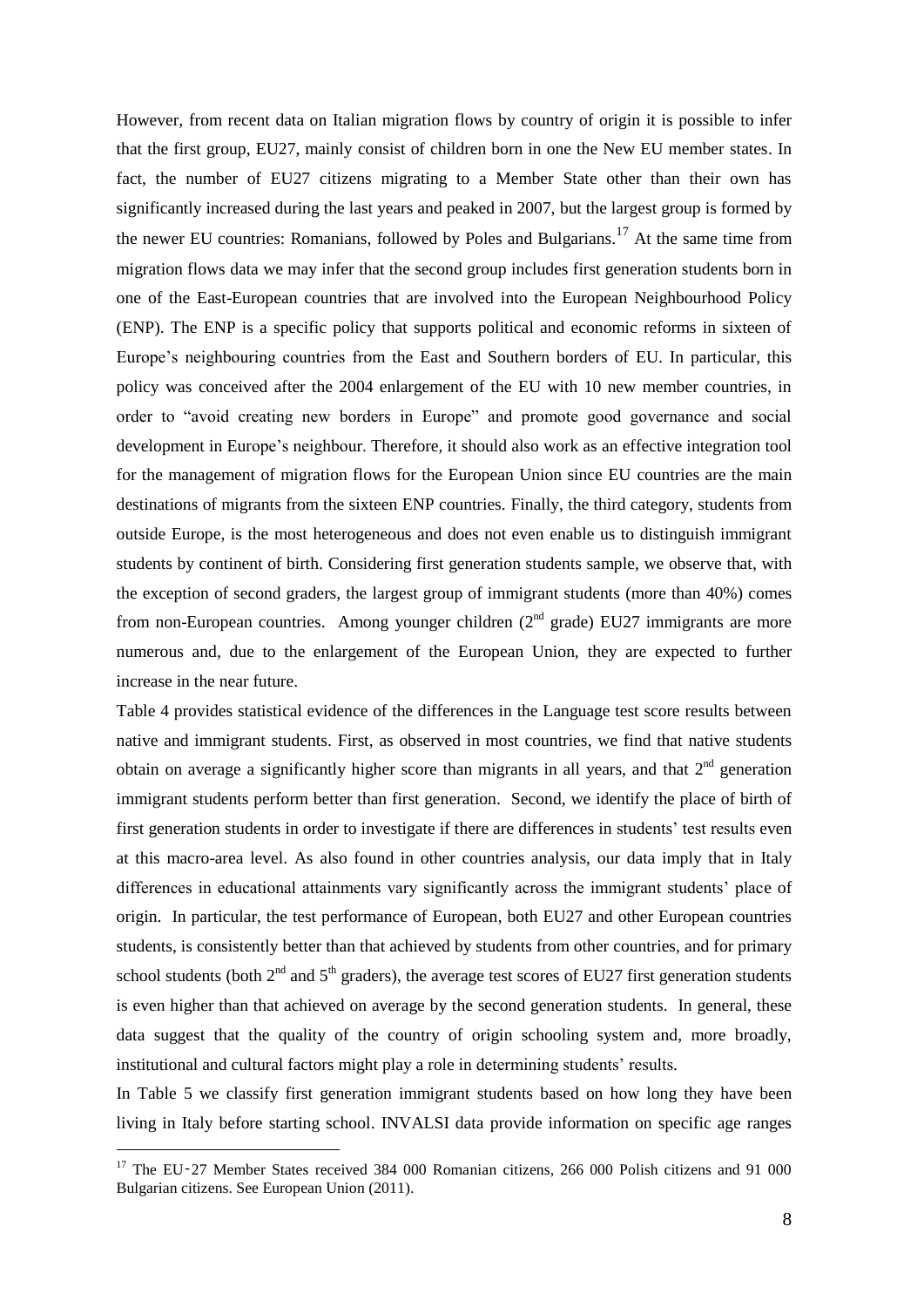and we are able to distinguish between pupils who have lived in Italy before starting school for i) only one year, ii) between 2-4 years, iii) between 5 and 7 years, and iv) for more than 7 years. Table 5 includes their language test results correspondingly.<sup>18</sup> Moreover, in order to ease the analysis, in Table 5 we show the test score results for natives and second generation once more. We find that the length of stay of first generation immigrants explain a significant part of their observed achievement gap with the second generation group: as expected, for all schooling grades the longer their stay in Italy, the lower the achievement gap.

Moreover, interesting results arise when we compare the data on the specific levels of schooling. First, for primary school children  $(2^{nd}$  and  $5^{th}$  graders) we find that, after having spent 5 or more years in Italy, the percentage of correct answers of a first generation student is almost identical to that obtained by second generation. Note that these are almost certainly students who have never attended any other school system but the Italian one. Conversely, for children attending secondary schools (sixth and tenth graders) differences between first and second generation persist even after more than 5 years spent in the host country. Note that these students are likely to have previously attended a different schooling system before arriving in Italy. In particular, for sixth graders the achievement gap between first and second generation immigrants is 6% (54.7 vs 51.1), while for tenth graders it increases to 9%. This evidence therefore confirms what has been found in other studies. First, we find that in terms of educational achievements, first-generation immigrant students who arrived in Italy at a young age are almost indistinguishable from second generation immigrants (see Van Ours and Veenman, 2006 among others). In particular, if immigrant students have only attended the Italian school system, they are very likely to get the same test results irrespective to their first or second-generation status.

Further, Table 5 also shows that the sub-group of New EU member states first generation immigrant students, or EU27, performs better than the two remaining groups: the former group average test score results are almost identical to the second generation results. Conversely, the largest gap is observed for non-European immigrants. Overall, these differences across area of origin indicate that other factors, such as language, institutional structures and cultural features of the country of origin, are likely to play a role in the observed educational disadvantage.

In sum, comparing the test results across different grades we firstly find that the gap between natives immigrant students is significant and persistent in all years of the Italian school system. This is not surprising since the gap in the educational attainment of Italians versus immigrants has been already found as one of the highest across OECD countries in other studies. As shown by Dustmann et al. (2011), this evidence cannot be simply explained by the fact that Italy tends to

<sup>&</sup>lt;sup>18</sup> More precisely, the Questionnaire asks these students how old they were when they arrived in the country of assessment but classifies the data differently depending on the students' grades. For example, while for 2nd grade pupils INVALSI we know the exact age at which first generation immigrants arrived in Italy, for upper secondary (10th grade) students we only have information on specific age ranges: up to 3 years, 4 to 6 years, 7 to 9 years, 10 to 12 years, 13 to 15 years and, finally, 16 years or older.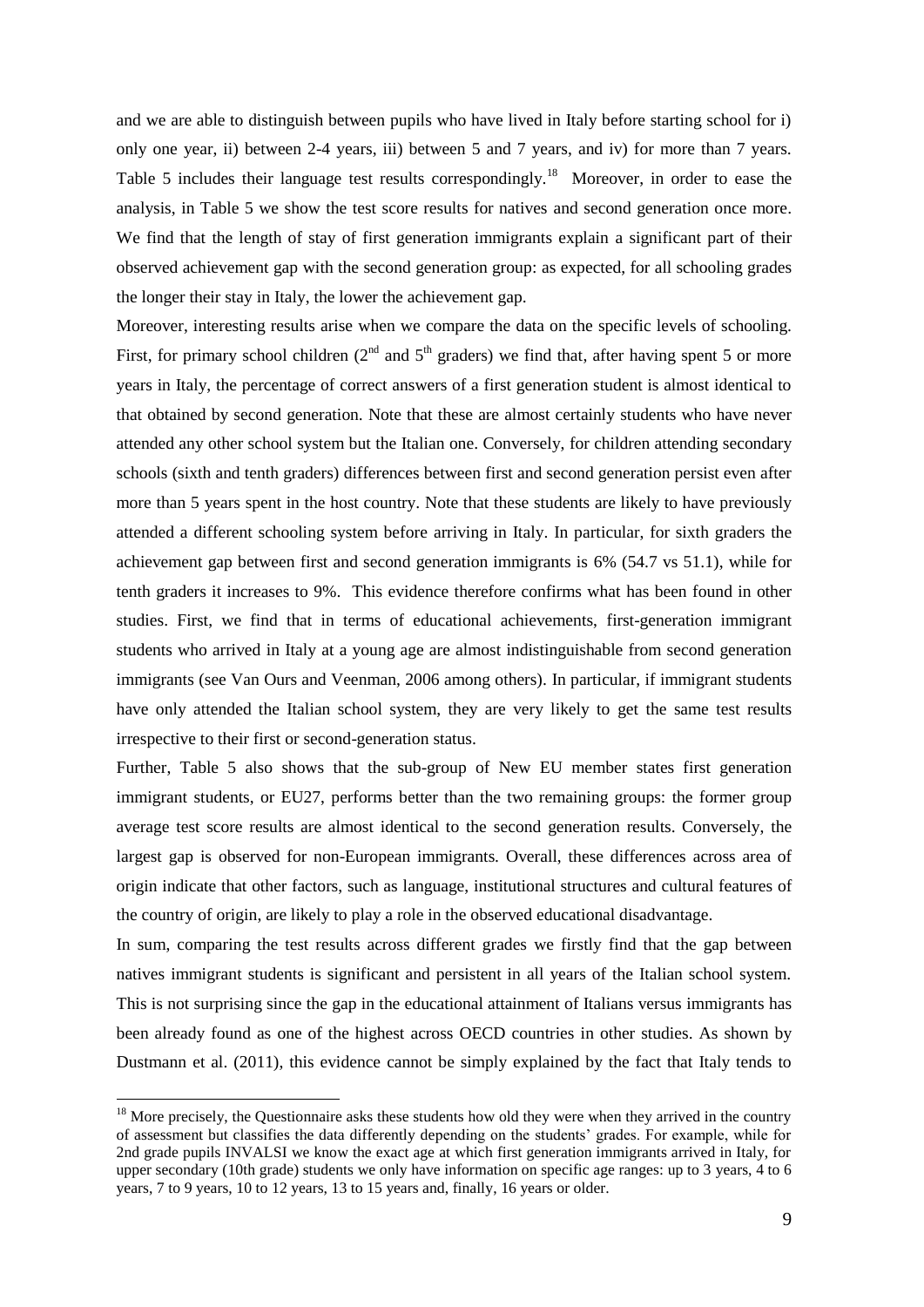attract immigrants with low qualifications. In this case, the school performance gap would be mainly due to the larger natives-immigrant socio-economic background gap. Conversely, the observed skills of the Italian-native labour force are low, and the socio-economic background *gap* across the two groups of natives and immigrants is similar to that observed in other OECD countries. Moreover, these descriptives also indicate that first generation tend to catch up with second generation immigrant students, but only if immigrant students arrived in Italy when very young and they have almost exclusively attended the Italian school system. Thus, being born abroad does not seem to cause a permanent disadvantage for first generation immigrant children with respect to second generation students. We will further investigate these issues in the following section.

#### **4. MAIN RESULTS**

We estimate a standard education production function where student test performance in language is modelled as a function of the native vs. immigrant first and second generation status, and a set of additional variables that control for student characteristics (gender, socio-economic background, native/I or II generation immigrants and area of origin), school characteristics (size, school type if in upper secondary school) and area characteristics (macro-area dummies). Table 6a sums up for each level of schooling the major characteristics (mean and standard deviation) of these additional variables for our overall sample. We also replicate the Table for the specific sample of immigrant students (Table 6b).

More precisely, we examine the relationship between the immigrant status and students' outcomes using two alternative regression settings, one of which takes into account the length of stay in the Italian school system. In details:

$$
Y_{ij} = \alpha + \beta first_{ij} + \gamma second_{ij} + X'_{ij}\delta + Z'_{j}\theta + \varepsilon_{ij}
$$
\n(1)

$$
Y_{ij} = \alpha + \text{years}_{ij} \beta + \text{%} \text{second}_{ij} + \text{X}'_{ij} \delta + \text{Z}'_j \theta + \varepsilon_{ij}
$$
 (2)

In both specifications,  $Y_{ij}$  is the result obtained at the language national standardized test of student *i* attending school *j*; *first* and *second* are two dummy variables indicating, respectively, first and second generation immigrants; *X* is a set of individual and family additional characteristics and *Z* are school and area controls. Unlike eq. 1, in model 2 the simple dummy *first* is substituted by  $years_{ij}$ , a set of dummy variables indicating the length of stay in Italy of first generation immigrants. These dummies separately identify if these students have spent a) one year, b) between 2 to 4 years, c) more than five years in the host country. An exception is found for  $10<sup>th</sup>$  year students, for whom we have identified four rather than three dummies/categories for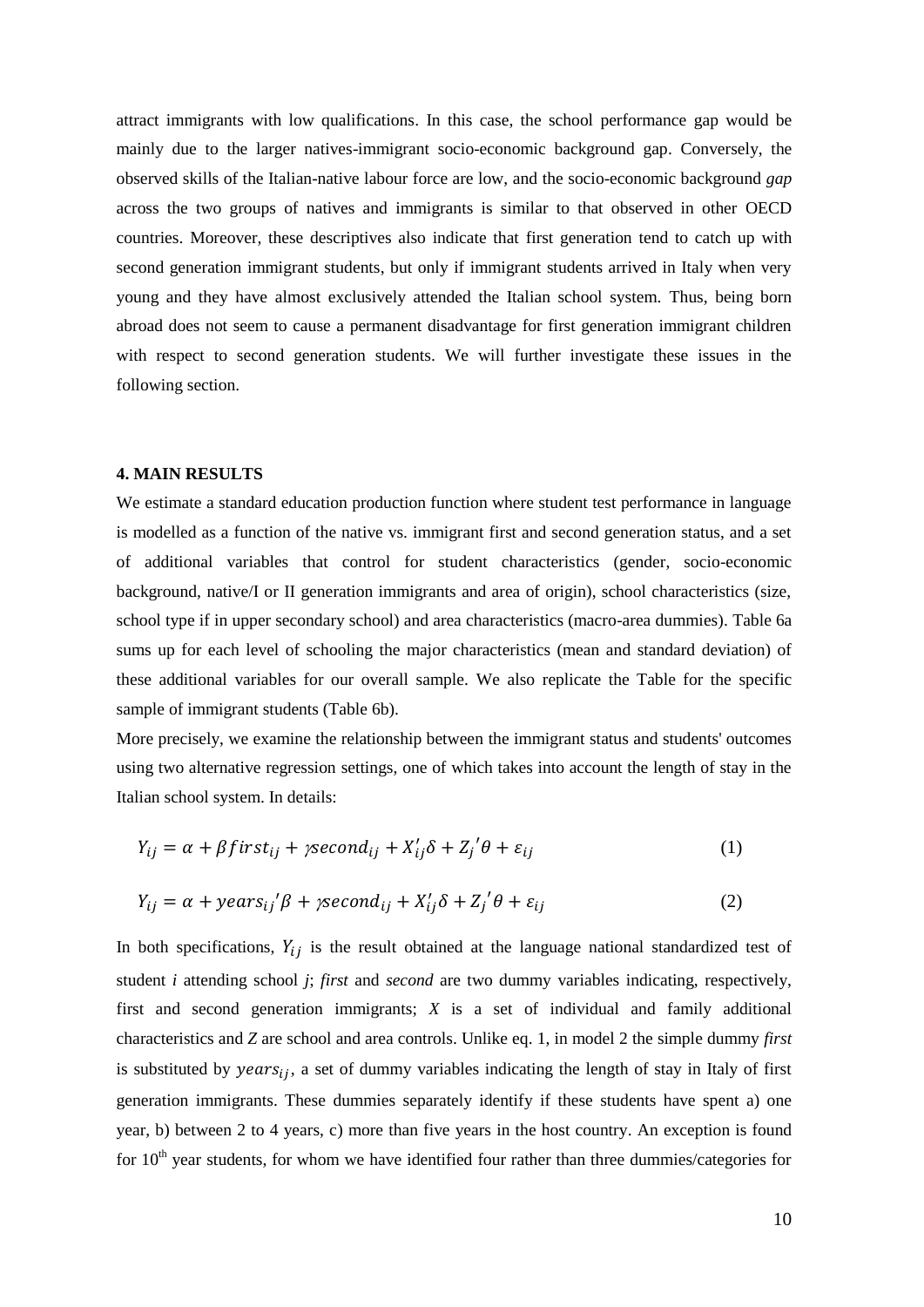*years*: in this case, we distinguish the last category between c) 5 to 7 years in Italy and d) over 7 years.<sup>19</sup>

This analysis is performed using student data for three different stages of schooling: the fifth year (last year of primary school, ISCED 1), the sixth grade in lower secondary (ISCED 2) and the tenth grade of upper secondary school (ISCED 3). Comparing the results of several stages of schooling enables us, even if imperfectly, to disentangle the effect on language performance of students' age at arrival from the effect of how long immigrant children have been in Italy. In particular, we try to identify if pupils are particularly at risk of suffering a long-lasting gap if they joined the Italian school system at different ages. Note that our year's dummies capture both a) years in Italy before performing the test and b) age at immigration. In fact, these are two sides of the same coin: for example, a first generation immigrant student who has spent one year in Italy and is attending the fifth year in primary schooling, has arrived in Italy around the age of nine.<sup>20</sup>

### **4.1 FIRST AND SECOND GENERATION IMMIGRANT STUDENTS**

We start the analysis in Table 7 where we include the OLS results when estimating equation 1. These Tables always report in parenthesis robust standard errors, clustered at school level. Models from 1 to 4 show evidence for fifth year students and use a sample including approximately four hundred thousand students attending the 2010-11 school year.

Model 1 introduces the results for our most parsimonious specification. Together with immigrants' dummies, it includes a series of additional controls, that is, gender, a measure of her/his socio-economic background, if she/he speaks a foreign language at home or an Italian dialect, and the number of students per class. First of all, estimates confirm that in Italy children of immigrants face important gaps in language test results, with first-generation immigrants being the most disadvantaged group. We find that the coefficient on first generation immigrant is -5.2, while for second generation is -3.6. An F-test on the equality of these two coefficients largely rejects the null. Note that our dependent variable, the test scores results for language, is expressed as percentage of right answers. Given that the test results are between 0 and 100 the estimated coefficients can be interpreted in terms of decreased test score results: that is, *ceteris paribus*, the percentage of correct answers for first and second generation immigrant student is on average 5.2% and 3.6% below the natives'.

Second, the index of socioeconomic background, ESCS, is positive and strongly associated with student achievement. This variable, analogous to the same one computed by OECD for the PISA project, is created by INVALSI on the basis of the occupational and educational level of the student's parents and her/his home educational and cultural resources. The individual scores of

<sup>&</sup>lt;sup>19</sup> Immigrant students who reside in Italy for less than one year do not have to attend the test and are therefore excluded from the analysis.

 $20$  This is not true for students that are repeating a year or for students that attend a year lower or higher than the one that correspond to her/his age.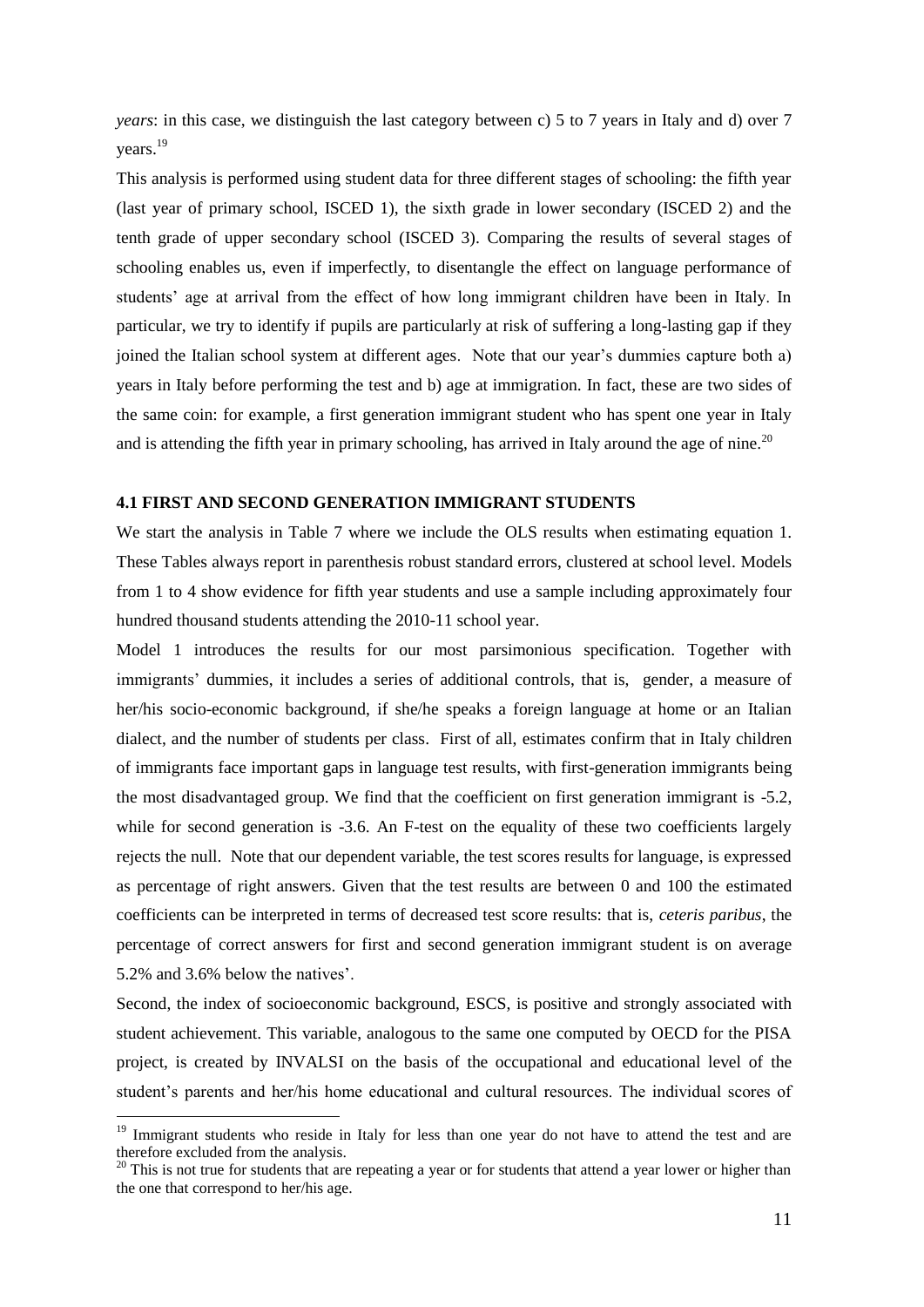this index are obtained by a principal component analysis, with normalized zero mean and unit standard deviation.<sup>21</sup> The indicator of socioeconomic background is one of the most important controls in this analysis since it takes into account the influence of family on achievement and choices: in addition to their cognitive abilities, immigrant (and natives) students sorting is certainly significantly driven by the family background (Brunello et al., 2007). Further, we also control for gender. In general, cross country analysis shows that language gender gaps often results in favour of girls and this is also confirmed by our analysis. $^{22}$ 

Third, since our focus is on language skills, we also include a dummy, foreign language, identifying if the surveyed student speaks a different language from Italian at home. Using this dummy we try to disentangle the specific role of the family language and, possibly, of cultural attachment to one's nation of origin, from other immigrant students characteristics. In general, it has been shown that if a foreign language is spoken at home, second-generation immigrant children are more likely to find difficulties during their school career and to drop out early. Moreover, even if many immigrant students speaks their language of origin at home, our data stresses that a significant proportion report that the home language is the same as their destination country. We also observe a small percentage of Italian students, 1,7%, speaking a foreign language. In particular, the share of foreign language speakers at home is largest among 5th graders while decreases for older students. For the former, the percentage of first and second generation students who declare to speak Italian at home is, respectively, 30% and 50%. The coefficients on this dummy are always negative and significant and their values confirm that foreign students from diverse language background could encounter difficulties in the host country schools.

Model 1 also includes a dummy called dialect, equal to one if Italian students speak a dialect at home. Unlike other countries, Italy shows a significant percentage of dialect speakers, between 15 to 16 % across all school grades. Few studies focus on native students speaking a dialect at home and results on this dummy are therefore not obvious. In fact, differently from immigrants, dialect speakers have attended exclusively the Italian school system and are unlikely to meet significant social integration costs. Accordingly, we may expect that dialect speaker students are able to overcome possible difficulties. However, our results show that this is not the case. Controlling for different family's socio-economic background variables and additional student and school characteristics we find that speaking a dialect at home is significantly and negatively related to students' standardized test results.

Finally, note that in all specifications, including model 1, we also introduce macro-area dummies.<sup>23</sup> In fact, previous studies show that geographical location is an important determinant

<sup>&</sup>lt;sup>21</sup> See also INVALSI (2011) and Campodifiori et al. (2012) for more details on the ESCS index.

<sup>&</sup>lt;sup>22</sup> For example, PISA 2009 results report higher mean reading performance for girls in most countries.

<sup>&</sup>lt;sup>23</sup> We identify the following dummy variables: North-East, North-West, Centre, South, South-Islands.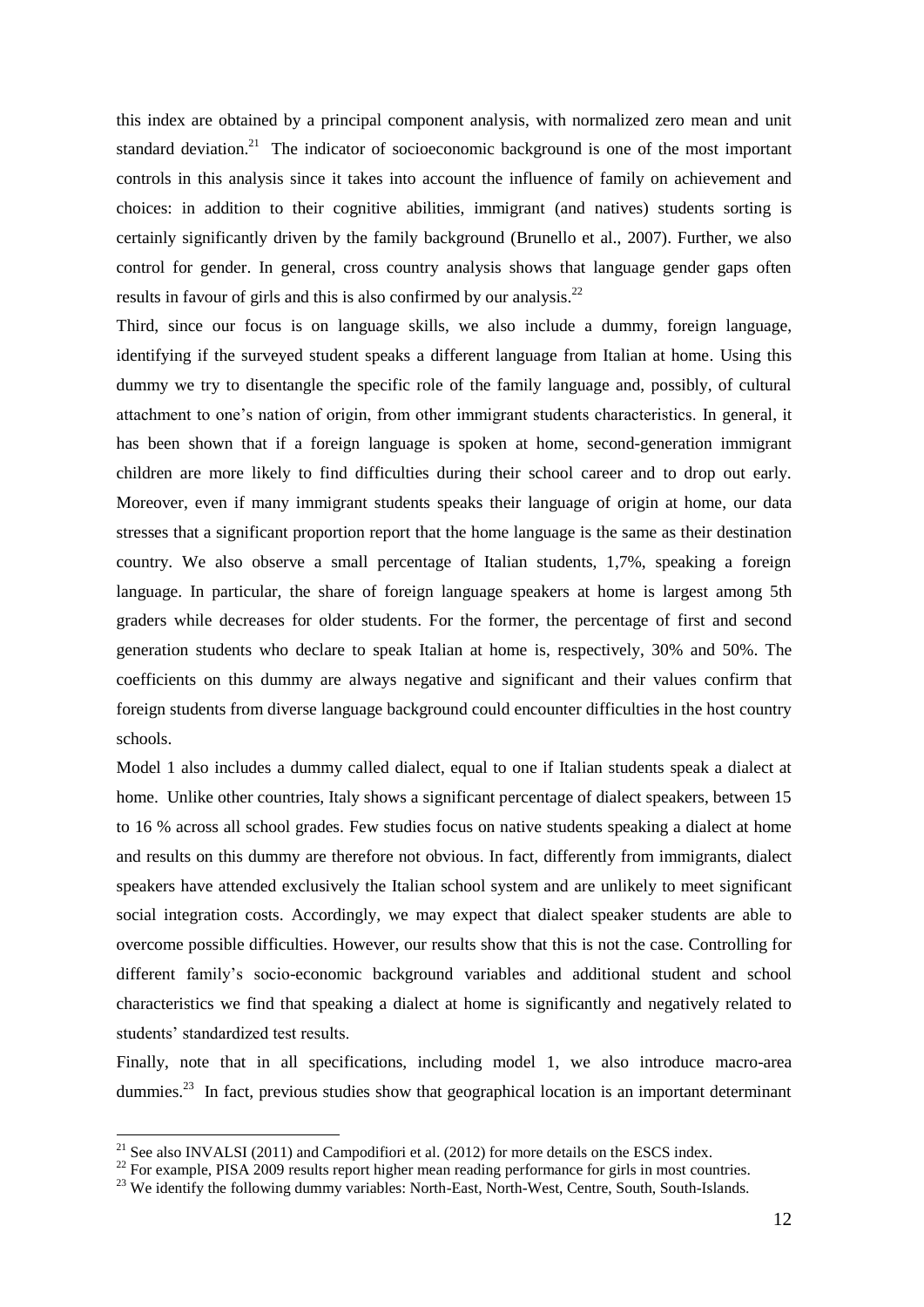of Italian students test scores, with students in the North-East area usually outperforming the others, and those from the South being substantially behind. Our results confirm the expected territorial patterns.<sup>24</sup> Overall, model 1 results are largely consistent with the literature. One possible exception is the number of students per class: its coefficient is never significant for younger children.

In model 2 we further focus on two specific features of the students' socioeconomic background. In particular, we separately identify the role of specific family cultural upbringing, possibly not fully captured by the ESCS variable. The latter has been created using the (first) principal component analysis, a useful approach for creating a new variable that are linear combinations of a set of highly correlated original variables but that also has several shortcomings with high dimensional data or large numbers of data points as in our case. In particular, reducing a large number of variables into a smaller set of linear combinations (components), as done for the ESCS index, may hide role of specific important components. The INVALSI dataset enables us to separately identify two important elements of the immigrant students' socioeconomic status. The first is the number of siblings (no. siblings). This indicator is important since statistics show that immigrant women's' fertility rates are significantly higher than native women: respectively, 2.23 for immigrants and 1.31 for natives.<sup>25</sup> Thus, immigrant families' size is usually larger than that of natives and in terms of educational achievements, larger families imply worse studying conditions at home, such as the absence of a quiet place for studying or less time dedicated from parents to each children. Moreover, international studies also show that, unlike natives, the presence of dependent children among migrants significantly increases the risk of poverty and also of being in a less favourable situation with regard to housing conditions: the proportions of migrants living in overcrowded dwellings is high in almost all EU countries.<sup>26</sup> Thus, our dummy on immigrant student may also capture the effect of children living in overcrowded dwellings.

For the second, we follow Hanushek and Woessmann (2011) who argue that the number of books at home is the best single predictor of students' performance and include a dummy equal to 1 for students with more than 100 books at home. The variable *manybooks* is included among the determinants of the socioeconomic index but its correlation with ESCS is not high and multicollinearity does not represent an issue here.<sup>27</sup> Due to missing values on the new variables in this case we are able to estimate the models on fewer observations with respect to the previous

 $^{24}$  On this see Di Liberto et al. (2013), Cipollone et al. (2010) and Bratti et al. (2007). Results are available upon request.

<sup>25</sup> Considering the mothers' citizenship, in 2009 second generation children born in Italy were mainly from Romanian (16,727), followed by Moroccan (14,370), Albanian (9,937), and Chinese mothers (just over 5,000 births). See ISTAT (2011).

 $26$  The overcrowding indicator relates the number of rooms in the house to the number of people. See Eurostat (2011a).

<sup>&</sup>lt;sup>27</sup> Correlation coefficients are 0.41 for 5th graders, 0.48 for 6th graders and 0.52 for upper secondary students. We've also checked the correlation between ESCS and no. Siblings and, for all levels of schooling, is always negative and very low (around -0.10).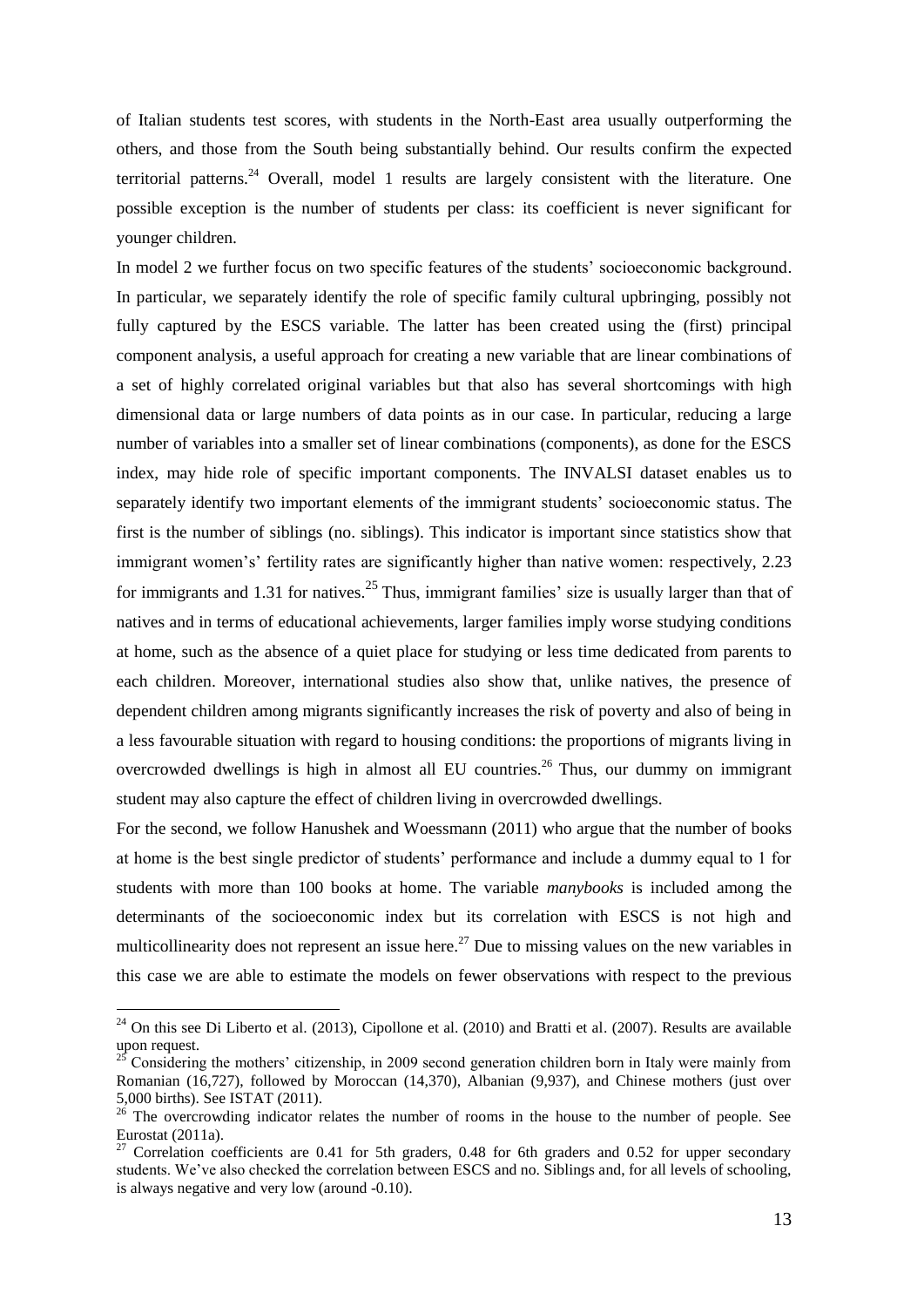parsimonious specification. Including no. siblings and *manybooks* in the model does not significantly change the results on the ESCS coefficient, while these additional variables are both significant and with the expected sign, negative for siblings, positive for books, and cause the coefficients of both first and second generation students to decrease. Overall, this evidence casts some doubts on the use of ESCS as a synthetic index of the individual socio-economic background. It also suggests that specific policies directed towards improving studying conditions in schools, such as providing adequate study spaces and efficient libraries, are likely to have large returns for the more disadvantaged students.

Finally, in model 3 we include two important school characteristics, the school size and the average index of socioeconomic background at school level, or *escs\_school*, while in model 4 we further introduce two dummies that identify the countries (area) of origin of first generation students. Model 3 additional variables are never significant and do not change the results seen in the previous models. Conversely, the two included area of origin dummies are negative and significant. Our reference category is represented by students born in one of the EU27 countries, while European non-EU27 and non-Europeans are the included dummies. As said in section three, we may roughly identify the first group, EU27, as mainly consisting of children born in one the New EU member states, while the second group should mainly include children born in one of the East-European countries currently part of the European Neighbourhood Policy (ENP). We find that, with respect to the new EU27 member states, the schooling performance of both ENP-East European Countries and the remaining group of non-European countries is always worst. In particular, the latter group shows the largest gap in language test outcomes.

These models are replicated for the sample of  $6<sup>th</sup>$  year students in models from 5 to 8. In terms of students' characteristics, our analysis confirms for the most part the results on primary school children, but these results also show a widening achievement gap between first and second generation immigrant: in model 5, the parsimonious specification, the percentage of correct answers for first and second generation immigrant student, is on average 8.3% and 3.7% below the natives'. Moreover, another important exception is observed for our three school characteristics indicators, class size, school size and *escs\_school*. The latter indicator, *escs\_school*, should take into account the socio-economic composition of the school and peer effects. Table 7 therefore shows that, unlike primary school years, for lower secondary students these coefficients are always positive and significant. In particular, this result could be driven by the presence of a sorting process, possibly related to the family background, of best students into best schools, a process absent or confined at primary school level. This evidence is consistent with other findings from recent studies that stress how in Italy the inequality of opportunities for students, while almost absent at primary school level, would arise in the early years of secondary school (years 6-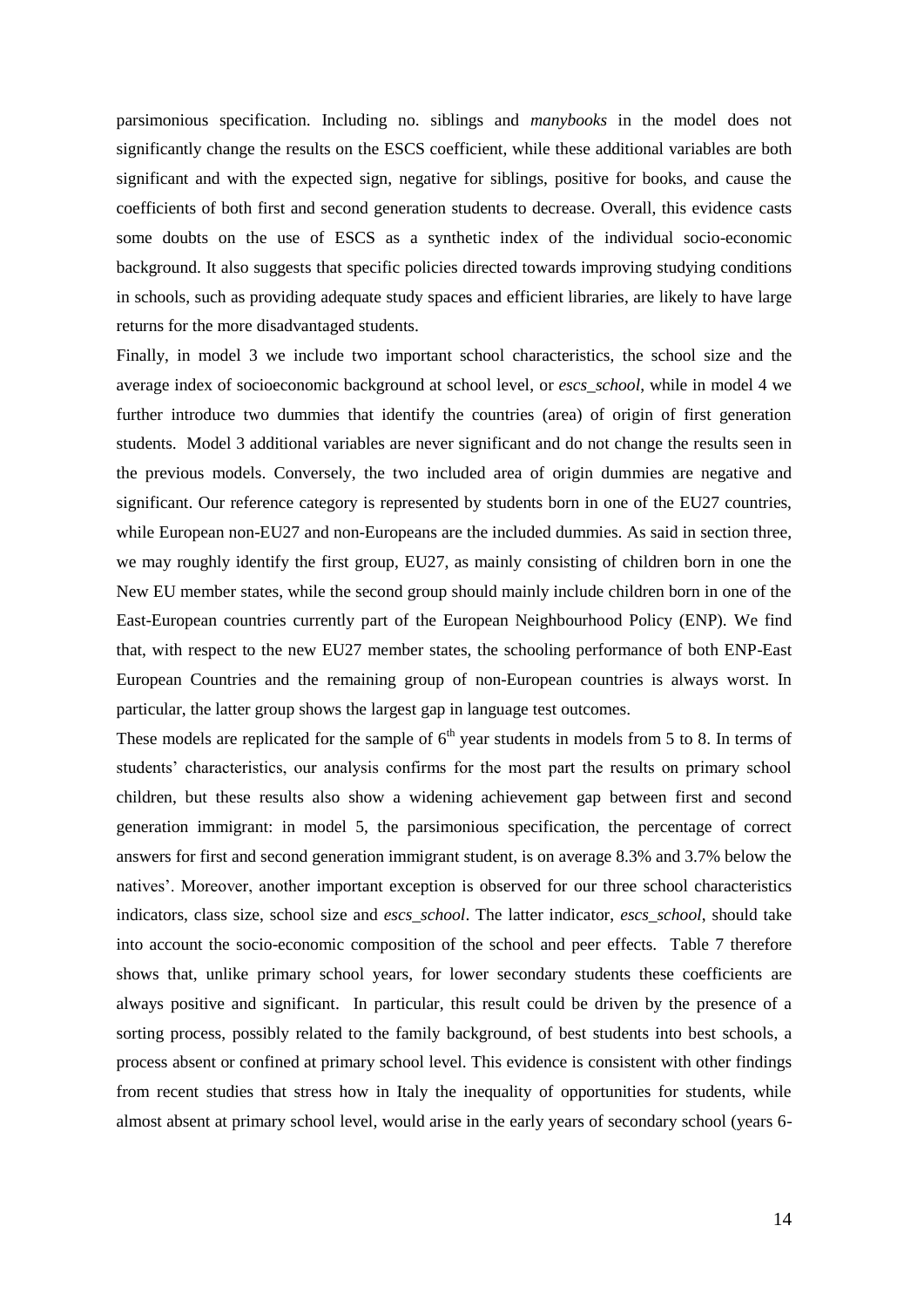8). <sup>28</sup> In other words, our results confirm other recent evidence suggesting that, starting from the lower secondary school level, the family background in Italy is likely to be significantly related with students' educational achievements. That is, unlike other industrialized countries, Italian schools seem unable to stop possible adverse mechanisms of intergenerational inheritance, with high intergenerational educational persistence that ultimately translates into very low intergenerational income mobility, a sign that the system suffers a significant problem of equity. Furthermore, our results on tenth grade students (Models from 9 to 12) indicate that this initial sorting would also translate into a social tracking along the upper secondary's tracks: the positive and significant coefficient on *escs\_school* is also found for upper secondary students. Models from 9 to 12 include also two additional dummies, Lyceum and Vocational. In fact, unlike their younger peers, Italian students face, at the start of upper secondary school in year 9, the choice between different possible curricula and we therefore need to include these additional variables that identify the school type. Indeed, as said above, previous studies on the Italian case reveal that at this level of schooling the educational track plays a significant role for educational outcomes. Italian students choose schools that specialize in each of these three main curricula: Lyceum, Technical and Vocational. That is, unlike other countries, Italian upper secondary school tracking is not determined by a formal assignment process to academic or vocational courses depending on students' past performance or by any alternative selection processes. The vocational/academic intensity is at its lowest/highest level in the Lyceum (with almost no vocational component) and at its highest/lowest level in Vocational schools. In between these two curricula there is the curriculum offered by Technical schools. Moreover, only Vocational schools can last for 3 rather than 5 years, even if graduates from all three school types, after five years, may continue to tertiary education. In general, empirical studies show that students in general/academic track in most cases attain higher achievement than those in vocational tracks and this is true also for the Italian case (Cipollone et al., 2010, Di Liberto et al., 2013).

In general, our results on  $10<sup>th</sup>$  graders are very similar to those previously discussed for  $6<sup>th</sup>$  grade students. With respect to school type, in our regression analysis we use the Technical school dummy as reference and find, consistently with other studies, a positive and significant coefficient for Lyceum and a negative one for Vocational schools. Again, this does imply that the choice of the type of school and curriculum is not random, while it is related to family background with immigrant students more likely to end up in lower-performing Vocational schools, because they often originate from lower social strata. However, results for  $10<sup>th</sup>$  grade students also show that both 1) the gap between immigrant and natives and 2) that between first and second generation immigrant students are lower than that observed for  $5<sup>th</sup>$  and  $6<sup>th</sup>$  grades students. Reasons are twofold. First, as already said in Section 3, the language test for tenth graders was designed by

<sup>&</sup>lt;sup>28</sup> See Triventi et al. (2009), Mocetti (2012), Di Paolo (2012), and De Simone (2013).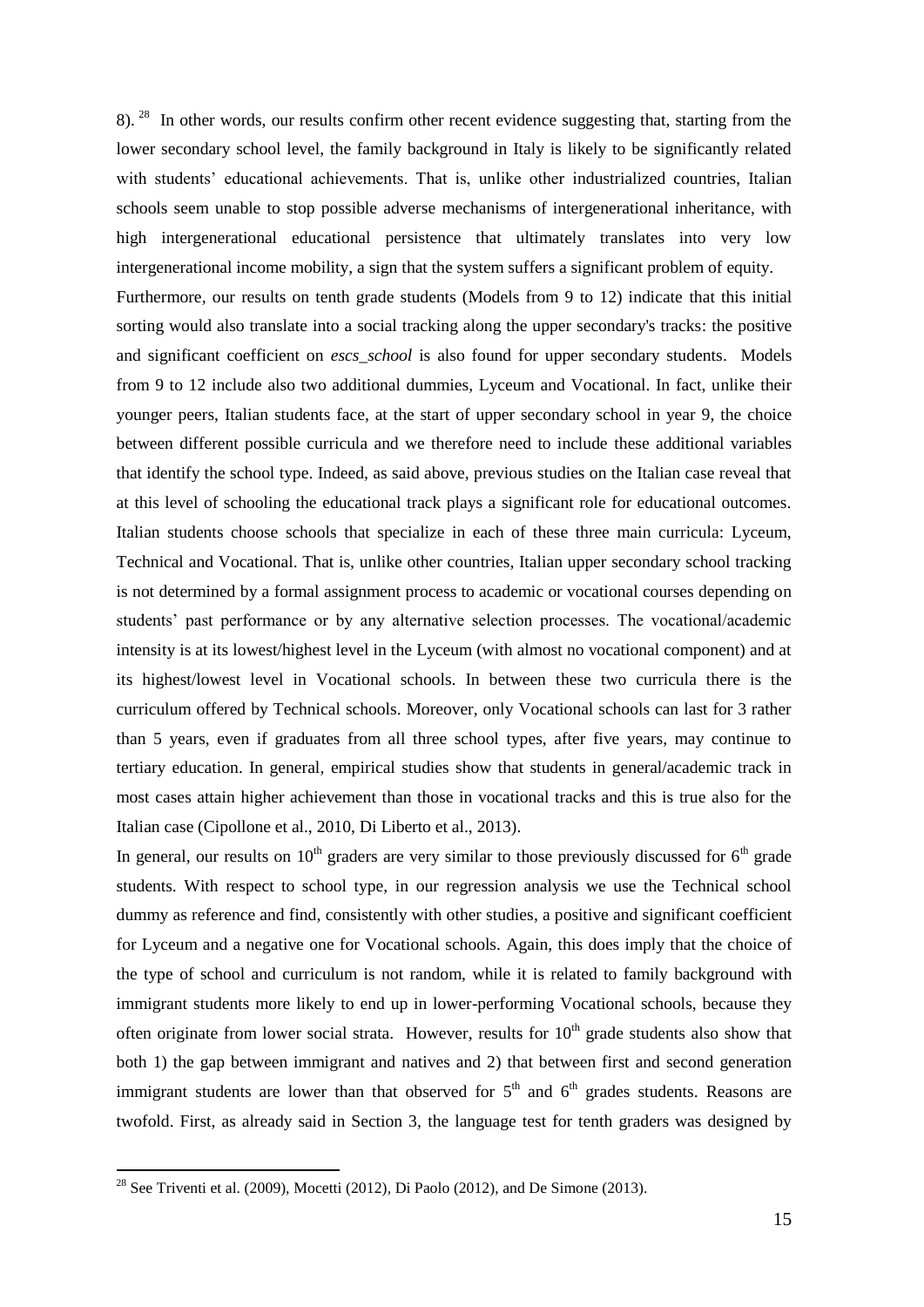INVALSI to be easier than normal and this may affect the natives-immigrants performance gap. Second, this result may be also explained by the presence of higher drop-out rates in upper secondary school than lower levels of schooling. In other words, it is possible that the selection mechanism already described in section 3, is at work with the most disadvantaged (mainly immigrant) students leaving the Italian school system at the end of the eighth grade level.

#### **4.2 THE LENGTH OF STAY OF FIRST GENERATION IMMIGRANT STUDENTS**

We now turn our analysis to the model specification of equation 2. Results are shown in Table 8 that replicates the previous analysis substituting the single dummy for first generation students with separate dummies that also take into account their length of stay in Italy. That is, three dummies separately identify for how long first generation students have been living in the host country. In details, we classify as *late arrival* children those who have spent one year in Italy, long staying or early arrivals as those who have spent more than five years, while an intermediate category is represented by first generation children who stayed in Italy between 2 to 4 years. Indeed, previous studies show that age at immigration significantly affect the educational attainments of first-generation immigrants, with *immigrants arriving in their teen ages reaching lower educational attainment levels than those who arrived earlier.* Note that first generation results are also likely to affect the educational attainments of (future) second generation immigrants through intergeneration transmission mechanisms.

As before, models from 1 to 4 display primary school children results. This evidence suggests that the late-arrival penalty for first generation immigrant students is significant but that, after a relatively short period in the Italian school system, this gap decreases rapidly: the estimated coefficient in model 1 drops from -11.3 for late arrival children to -3.8 and -3.4 for, respectively, immigrant children who are enrolled in the Italian school system between two to four years before the test and those that enrolled since the start of primary school (five or more years). In particular, we find that after four years in the Italian school system the attainment gap of first generation immigrant students is almost identical to that observed for second generation students (-3.41). Further, considering that the observed mean value of the language test of all five graders is 73.9, our results imply a 15% gap for a newcomer in the Italian school system that decreases to less than 5% for early arrivals children. Very similar results are found in models 2 and 3 specifications.

In addition, model 4 results confirm once more that the score disadvantage of first generation immigrant children significantly depend on their country-of-origin. Including the two area of origin dummies in our regression model we find that the value of the coefficients on the length of stay dummies decreases substantially: coefficients in model 4 implies a 8% gap for a newcomer from a EU27 country that decreases to less than 1% for earlier (five or more years) arrivals children. That is, the early arrivals point estimate of -0.13 implies that with respect to the average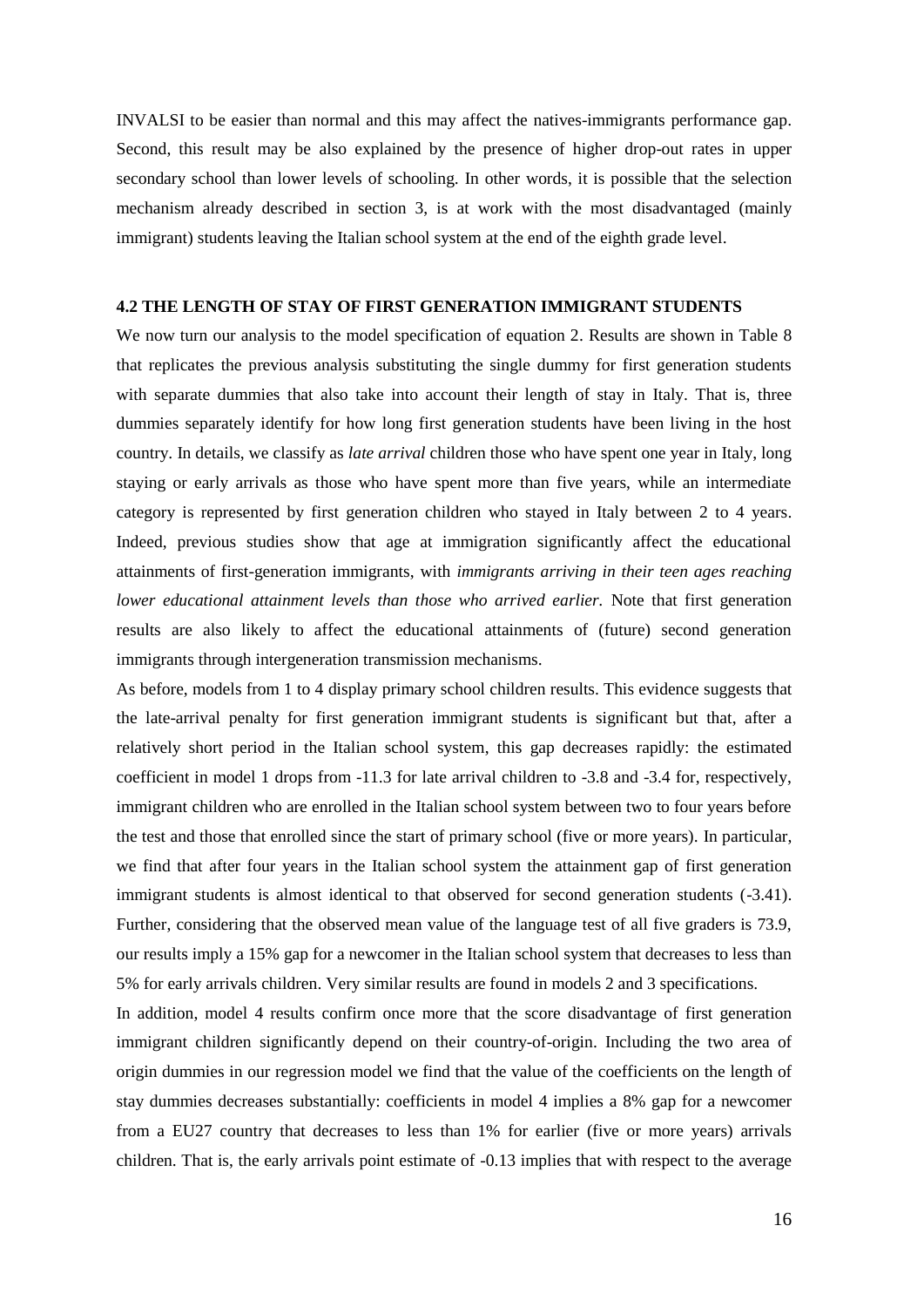student, the difference of this group of immigrant children in test results is only -0.2%. In sum, considering the country of origin the coefficient of the first generation is even lower than that observed for second generation children for whom we cannot control the area of origin.

Models from 5 to 8 show the  $6<sup>th</sup>$  graders sample results. The decreasing pattern of the length of stay dummies is similar to that observed for primary school children. However, for sixth graders the estimated gap of late-arrivals is significantly larger and the pace at which first generation immigrants close the gap during their stay in Italy is slower: with an observed mean value of the language test of 60.9, these coefficients imply a 25% gap for a newcomer, 10% for those enrolled between two to four years before the test and 9% for the early arrivals. Moreover, even after controlling for many important demographic and school characteristics (models 6 and 7) the achievement gap of long staying first generation is larger than second generation students. However, as before, when we include the area of origin dummies (model 8) we observe a significant drop in the length of stay coefficients.

For tenth grade students (models from 9 to 12) we identify four rather than three categories for the length of stay and split the early arrival children category between c) 5 to 7 years in Italy and d) over 7 years. Unlike the youngest cohort, the tenth graders sample delivers a longer age-atimmigration performance profile. Although in an indirect and imperfect way, for this reason the tenth grade students' cohort offers the most robust sample to test for the presence of a critical age above which first generation immigrant students arriving in the destination country face strong negative impact on their school performance. Given that the mean value of the tenth graders language test is 67.5, model 9 coefficient values imply a 20% gap for a newcomer (15-16 years old students), 10% for those enrolled between two to four years before the test (about 14-12 years old), 4% for those enrolled between five to seven years (11-9 years old), and only 2% the early arrivals (8 years or younger). Second, once we control for the area of origin (model 12) we find that, after having spent more than four years in Italy, the first generation achievement gap disappears, while the seven\_more dummy coefficient even shows a positive sign. These results would imply a turning point around the age ten: that is, children arriving in Italy up to about the end of the primary school are able to catch up in terms of language skills. Thus, our findings seem to corroborate those of previous studies that estimate a critical age at immigration of about 9.

Finally, comparing the findings across the three level of schooling we observe that the late-arrival penalty is different for the three levels of schooling analysed: it is at its lowest for primary school children, it peaks for sixth graders, and then decreases again. That is, the estimated school attainment gap decreases when we move from lower to upper secondary school results, but it is possible to explain this puzzling result with the specificities of upper secondary school (easier test and drop outs) described above. Second, while the achievement gap always decreases for all cohorts with time, the speed at which decreases depends also on the children age at arrival. In fact, comparing the coefficients of immigrant students who arrived in Italy one year and those who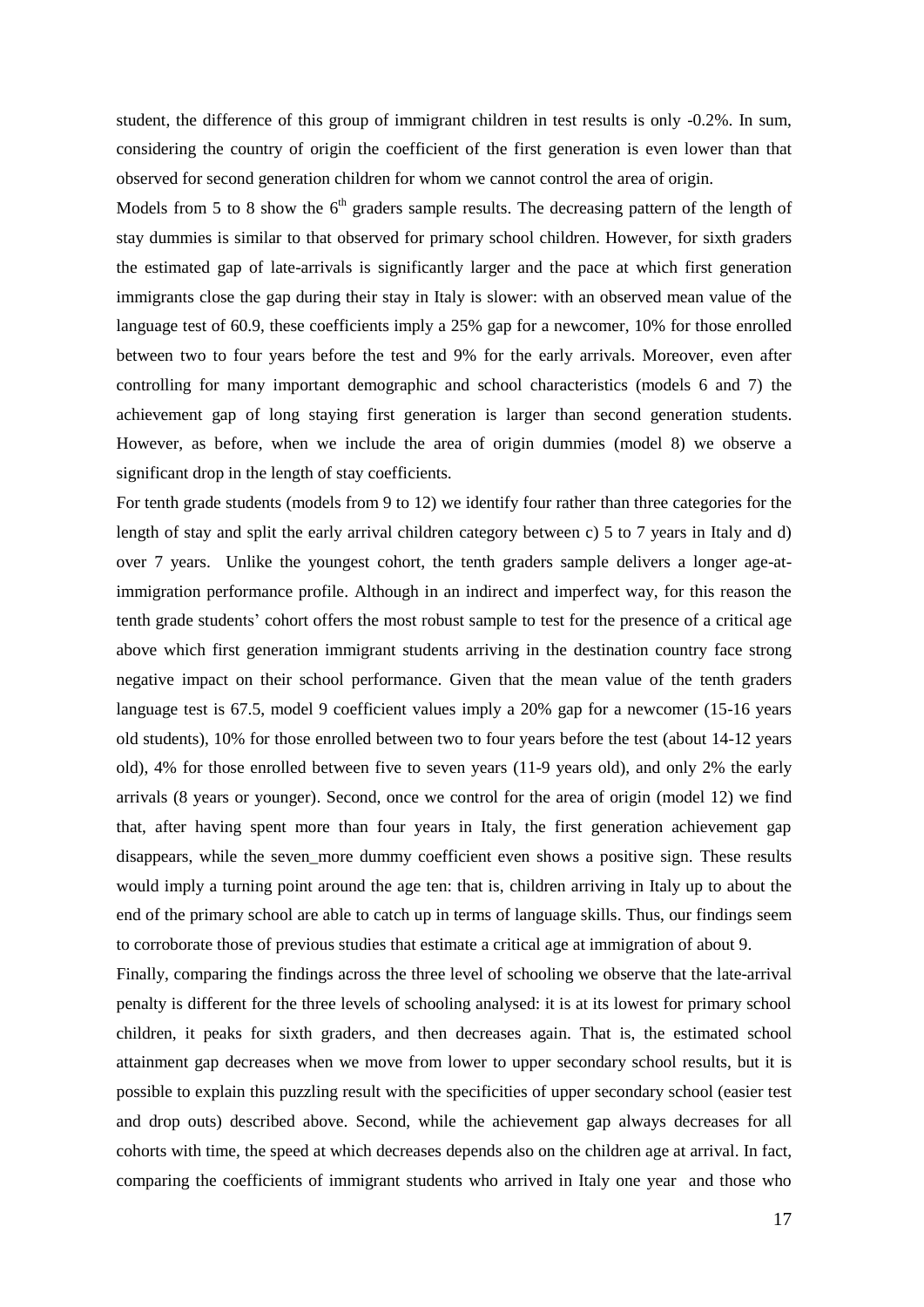arrived 2 to 4 years before the test we observe a 66% decrease for fifth graders, 56% for sixth graders while the gap for tenth graders is only reduced by 48%. That is, the estimated pace at which the gap closes is slower the later the children arrive. Once more, this evidence corroborates the critical period hypothesis (Blakeley and Chin, 2004 and 2010) that assumes that children are able to learn new languages in an easy way when they are younger.

#### **5. ROBUSTNESS CHECKS**

<u>.</u>

In this section we perform a set of robustness checks of the findings discussed above. First concerns are selection issues. Even if our set of covariates allows us to control for many likely sources of endogeneity, when the focus is on educational outcomes of immigrant students, selection issues are likely to play a role in our previous OLS analysis and the interpretation of our results in causal terms always should be taken with caution.

In order to take into account possible unobserved factors that might affect the native-immigrants test score gap and are common within each school or class, we performed the same analysis introducing both school and classroom fixed effect. To save on space, in Table 9 and 10 we only report the results we obtain when we replicate the previous analysis with class fixed effects. This specification has the advantage that both observed and unobserved class (and school) variables are removed, overcoming many issues of self-selection. In particular, school and class fixed effects enable to control for problems related to the non-random allocation of immigrant students across schools and classes and omitted variable problems.<sup>29</sup> Interestingly, inspection of Table 9 reveals very small differences for our full set of students' controls with respect to results reported in Table 7 and the same results arise when we compare the point estimates obtained with class fixed effects in Table 10 with that of Table  $8^{30}$  Even our dialect dummy remains negative and significant and this result was not obvious. In fact, it is likely that most dialect speaker families also live in rural areas where they can take advantage of worse educational infrastructures than those living in urban areas. In this case, our OLS results would also reflect the effect of living in rural locations while FE estimates confirm that this was not the case. Overall, we take these results as fully corroborating the previous ones, even if the same fixed effects estimation is not free of other sources of selection bias.

As a second robustness check we substitute our measure of students' socioeconomic status, ESCS, with the family educational attainment level and check if there are substantial changes in our

<sup>&</sup>lt;sup>29</sup> A recent paper for the Italian case, Ballatore et al. (2013), assumes that immigrant students are allocated more in disadvantaged schools and classes in which natives have a less favourable socio-economic background.

<sup>&</sup>lt;sup>30</sup> When comparing OLS and FE results, note that, with respect to Tables 7 and 8, the exclusion of all class and school variables in Tables 9 and 10 cause the exclusion of one estimated model for each grade.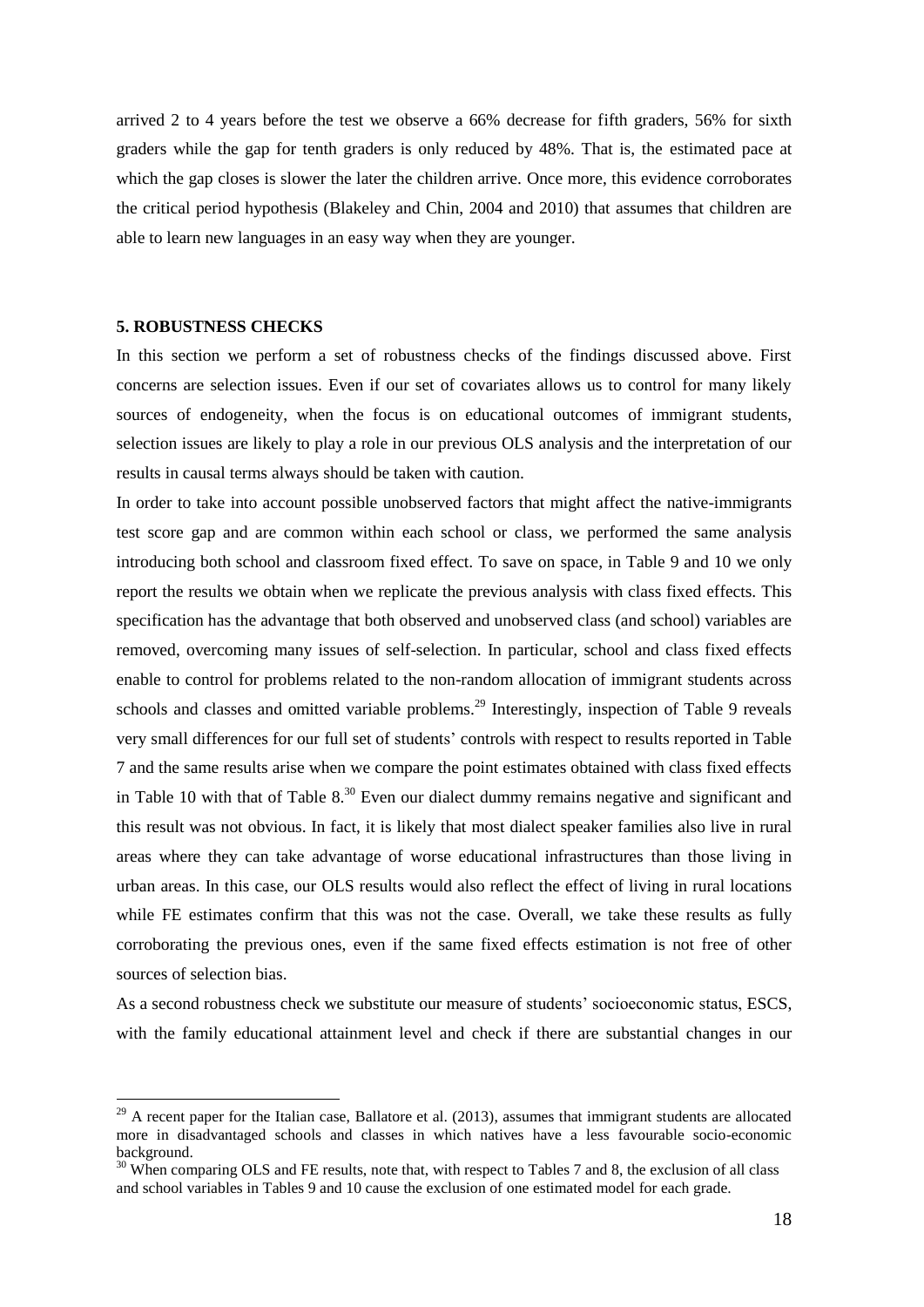estimates of the immigrant-native differentials.<sup>31</sup> Parental education is calculated as dummy variables, reflecting 4 different levels of education: tertiary, post-compulsory secondary, compulsory and less than compulsory, using the father or mother maximum educational attainment level, whichever higher. Indeed, numerous studies consider parental education as the most important predictor of school performance and educational attainments. Moreover, parental education is found to be the main mechanism through which parents may achieve a better socioeconomic status.<sup>32</sup> Tables 9 and 10 shows the results when using these variables instead of ESCS in our less parsimonious specification (see models 4, 8 and 12 for fifth, sixth and tenth graders respectively). The less than compulsory schooling attainment levels is the reference category and we find, as expected, that all coefficients are positive and significant but one single exception of a non significant coefficient for the degree level for tenth graders. In general, results suggest that substituting ESCS with parental education does not significantly affect our main results.

In the following, we discuss our additional robustness evidence without including the corresponding Tables in the Appendix (available upon request). We have also replicated our analysis selecting a specific sub-sample of schools. Indeed, in the above analysis we have used the entire student population data but, in addition to this, INVALSI also conduct a specific nationallyrepresentative survey, where the same tests are administered under the supervision of observers in each class of the sample. This survey is conducted in order to prevent and control for cheating, mainly observed in the southern areas of the country, and facilitate the procedures of data collection available on students' achievements. Despite the possible advantages - first of all, better quality data - the reduction of the sample size is significant: for example, for year 5 students, the sample reduces from almost four hundred thousand to only thirty thousand and correspondingly, our immigrant students' observations drops from more than 45 thousand to 2856. Nevertheless, the use of this high quality data sub-sample does not change our analysis.

As a final robustness check we have run the same regression analysis using an alternative performance variable, the test score results in mathematics. Previous studies on the impacts on multiple subjects usually find differential impacts of immigrant students across them, with typically worst performance in language rather than math or science test.<sup>33</sup> We confirm previous studies findings: all the results concerning mathematics test scores are qualitatively similar to that found for the Language test but smaller in size. We also confirm that the pace at which the gap closes is slower the later the children arrive: when we compare the coefficients of immigrant

<sup>&</sup>lt;sup>31</sup> Note that ESCS is a composite index created also with the educational level of the parents. Unlike *manybooks*, the two variables, ESCS and parental education, are highly positively correlated (0.81 for fifth graders, very similar for sixth and tenth graders).

See Di Paolo (2012) among the many others.

<sup>&</sup>lt;sup>33</sup> Recent references are Ohinata et al. (2012) Ballatore et al. (2013). This result is plausibly explained by the assumption that immigrant learning difficulties are more sizeable during Italian language lectures than during mathematics lectures.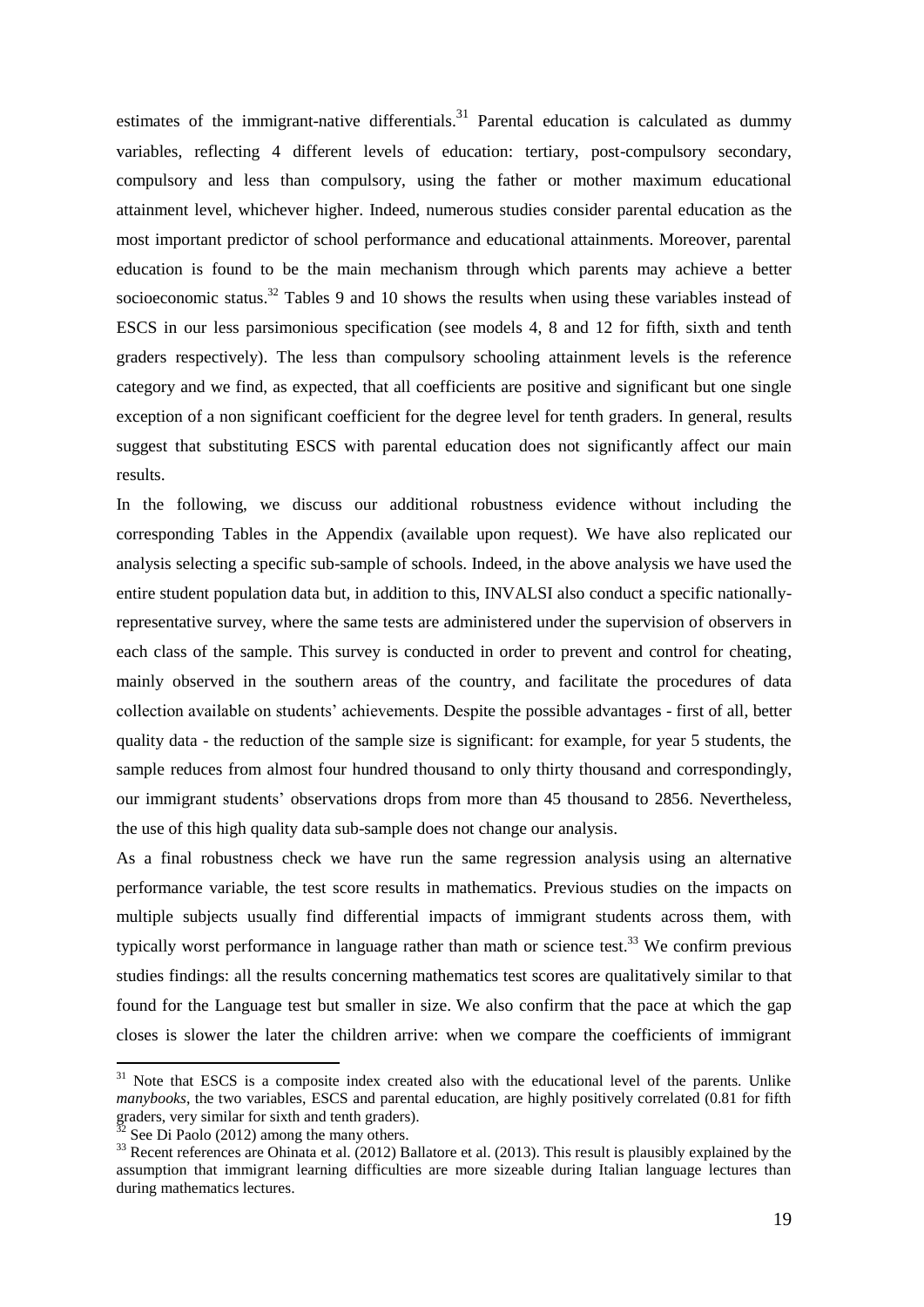students who arrived in Italy one year before the test and those who arrived 2 to 4 years before the math test we observe a very similar and large decrease for both fifth and sixth graders (58% and 57% respectively), while the gap for tenth graders is only reduced by 43%.

#### **6. CONCLUSIONS**

Using a standard education production function setting, this paper investigates whether the length of stay plays a role in the host country language skills acquisition of immigrant students in Italy. We use the students' outcomes in a language standardized test for different cohorts of Italian students collected during the school year 2010-11. In particular, our regression analysis focuses on three different stages of students' school life: end of primary school (fifth grade), first year of lower secondary (sixth grade) and second year of upper secondary (tenth grade). Our results are very much consistent with the literature and are also robust to the use of a specific subsample of students that enables to control for problems arising from cheating, the use of a different set of regressors, the use of math test scores as dependent variable, and the inclusion of fixed effects at school and classroom level that enables to control for endogeneity concerns.

First of all, we find a significant gap between native and immigrant students in school outcomes for all grades. In particular, the second generation achievement gap is large and corroborates the lack of adequate integration policies in Italy already stressed in other studies.<sup>34</sup> However, we also find that the acquisition of language skills represents a problem also for native students speaking a dialect at home and that, starting from the lower secondary school level, the socio-economic composition of the school and peer effects represent important determinants of the students' performance. In other words, the Italian school system seems unable to integrate disadvantaged students: due to their high social integration and language acquisition costs, immigrant students are simply those more at risk of poor results and social exclusion.

Second, for all levels of schooling and specifications we observe the same expected pattern: newly arrived immigrant children show the poorest performance in terms of test score outcomes, a result that can be is easily explained by the lack of familiarity with the new language and more precarious living conditions with respect to early-arrivals. Furthermore, the late-arrival penalty is different for the three levels of schooling analysed: it is at its lowest for primary school children, while it peaks for sixth graders. Also, this gap decreases with time and it depends on how long they have been in Italy and results suggest that the pace at which the gap closes is slower the later the children arrive. In other words, comparing the findings across the different school grades, we see that interventions at younger ages are likely to be more effective. In particular, our results corroborate those of other recent studies that estimate a critical age at immigration of about 9.

 $34$  Contini (2013).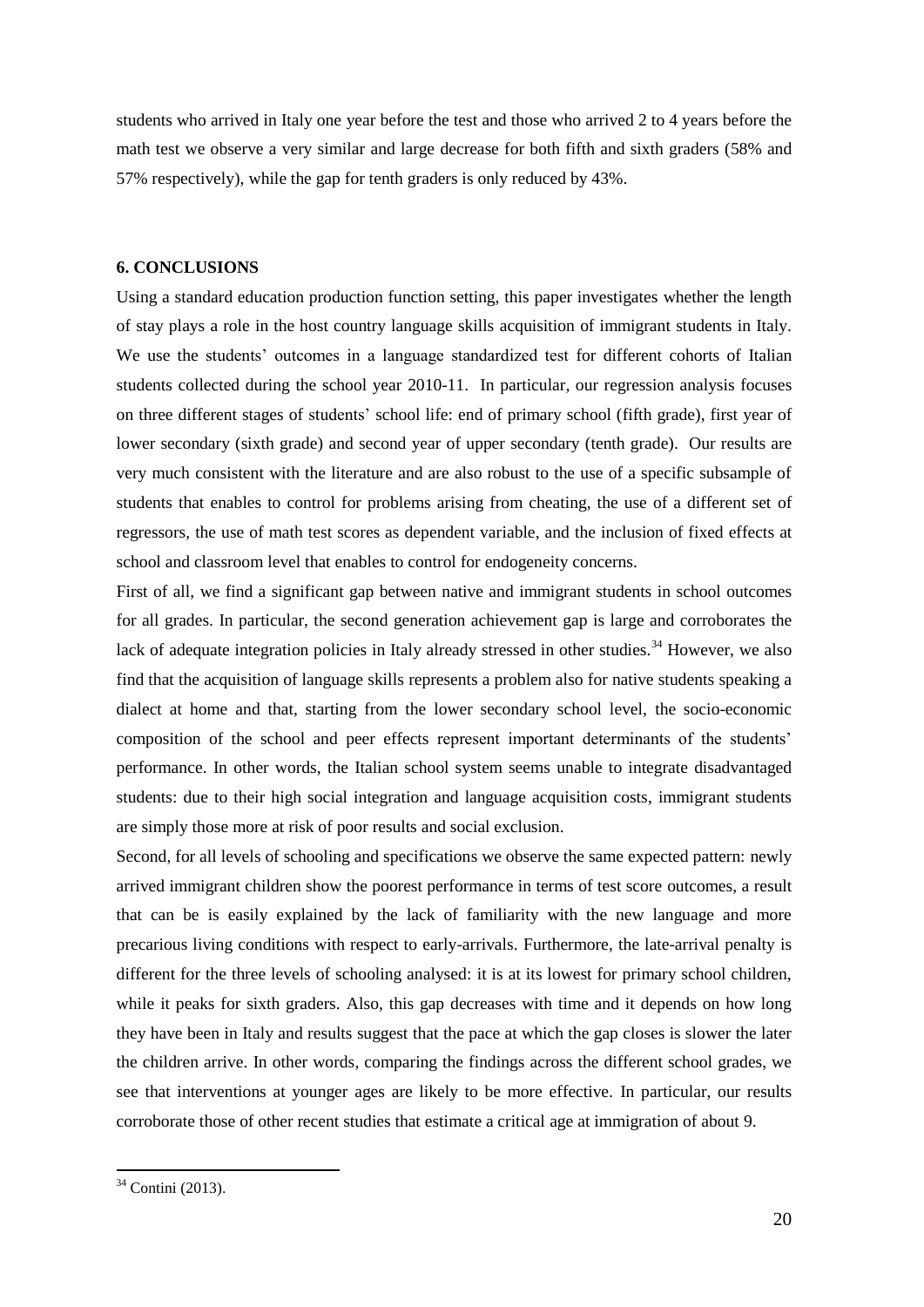Third, this empirical analysis indicate that the area of origin and, thus, institutional and cultural factors play a role on immigrant students' outcomes and integration. In particular, even if very imperfectly, we are able to identify and compare the schooling performance of two different groups of children born in relatively close geographical areas, the groups of New EU member states and European country non EU27. The database enables us to further identify a third highly heterogeneous group that includes all the rest of first generation migrants born outside Europe. This latter group always shows the largest gap in language test outcomes. In addition, when we compare the two European groups, we find that the students' performance of those born in the most geographically remote group, the non-EU27 group, is below that observed for EU27 children. Thus, it seems that the Italian school system has been able to integrate more easily the increased intra-European migration due to the EU enlargement into Central and Eastern Europe in 2004 rather than that the flow of students from other non-EU27 countries. There are many possible explanations for the different outcomes observed in these two culturally apparently similar groups. First, non-EU27 institutions are very unlike the EU27 ones: many non-EU27 countries are non-democratic while the process of democratization in New EU27 member countries has started long ago. However, these different outcomes may also be the result of a different migrant selection process due to the different immigration policies and rules between the two groups. However, our dataset and, in particular, its very broad level of aggregation, does not allow us to further investigate these important issues here. Indeed, it is fair to say that these results are more suggestive rather than conclusive.

In sum, since the acquisition of the native language by immigrants is of utmost importance for their integration, this analysis implies that new and effective integration policies need to be urgently implemented in Italian schools. It also suggests that, if the foreign children's late arrival is the result of national migration policies on family reunification, the possible benefit of delaying immigrant family reunification could be offset by the possibly large costs of students' lower school performance. Finally, our evidence seems to indicate that possible future implementation of new policies directed to integrate foreign students into the Italian schooling system should take into account cultural differences of its immigrant students and possibly avoid "one size fits all" approaches. Indeed, the success or failure of immigrants and their children to integrate in the destination country can potentially intensify conflicts within societies and, through this, affect economic growth.

In general, our evidence offers some clue on what can be done to foster immigrant students' school outcomes, suggesting that improving studying conditions in schools may be an effective policy for enhancing the acquisition of their language skills. Future studies should focus on what kind of specific interventions works.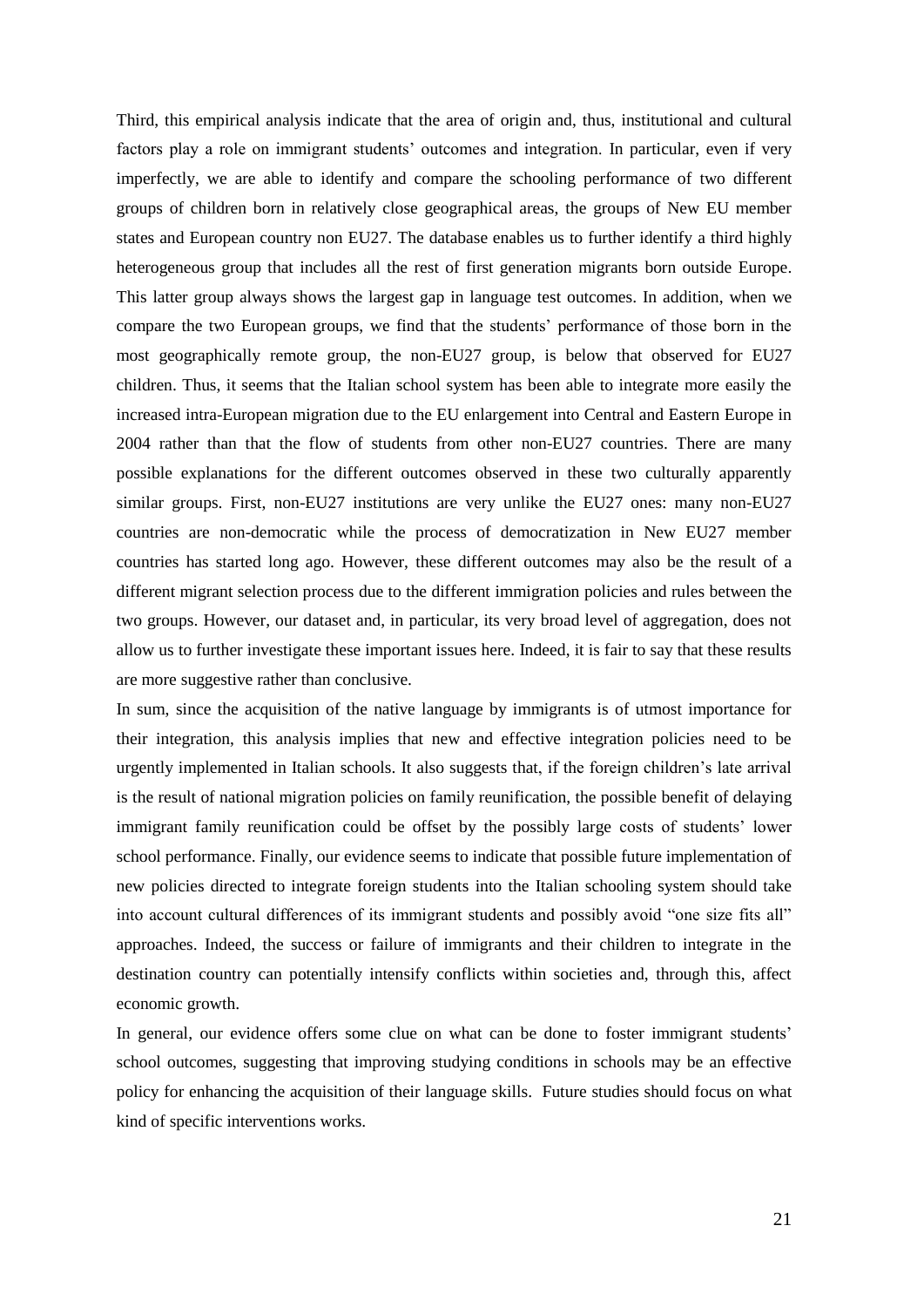#### **REFERENCES**

**Alesina, A., La Ferrara, E (2002),** Participation in Heterogeneous Communities, *The Quarterly Journal of Economics*, 115: 847-904.

**Ballatore, R., Fort, M. & Ichino, A. (2013).** "The Tower of Babel in the classroom: immigrants and natives in Italian schools", unpublished working paper (available at http://www.andreaichino.it/research\_progress/ichino\_ballatore\_fort\_babel.pdf).

**Bleakley, H. & Chin, A. (2004).** "Language Skills and Earnings: Evidence from Childhood Immigrants," *The Review of Economics and Statistics*, vol. 86(2): 481-496.

**Bleakley, H. & Chin, A. (2010).** "Age at Arrival, English Proficiency, and Social Assimilation among US Immigrants," *American Economic Journal: Applied Economics,* vol. 2(1): 165-92.

**Böhlmark, A. (2008),** Age at immigration and school performance: A siblings analysis using Swedish register data, *Labour Economics*, 15 (6): 1366-1387.

**Böhlmark, A. (2009)** Integration of childhood immigrants in the short and long run – Swedish evidence, *International Migration Review*, 43(2): 387-409.

**Borjas, G. J. (1995).** Assimilation and Changes in Cohort Quality Revisited: What Happened to Immigrant Earnings in the 1980s? *Journal of Labor Economics*, 13, 201–245.

**Bratsberg, B., Raaum, O., Roed, K. (2011).** Educating children of immigrants: closing the gap in Norwegian schools. IZA Discussion Paper, 6138, Bonn.

**Bratti, M., Checchi, D., Filippin, A. (2007)** Territorial Differences in Italian Students' Mathematical Competencies: Evidence from PISA 2003, IZA Discussion Papers 2603, Institute for the Study of Labour (IZA).

**Brunello, G., Checchi, D. (2007).** "Does school tracking affect equality of opportunity? New international evidence." *Economic Policy*, 22:781–861.

**Brunello, G., Rocco L. (2008),** Educational Standards in Private and Public Schools. *The Economic Journal*, 118 (533):1866–1887.

**Brunello, G., Rocco L. (2012),** The effect of immigration on the school performance of natives: Cross country evidence using PISA test scores. *Economics of education Review*, 32: 234-242.

**Cahan, D., Davis, D., Staub, R. (2001)** Age at immigration and scholastic achievement in schoolage children: Is there a vulnerable age? *International Migration Review*, 35 (2): 587-595.

**Campodifiori E., Figura E., Papini M., Ricci R. (2010),** Un indicatore di status socioeconomicoculturale degli allievi della quinta primaria in Italia, INVALSI Working Paper n. 02/2010.

**Cipollone, P., Montanaro, P., Sestito P. (2010),** Value-Added Measures in Italian High Schools: Problems and Findings. *Giornale degli Economisti*,69 (2):81–114.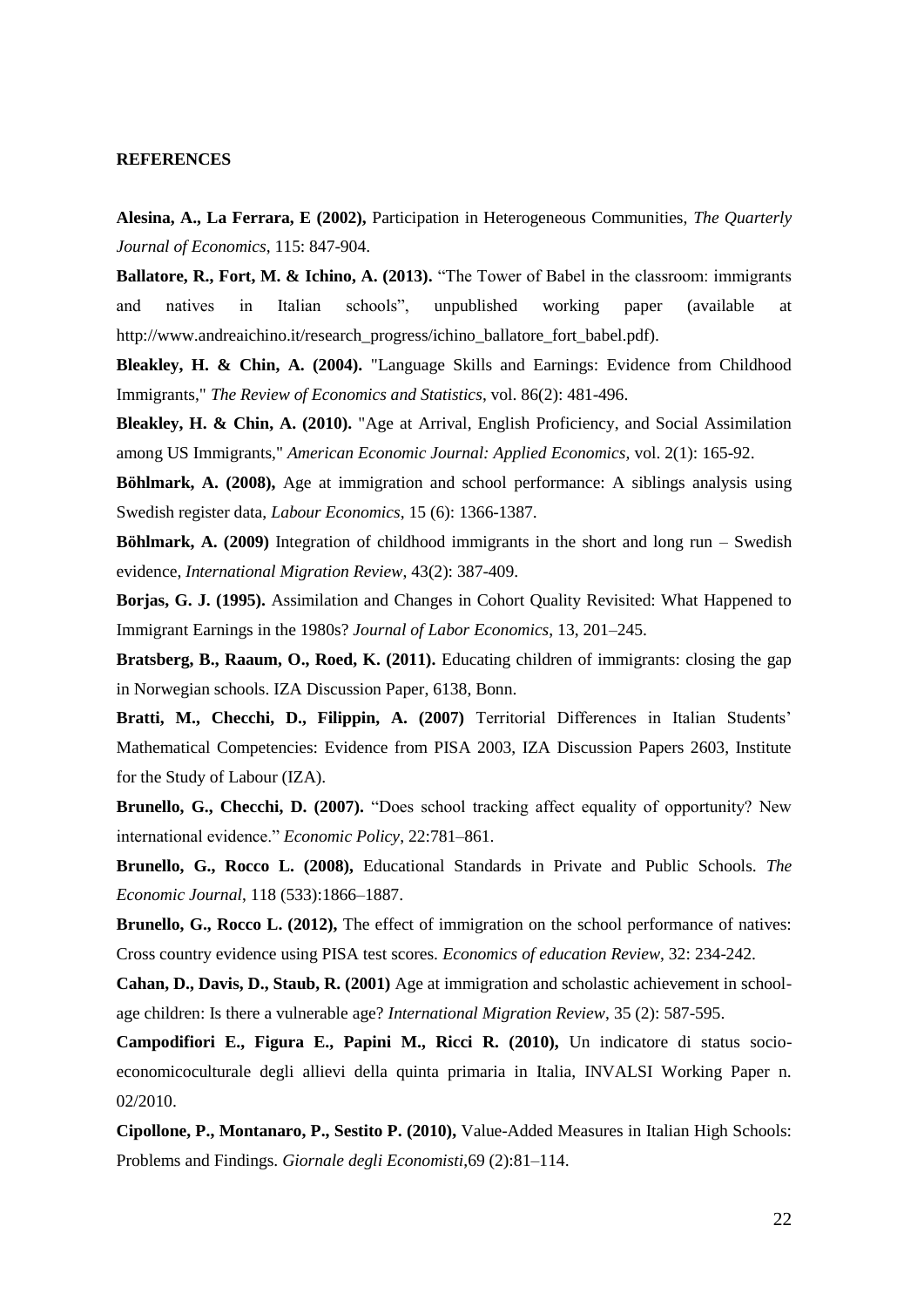**Chiswick, B. R., and DebBurman, N. (2004).** Educational Attainment: Analysis by Immigrant Generation. *Economics of Education Review*, 23(4), 361–379.

**Contini, C. (2013), Immigrant background peer effects in Italian schools,** *Social Science Research* **vol. 42 issue 4 July, 2013. p. 1122-42.**

**Coleman, J.S., Campbell, E.Q., Hobson, C.J., McPartland, F., Mood, A.M., Weinfeld, G.D., & York. R.L. (1966).** *Equality of Educational Opportunity*. Washington, DC: U.S. Government Printing Office.

**Corak, M., (2012**) Age at immigration and the educational outcomes of children. In A. Masten, K. Liebkind, and D. J. Hernandez (Eds.), *Realizing the Potential of Immigrant Youth* (pp. 90–116). Cambridge: Cambridge University Press.

**Cortes K. (2006),** The effects of age at arrival and enclave schools on the academic performance of immigrant children, *Economics of Education Review*, 25: 121–132.

**De Simone, G. (2013),** Render unto Primary the Things which are Primary's. Inherited and Fresh Learning Divides in Italian Lower Secondary Education, *Economics of Education Review*, 23: 12- 23.

**Di Liberto A., Schivardi F., Sulis G., (2013),** Managerial Practices and Students' Performance, *mimeo*.

**Di Paolo, A. (2012). "**Parental Background and Educational Opportunities: Evidences across Cohorts for Italy and Spain", *Revista de Economía Aplicada*, vol. 58-(XX-2012): 119-146.

**Dustmann, C., Frattini T., Lanzara G. (2011)** Educational Achievement of Second Generation Immigrants: An International Comparison. *Economic Policy*, vol. 27(69), 143-185.

**European Union (2011), Migrants in Europe: A statistical portrait of the first and second generation, Luxembourg: Publications Office of the European Union.** 

**Eurostat (2011a),** *Migrants in Europe: A statistical portrait of the first and second generation*, Luxembourg: Publications Office of the European Union.

**Eurostat (2011b),** *Indicators of Immigrant Integration*, Luxembourg: Publications Office of the European Union.

**Glaeser, E. (1999),** The Formation of Social Capital, *mimeo*.

**Gonzalez, A. (2003).** The Education and Wages of Immigrant Children: The Impact of Age at Arrival. *Economics of Education Review*, 22, 203–212.

**Hanushek, E.A., Woessmann L. (2011),** The Economics of International Differences in Educational Achievement, in: Hanushek E.A., Machin S., Woessmann L. (eds.) *Handbook of the Economics of Education, Vol. 3*, Amsterdam: North Holland.

**Heath, A. and E. Kilpi-Jakonen (2012),** Immigrant Children's Age at Arrival and Assessment Results", OECD Education Working Papers, No. 75, OECD Publishing.

**Helliwell J. and Putnam R.,** (1999), Education and Social Capital. NBER WP 7121. Cambridge: National Bureau of Economic Research.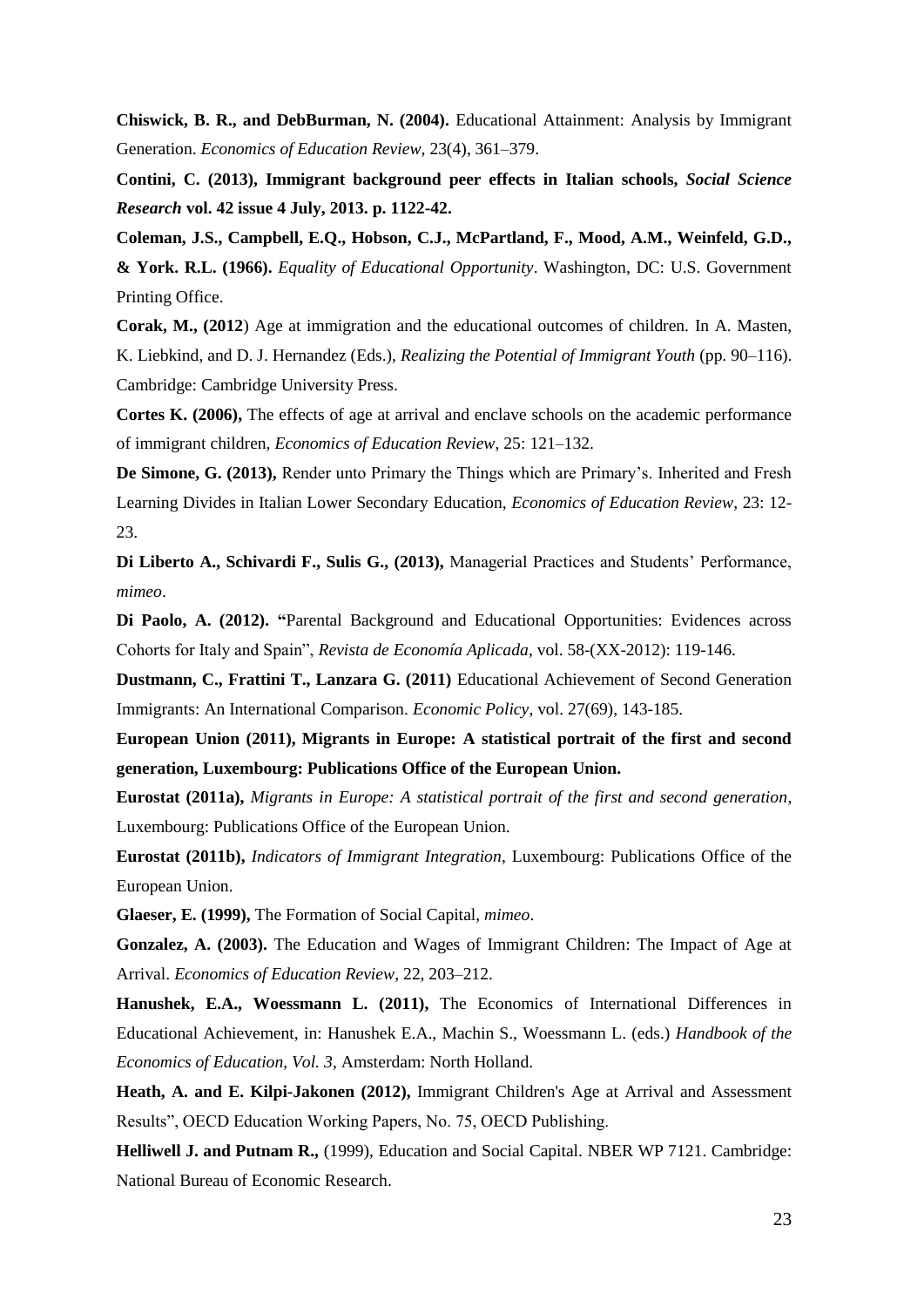**INVALSI (2011),** *Rapporto tecnico sulle caratteristiche delle prove INVALSI 2011*. Technical Report, INVALSI.

**ISTAT, (2011),** Natalità e fecondità della popolazione residente, *Statistiche Report*.

**ISTAT, (2012),** Il censimento della popolazione straniera, *15° Censimento della popolazione*.

**Johnson, J. S., and E. L. Newport. (1989)** Critical Period Effects in Second Language Learning: The Influence of Maturational State on the Acquisition of English as a Second Language. *Cognitive Psychology*, 21 (1): 60-99.

**Mocetti, S. (2012),** Educational choices and the selection process: before and after compulsory schooling, *Education Economics*, vol. 20(2): 189-209.

**Myers, D., Gao, X., Emeka, A. (2009)** The gradient of immigrant age-at-arrival effects on socioeconomic outcomes in the U.S., *International Migration Review*,43 (1): 205-229.

**OECD (2010a),** *Closing the Gap for Immigrant Students: Policies, Practice and Performance, OECD Reviews of Migrant Education*, Paris: OECD Publishing.

**OECD (2010b),** *PISA 2009 Results: Overcoming Social Background – Equity in Learning Opportunities and Outcomes (Vol II),* Paris: OECD Publishing.

**OECD (2012)** Untapped Skills. Realizing the potential of immigrant students, Paris: OECD Publishing.

**Ohinata, and Van Ours, J. C. (2012),** Young immigrant children and their educational attainment. *Economics Letters*, 3, 288-290.

**Patkowski, M. S. (1990),** Age and Accent in a Second Language: A Reply to James Emil Flege. *Applied Linguistics*, 11 (1): 73–90.

**Schaafsma, J., and Sweetman, A. (2001).** Immigrant Earnings: Age at Immigration Matters. The *Canadian Journal of Economics*, 34(4), 1066–1099.

**Schumann, J. H. (1976),** Social distance as a factor in second language acquisition, *Language Learning*, vol. 26, 1, 135-143.

**Sweetman, A., (2010)** Immigrant children in elementary school: an international perspective, in: McDonaldd, T., Ruddick, E., Sweetman, A., Worswick, C. (eds.), *Canadian Immigration: Economic Evidence for a Dynamic Policy Environment*. Montral and Kingston: Queen's Policy Studies Series, McGill-Queen's University Press.

**Sweetman, A., Van Ours J. C. (2014)** Immigration: What About The Children And Grandchildren?, Tilburgh University Discussion Papers, No. 2014-009.

**Tonello, M. (2011)**, Immigrant background peer effects in Italian schools, WP n. 14/2011, Università di Torino.

**Triventi, M., Trivellato, P. (2009)** Participation, performance and inequality in Italian higher education in the 20th century, *Higher Education*, vol. 58, pp. 285-306.

**Van Ours, J. C., Veenman, J. (2006)** Age at immigration and educational attainment of young immigrants. *Economics Letters*, 90 (3): 310–316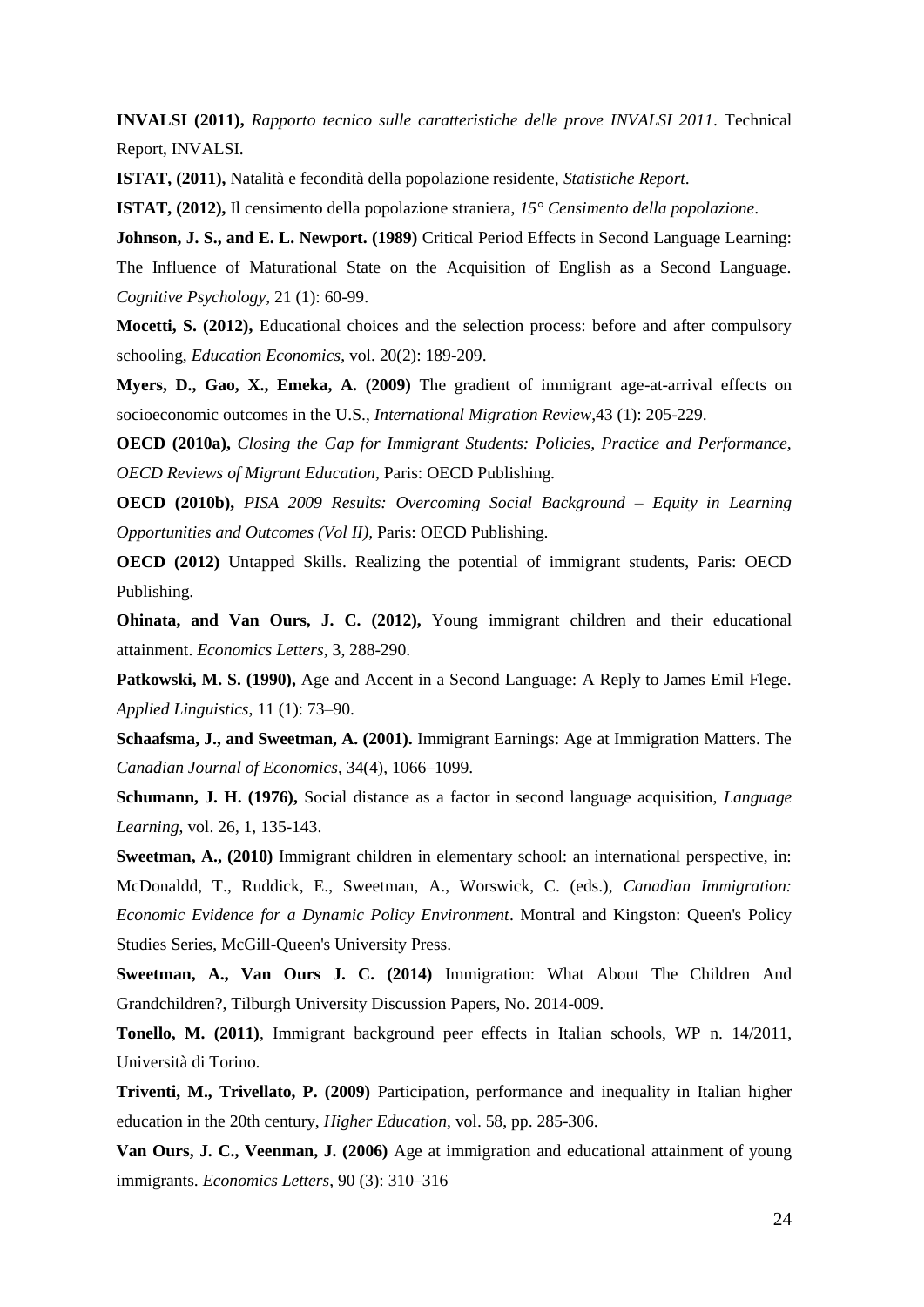### **APPENDIX**

### **Description of Variables**

Source: Invalsi data for school year 2010-11.

#### **Dependent Variables:**

- **Language\_test**: INVALSI Italian test, normalized scores.
- Math test: INVALSI Mathematics test, normalized scores.

Test scores results are measured as the fraction of correct answers.

#### **Additional controls:**

- **gender**: Dummy=1 if female.
- **ESCS**: it follows the lines of PISA's homologous index. It is based on parental education, occupational status and a number of home possessions. The individual values are obtained by a principal component analysis. By construction, the average of the ESCS index is equal to 0 and its standard deviation is 1.
- **\* \*** parents: father or mother max educational attainment level (whichever higher) dummies reflecting 4 different levels of education: tertiary, post-compulsory secondary, compulsory and less than compulsory.
- **dialect**: Dummy=1 if language spoken at home is dialect.
- **foreign language**: Dummy=1 if language spoken at home is not Italian.
- **no. stud\_class**: Number of students per class.
- **non europe**: Dummy=1 if born outside Europe.
- **other european**: Dummy=1 if born in Europe but no EU27.
- **no. siblings**: Number of siblings, 4 indicates 4 or more.
- **manybooks:** Dummy=1 if more than 100 books at home.
- **school size**: Number of students per school.
- **escs\_school**: Average School Level ESCS Index.
- **foreign 1<sup>st</sup> generation**: Dummy=1 if students born abroad of foreign-born parents.
- **foreign 2nd generation**: Dummy=1 if native-born children of foreign-born parents.
- **Lyceum**: Dummy=1 if the upper secondary school type is "Licei".
- **Technical:** Dummy=1 if the upper secondary school type is "Tecnici".
- **Vocational**: Dummy=1 if the upper secondary school type is "Professionali".
- **Campione**: Dummy=1 if school selected for monitoring by Invalsi.

The length of stay variables are constrained by the data on upper secondary school first generation immigrant students produced by Invalsi. This dataset enable us to identify first generation immigrant students by their age of arrivals in Italy according to the following age intervals: 16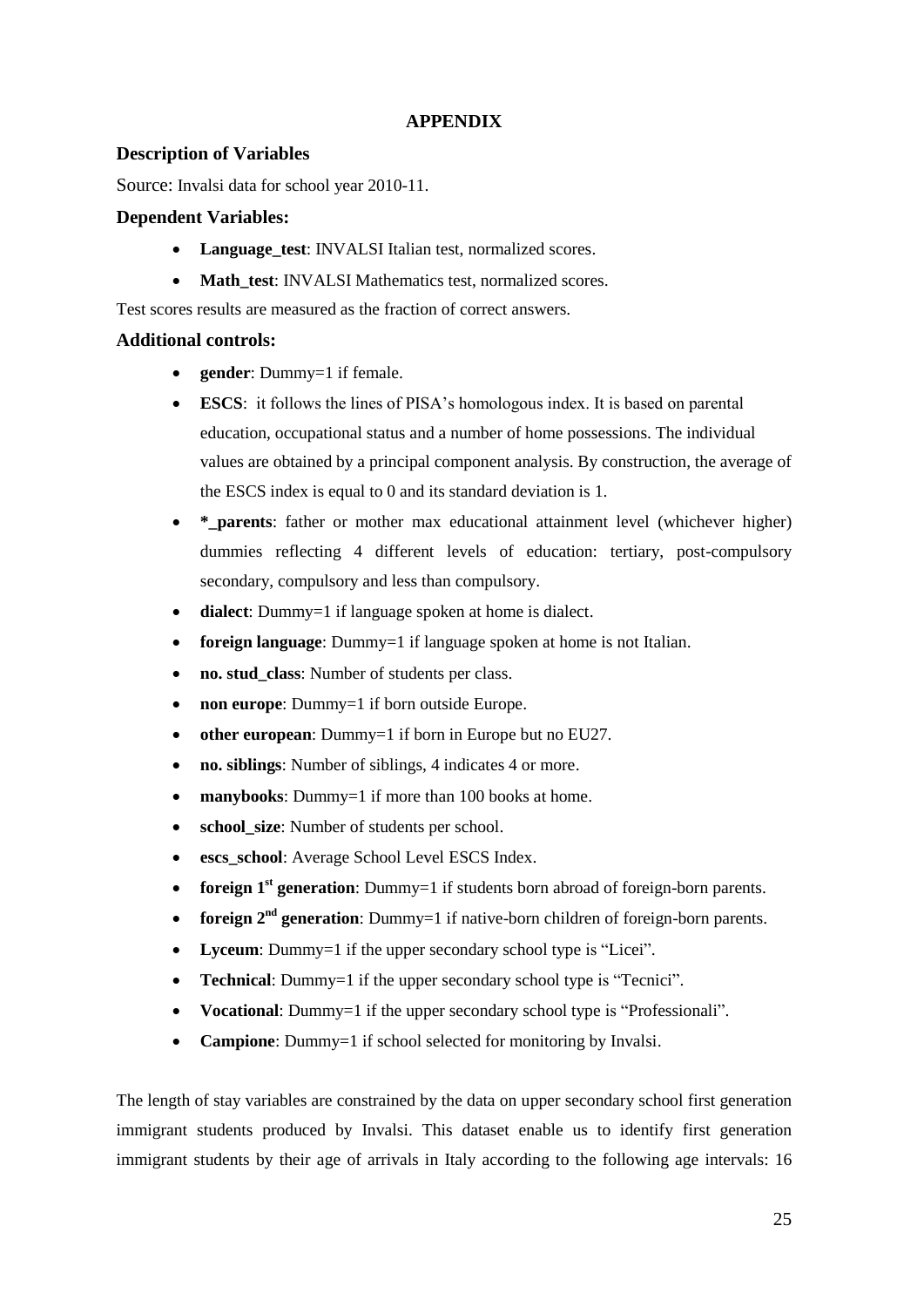years old (or older), between 13 and 15 years old, between 10 to 12 years old, between 7 to 9 years old, between 4 to 6 years old, 3 years old or younger.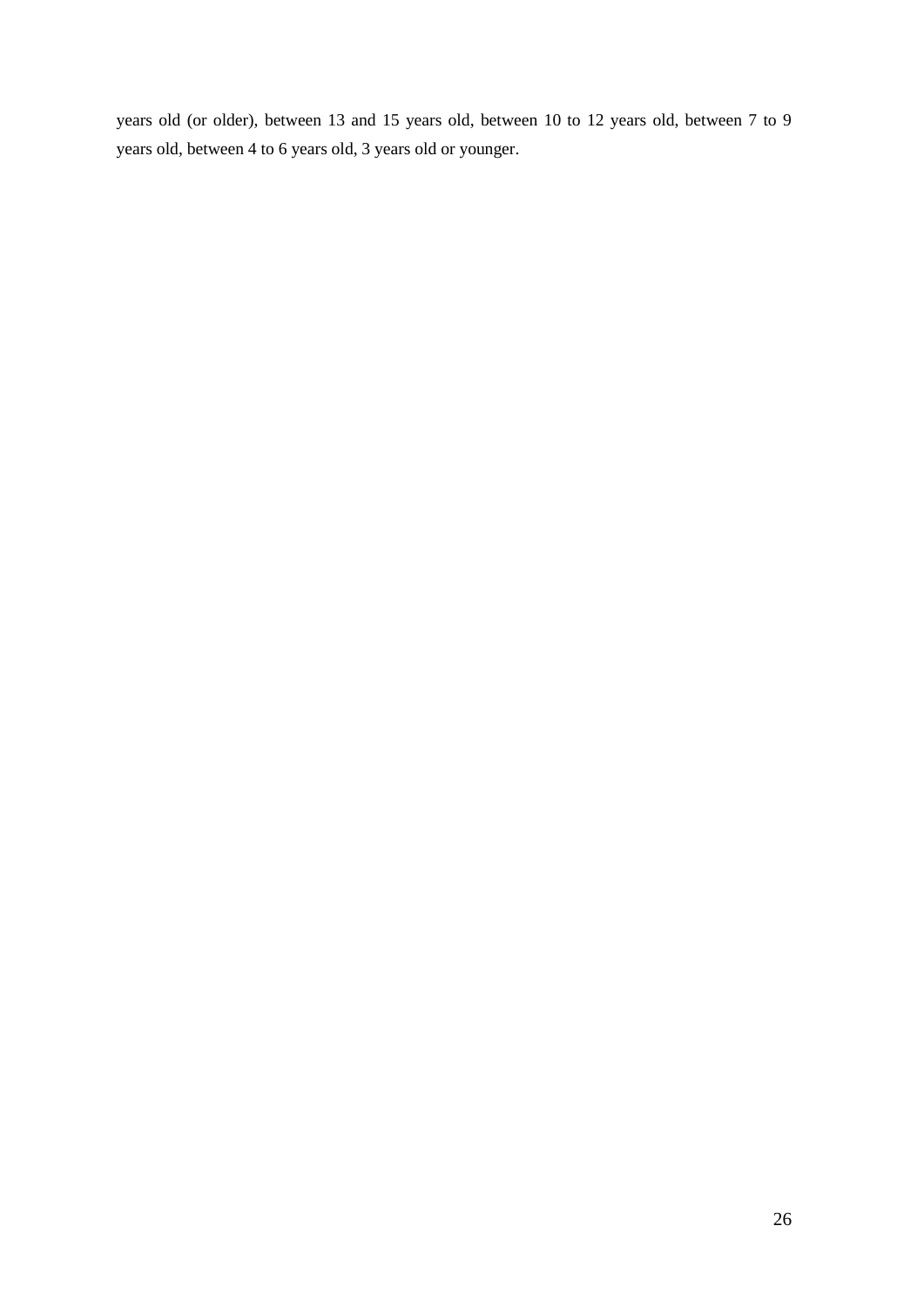|                         | Native students | %    | Total<br>Immigrants | %   | Total number |  |
|-------------------------|-----------------|------|---------------------|-----|--------------|--|
|                         |                 |      |                     |     |              |  |
| 2nd grade (primary)     | 453591          | 91.3 | 43325               | 8.7 | 496916       |  |
| 5th grade (primary)     | 462483          | 91.1 | 45090               | 8.9 | 507573       |  |
| 6th grade (lower sec.)  | 467687          | 90.3 | 50038               | 9.7 | 517725       |  |
| 10th grade (upper sec.) | 398421          | 92.7 | 31339               | 7.3 | 429760       |  |
|                         |                 |      |                     |     |              |  |
|                         | Immigrants 1st  | %    | Immigrants 2nd      | %   |              |  |
|                         | generation      |      | generation          |     |              |  |
|                         |                 |      |                     |     |              |  |
| 2nd grade (primary)     | 14168           | 2.9  | 29157               | 5.9 |              |  |
| 5th grade (primary)     | 23895           | 4.7  | 21195               | 4.2 |              |  |
| 6th grade (lower sec.)  | 30935           | 6.0  | 19103               | 3.7 |              |  |
| 10th grade (upper sec.) | 23017           | 5.4  | 8322                | 1.9 |              |  |

Table 1. Distribution of natives and immigrant students by grade attended

*Notes*: Source: Invalsi data for academic year 2010-11. See the List of Variables in the Appendix for additional details regarding data.

|  |  | Table 2. Distribution of immigrant students by macro-areas (percentage values) |  |
|--|--|--------------------------------------------------------------------------------|--|
|  |  |                                                                                |  |

| Macroregions | Immigrants 1st<br>generation      | Immigrants 2nd<br>generation |  |  |  |
|--------------|-----------------------------------|------------------------------|--|--|--|
|              | 2nd grade primary school          |                              |  |  |  |
| North        | 59.8                              | 68.1                         |  |  |  |
| Centre       | 22.3                              | 22.9                         |  |  |  |
| South        | 17.9                              | 9.0                          |  |  |  |
| Italy        | 100.0                             | 100.0                        |  |  |  |
|              | 5th grade primary school          |                              |  |  |  |
| North        | 63.0                              | 66.0                         |  |  |  |
| Centre       | 23.0                              | 22.9                         |  |  |  |
| South        | 14.0                              | 11.1                         |  |  |  |
| Italy        | 100.0                             | 100.0                        |  |  |  |
|              | 6th grade lower secondary school  |                              |  |  |  |
| North        | 64.4                              | 66.4                         |  |  |  |
| Centre       | 22.8                              | 21.6                         |  |  |  |
| South        | 12.7                              | 12.0                         |  |  |  |
| Italy        | 100.0                             | 100.0                        |  |  |  |
|              | 10th grade upper secondary school |                              |  |  |  |
| North        | 64.6                              | 58.8                         |  |  |  |
| Centre       | 22.8                              | 20.3                         |  |  |  |
| South        | 12.6                              | 20.9                         |  |  |  |
| Italy        | 100.0                             | 100.0                        |  |  |  |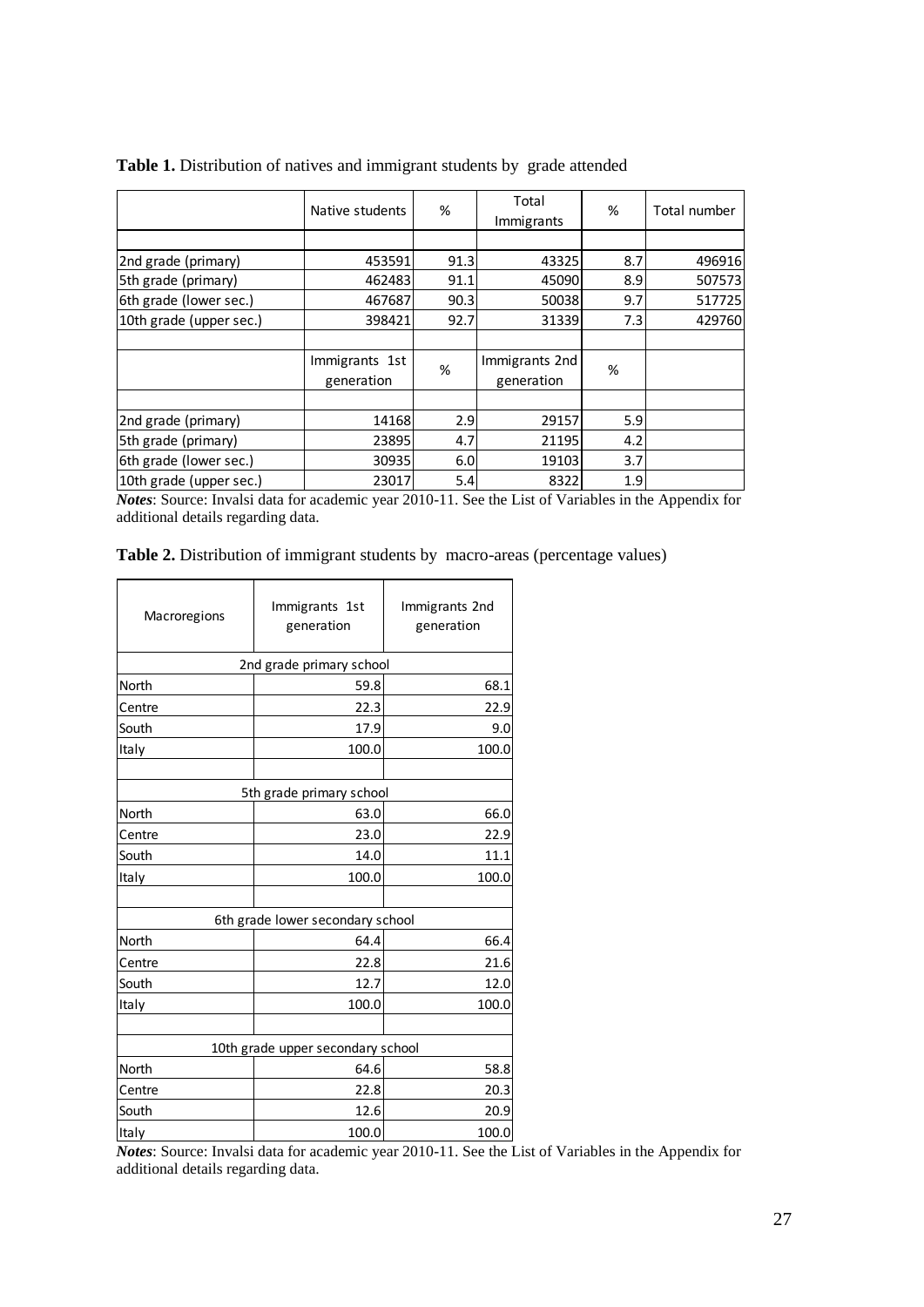**Table 3.** Distribution of immigrant students by place of birth.

.

|                          |                |     |  | 2nd generation |       | 1st generation                    |      |                               |      |                      |      |        |
|--------------------------|----------------|-----|--|----------------|-------|-----------------------------------|------|-------------------------------|------|----------------------|------|--------|
|                          | %<br>Total No. |     |  | Italy          | %     | EU<br>Countries<br>(EU27)         | %    | Other<br>European<br>(non EU) | %    | <b>Non</b><br>Europe | %    | Tot. % |
| 2nd grade primary school |                |     |  |                |       |                                   |      |                               |      |                      |      |        |
| 1st generation           | 14168          | 2.8 |  |                |       | 5728                              | 40.3 | 3257                          | 22.9 | 5183                 | 36.5 | 100.0  |
| 2nd generation           | 29157          | 5.7 |  | 29157          | 100.0 |                                   |      |                               |      |                      |      | 100.0  |
| Total immigrants         | 43325          | 8.4 |  | 29157          | 67.3  | 5728                              | 13.2 | 3257                          | 7.5  | 5183                 | 12.0 | 100.0  |
|                          |                |     |  |                |       | 5th grade primary school          |      |                               |      |                      |      |        |
| 1st generation           | 23895          | 4.9 |  |                |       | 8319                              | 34.4 | 5777                          | 23.8 | 9799                 | 41.7 | 100.0  |
| 2nd generation           | 21195          | 4.1 |  | 21195          | 100.0 |                                   |      |                               |      |                      |      | 100.0  |
| Total immigrants         | 45090          | 8.9 |  | 21195          | 45.4  | 8777                              | 18.8 | 6067                          | 13.0 | 10640                | 22.8 | 100.0  |
|                          |                |     |  |                |       | 6th grade lower secondary school  |      |                               |      |                      |      |        |
| 1st generation           | 30935          | 6.4 |  |                |       | 9317                              | 30.0 | 7911                          | 25.2 | 13707                | 44.7 | 100.0  |
| 2nd generation           | 19103          | 3.7 |  | 19103          | 100.0 |                                   |      |                               |      |                      |      | 100.0  |
| Total immigrants         | 50038          | 9.6 |  | 19103          | 36.8  | 9868                              | 19.0 | 8277                          | 15.9 | 14670                | 28.2 | 100.0  |
|                          |                |     |  |                |       | 10th grade upper secondary school |      |                               |      |                      |      |        |
| 1st generation           | 23017          | 5.2 |  |                |       | 6033                              | 26.2 | 7375                          | 31.6 | 9609                 | 42.2 | 100.0  |
| 2nd generation           | 8322           | 1.6 |  | 8322           | 100.0 |                                   |      |                               |      |                      |      | 100.0  |
| Total immigrants         | 31339          | 8.0 |  | 8322           | 23.8  | 6962                              | 19.9 | 8390                          | 24.0 | 11211                | 32.1 | 100.0  |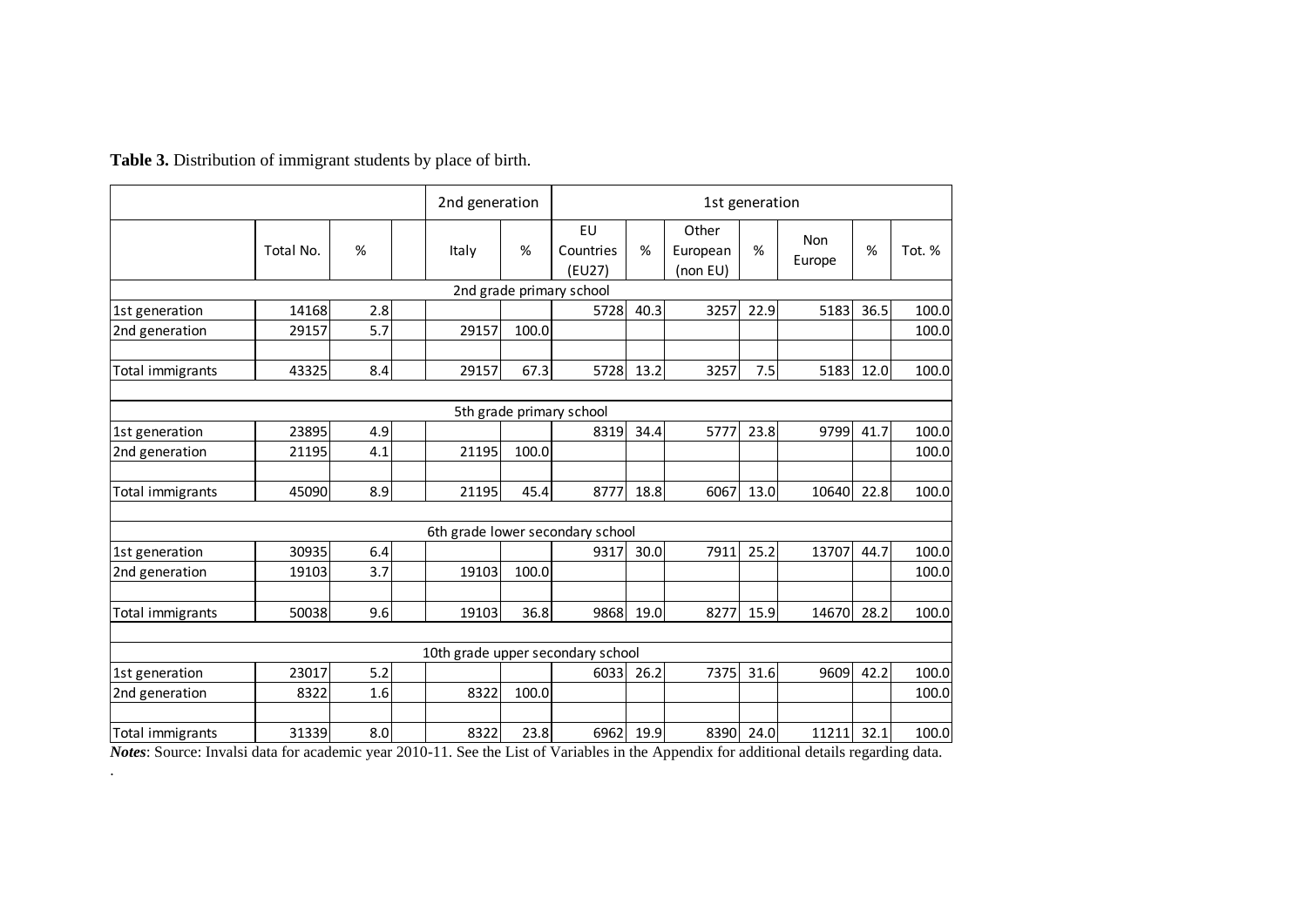**Table 4.** Average test scores: Language test results (by immigrant status and place of birth)

|                             |       | Place of birth                    |                            |            |
|-----------------------------|-------|-----------------------------------|----------------------------|------------|
|                             | Italy | <b>EU Countries</b><br>(EU27)     | Other European<br>(non EU) | Non Europe |
|                             |       | 2nd grade primary school          |                            |            |
| <b>Natives</b>              | 73.2  |                                   |                            |            |
| Immigrants (1st generation) |       | 63.7                              | 59.7                       | 55.7       |
| Immigrants (2nd generation) | 61.6  |                                   |                            |            |
|                             |       |                                   |                            |            |
| <b>Natives</b>              | 74.7  |                                   |                            |            |
| Immigrants (1st generation) |       | 68.7                              | 65.2                       | 61.3       |
| Immigrants (2nd generation) | 67.8  |                                   |                            |            |
|                             |       | 6th grade lower secondary school  |                            |            |
| <b>Natives</b>              | 62.2  |                                   |                            |            |
| Immigrants (1st generation) |       | 52.0                              | 49.6                       | 44.1       |
| Immigrants (2nd generation) | 54.7  |                                   |                            |            |
|                             |       | 10th grade upper secondary school |                            |            |
| <b>Natives</b>              | 68.3  |                                   |                            |            |
| Immigrants (1st generation) |       | 60.7                              | 60.1                       | 53.4       |
| Immigrants (2nd generation) | 63.8  |                                   |                            |            |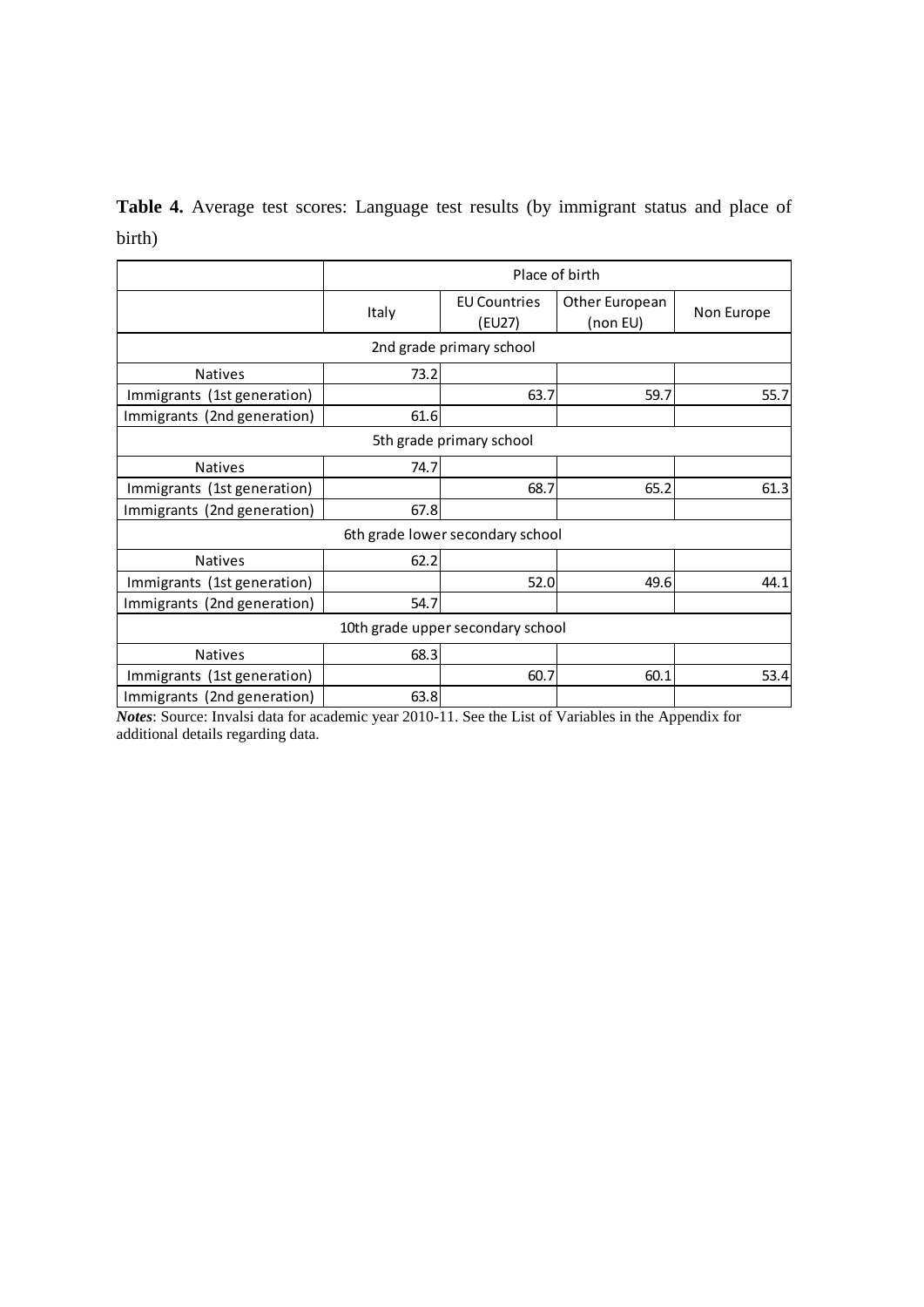Table 5. Language average test scores: first- generation immigrants by place of birth and time spent in Italy before the test

|                         | Time spent in Italy before the test |                                   |             |           |          |  |  |  |  |  |
|-------------------------|-------------------------------------|-----------------------------------|-------------|-----------|----------|--|--|--|--|--|
|                         |                                     | 1 year                            | $2/4$ years | >5 years* | >7 years |  |  |  |  |  |
|                         |                                     |                                   |             |           |          |  |  |  |  |  |
|                         |                                     | 2nd grade primary school          |             |           |          |  |  |  |  |  |
| EU Countries (EU27)     |                                     | 61.3                              | 63.3        | 65.1      |          |  |  |  |  |  |
| Other European (non EU) |                                     | 55.4                              | 59.9        | 60.9      |          |  |  |  |  |  |
| Non Europe              |                                     | 51.2                              | 55.2        | 58.0      |          |  |  |  |  |  |
| Total 1st generation    |                                     | 55.8                              | 59.7        | 61.5      |          |  |  |  |  |  |
| 2nd generation          | 61.6                                |                                   |             |           |          |  |  |  |  |  |
| <b>Natives</b>          | 73.2                                |                                   |             |           |          |  |  |  |  |  |
|                         |                                     | 5th grade primary school          |             |           |          |  |  |  |  |  |
| EU Countries (EU27)     |                                     | 63.4                              | 70.0        | 69.9      |          |  |  |  |  |  |
| Other European (non EU) |                                     | 58.8                              | 65.6        | 67.2      |          |  |  |  |  |  |
| Non Europe              |                                     | 52.8                              | 62.2        | 64.3      |          |  |  |  |  |  |
| Total 1st generation    |                                     | 57.6                              | 66.0        | 66.9      |          |  |  |  |  |  |
| 2nd generation          | 67.8                                |                                   |             |           |          |  |  |  |  |  |
| <b>Natives</b>          | 74.7                                |                                   |             |           |          |  |  |  |  |  |
|                         |                                     |                                   |             |           |          |  |  |  |  |  |
|                         |                                     | 6th grade lower secondary school  |             |           |          |  |  |  |  |  |
| EU Countries (EU27)     |                                     | 43.5                              | 53.9        | 54.6      |          |  |  |  |  |  |
| Other European (non EU) |                                     | 42.4                              | 50.6        | 52.0      |          |  |  |  |  |  |
| Non Europe              |                                     | 35.4                              | 45.2        | 47.9      |          |  |  |  |  |  |
| Total 1st generation    |                                     | 39.0                              | 49.4        | 51.1      |          |  |  |  |  |  |
| 2nd generation          | 54.7                                |                                   |             |           |          |  |  |  |  |  |
| <b>Natives</b>          | 62.2                                |                                   |             |           |          |  |  |  |  |  |
|                         |                                     |                                   |             |           |          |  |  |  |  |  |
|                         |                                     | 10th grade upper secondary school |             |           |          |  |  |  |  |  |
| EU Countries (EU27)     |                                     | 47.3                              | 57.2        | 62.0      | 62.9     |  |  |  |  |  |
| Other European (non EU) |                                     | 49.3                              | 55.6        | 60.1      | 62.7     |  |  |  |  |  |
| Non Europe              |                                     | 41.1                              | 48.3        | 53.3      | 57.0     |  |  |  |  |  |
| Total 1st generation    |                                     | 44.3                              | 52.9        | 58.0      | 60.4     |  |  |  |  |  |
| 2nd generation          | 63.8                                |                                   |             |           |          |  |  |  |  |  |
| <b>Natives</b>          | 68.3                                |                                   |             |           |          |  |  |  |  |  |

*Notes*: Source: Invalsi data for academic year 2010-11. See the List of Variables in the Appendix for additional details regarding data. **\***For 10th grade students the column on more than 5 years correspond to 5 to 7 years.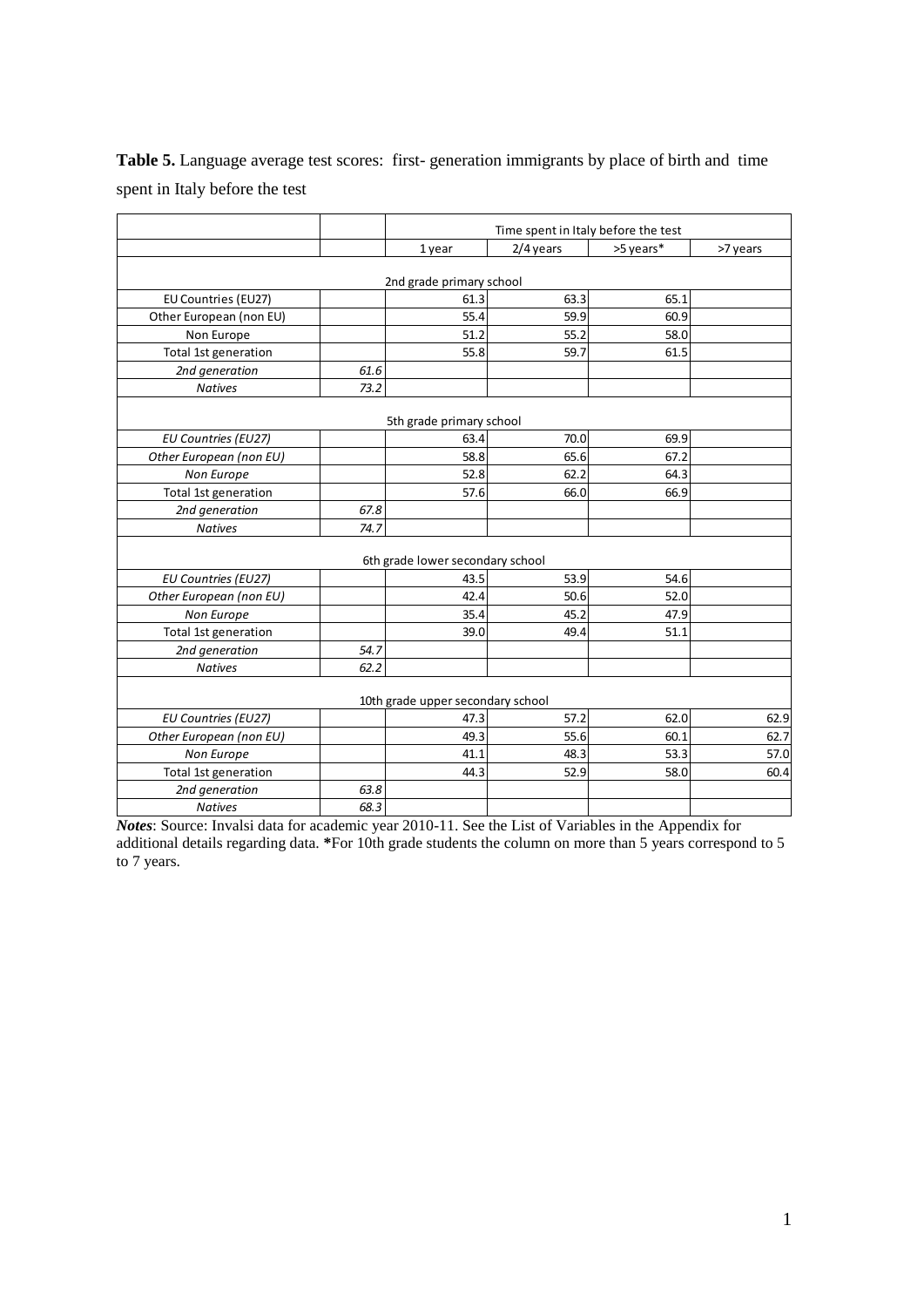| Variables              |         | 5th grade |         | 6th grade |       | 10th grade |  |  |
|------------------------|---------|-----------|---------|-----------|-------|------------|--|--|
|                        | Mean    | Std. Dev. | Mean    | Std. Dev. | Mean  | Std. Dev.  |  |  |
|                        |         |           |         |           |       |            |  |  |
| gender                 | 0.49    | 0.50      | 0.48    | 0.50      | 0.49  | 0.50       |  |  |
| <b>ESCS</b>            | 0.00    | 1.04      | $-0.02$ | 1.05      | 0.02  | 1.00       |  |  |
| dialect                | 0.15    | 0.35      | 0.16    | 0.37      | 0.15  | 0.35       |  |  |
| foreign language       | 0.07    | 0.26      | 0.07    | 0.26      | 0.05  | 0.21       |  |  |
| no. stud_class         | 19.3    | 4.37      | 21.7    | 3.90      | 21.4  | 4.67       |  |  |
| no. Siblings           | 1.24    | 0.88      | 1.25    | 0.92      | 1.24  | 0.87       |  |  |
| manybooks              | 0.25    | 0.43      | 0.30    | 0.46      | 0.31  | 0.46       |  |  |
| campione               | 0.06    | 0.24      | 0.07    | 0.26      | 0.09  | 0.29       |  |  |
|                        |         |           |         |           |       |            |  |  |
| foreign 2nd generation | 0.04    | 0.19      | 0.03    | 0.18      | 0.02  | 0.13       |  |  |
| foreign 1st generation | 0.05    | 0.21      | 0.06    | 0.23      | 0.06  | 0.23       |  |  |
| one_year               | 0.01    | 0.10      | 0.01    | 0.11      | 0.00  | 0.05       |  |  |
| two_4years             | 0.01    | 0.12      | 0.01    | 0.11      | 0.01  | 0.08       |  |  |
| five_more/five_7years  | 0.02    | 0.14      | 0.03    | 0.17      | 0.01  | 0.09       |  |  |
| seven_more             |         |           |         |           | 0.02  | 0.14       |  |  |
| other European         | 0.01    | 0.11      | 0.02    | 0.12      | 0.02  | 0.13       |  |  |
| non Europe             | 0.02    | 0.14      | 0.03    | 0.16      | 0.02  | 0.15       |  |  |
| <b>EU27</b>            | 0.02    | 0.13      | 0.02    | 0.13      | 0.01  | 0.12       |  |  |
|                        |         |           |         |           |       |            |  |  |
| school_size            | 102.6   | 45.9      | 147.0   | 77.7      | 179.0 | 77.5       |  |  |
| escs_school            | $-0.01$ | 0.47      | $-0.03$ | 0.48      | 0.00  | 0.47       |  |  |
| Lyceum                 |         |           |         |           | 0.47  | 0.50       |  |  |
| Technical              |         |           |         |           | 0.33  | 0.47       |  |  |
| Vocational             |         |           |         |           | 0.20  | 0.40       |  |  |
| North_East             | 0.18    | 0.38      | 0.18    | 0.38      | 0.18  | 0.38       |  |  |
| North_West             | 0.25    | 0.43      | 0.25    | 0.43      | 0.24  | 0.43       |  |  |
| Centre_North           | 0.18    | 0.39      | 0.18    | 0.38      | 0.18  | 0.38       |  |  |
| Centre_South           | 0.23    | 0.42      | 0.23    | 0.42      | 0.24  | 0.43       |  |  |
| Islands_South          | 0.16    | 0.37      | 0.17    | 0.37      | 0.17  | 0.37       |  |  |

**Table 6a.** Descriptive statistics: whole sample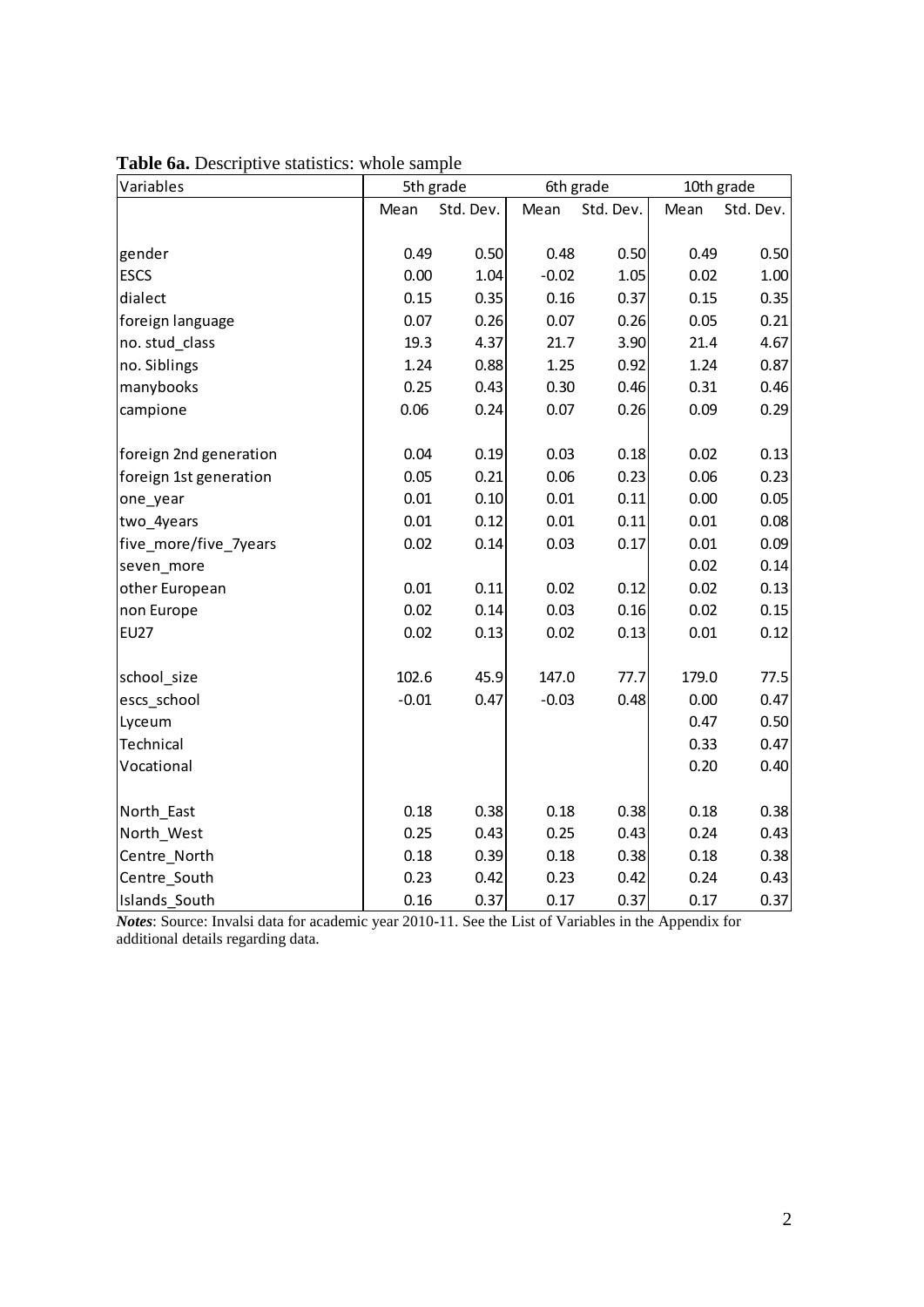| Variables              | 5th grade |           | 6th grade |           | 10th grade |           |
|------------------------|-----------|-----------|-----------|-----------|------------|-----------|
|                        | Mean      | Std. Dev. | Mean      | Std. Dev. | Mean       | Std. Dev. |
|                        |           |           |           |           |            |           |
| gender                 | 0.49      | 0.50      | 0.47      | 0.50      | 0.51       | 0.50      |
| <b>ESCS</b>            | $-0.52$   | 0.93      | $-0.54$   | 0.93      | $-0.41$    | 0.95      |
| foreign language       | 0.63      | 0.48      | 0.62      | 0.49      | 0.59       | 0.49      |
| no. stud_class         | 19.02     | 4.09      | 21.23     | 3.50      | 20.99      | 4.43      |
| no. Siblings           | 1.53      | 1.08      | 1.55      | 1.11      | 1.54       | 1.12      |
| manybooks              | 0.11      | 0.32      | 0.13      | 0.33      | 0.13       | 0.34      |
| school_size            | 110       | 44        | 147       | 76        | 183        | 72        |
| escs_school            | $-0.01$   | 0.39      | $-0.02$   | 0.40      | $-0.13$    | 0.40      |
| Lyceum                 |           |           |           |           | 0.24       | 0.43      |
| Technical              |           |           |           |           | 0.38       | 0.48      |
| Vocational             |           |           |           |           | 0.38       | 0.49      |
| foreign 1st generation |           |           |           |           |            |           |
| one_year               | 0.10      | 0.30      | 0.12      | 0.33      | 0.03       | 0.18      |
| two_4years             | 0.15      | 0.36      | 0.14      | 0.34      | 0.10       | 0.29      |
| five_more/five_7years  | 0.23      | 0.42      | 0.29      | 0.46      | 0.12       | 0.32      |
| seven_more             |           |           |           |           | 0.29       | 0.45      |
| other European         | 0.13      | 0.34      | 0.16      | 0.37      | 0.24       | 0.43      |
| non Europe             | 0.23      | 0.42      | 0.28      | 0.45      | 0.32       | 0.47      |
| <b>EU27</b>            | 0.19      | 0.39      | 0.19      | 0.39      | 0.20       | 0.40      |
|                        |           |           |           |           |            |           |
| North_East             | 0.28      | 0.45      | 0.28      | 0.45      | 0.28       | 0.45      |
| North West             | 0.36      | 0.48      | 0.38      | 0.48      | 0.35       | 0.48      |
| Centre_North           | 0.23      | 0.42      | 0.22      | 0.42      | 0.22       | 0.42      |
| Centre_South           | 0.07      | 0.26      | 0.07      | 0.25      | 0.09       | 0.28      |
| Islands_South          | 0.06      | 0.23      | 0.06      | 0.23      | 0.06       | 0.24      |

**Table 6b.** Descriptive statistics: immigrant students

Source: Invalsi data for academic year 2010-11. See the Appendix for additional details regarding variables.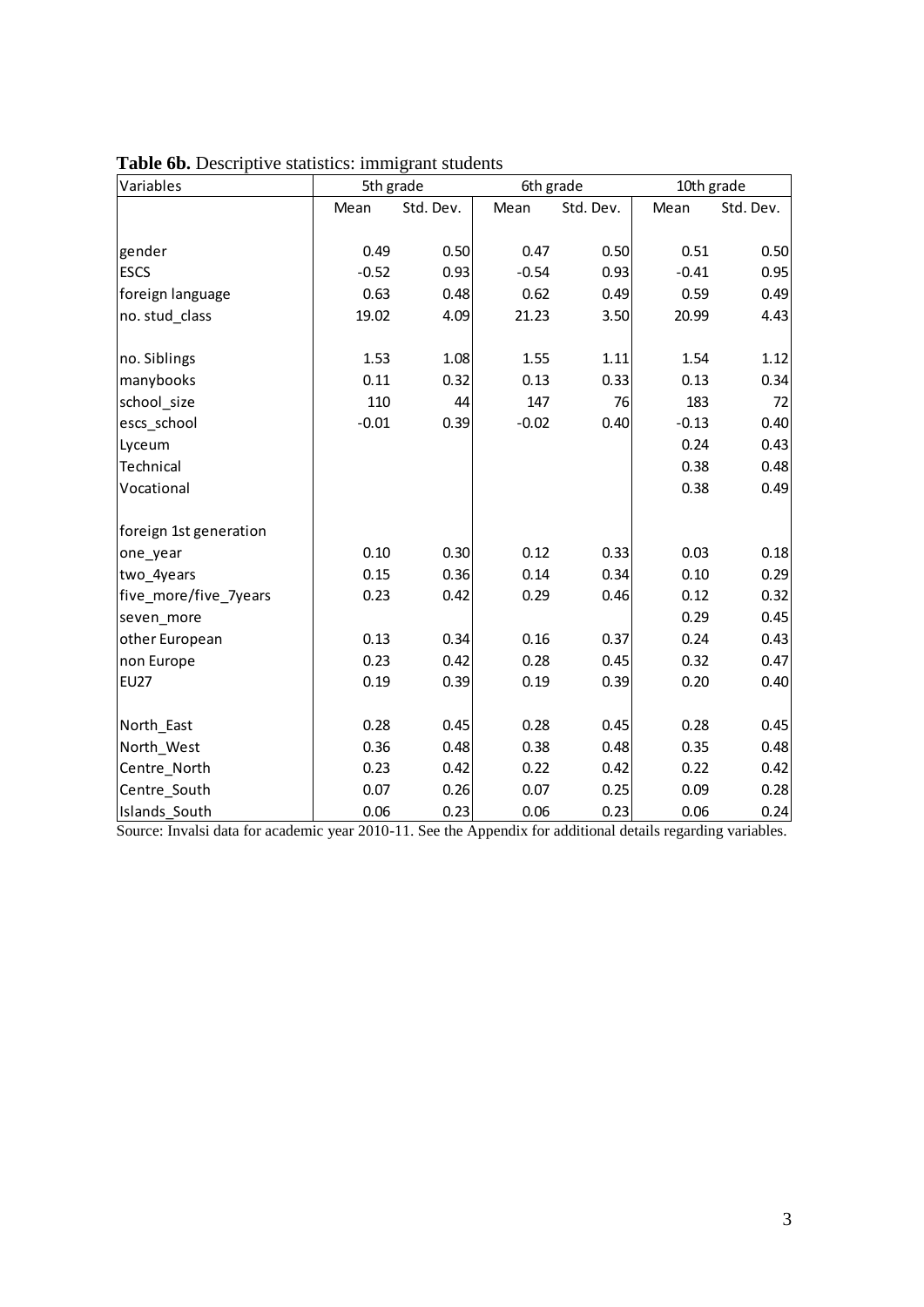| Table 7. OLS estimates: main results |  |  |  |
|--------------------------------------|--|--|--|
|--------------------------------------|--|--|--|

| Dependent variable:    |            |                                   |            |            |            | 6th grade - lower secondary school |            |            |                             |            | 10th grade - upper secondary school |            |  |  |
|------------------------|------------|-----------------------------------|------------|------------|------------|------------------------------------|------------|------------|-----------------------------|------------|-------------------------------------|------------|--|--|
| standardized language  | (1)        | 5th grade - primary school<br>(2) | (3)        | (4)        | (5)        | (6)                                | (7)        | (8)        | (9)<br>(10)<br>(11)<br>(12) |            |                                     |            |  |  |
| test results           |            |                                   |            |            |            |                                    |            |            |                             |            |                                     |            |  |  |
| gender                 | $0.57***$  | $0.55***$                         | $0.55***$  | $0.57***$  | $2.94***$  | $2.91***$                          | $2.93***$  | $2.92***$  | $2.48***$                   | $2.43***$  | $2.61***$                           | $2.61***$  |  |  |
|                        | (0.04)     | (0.05)                            | (0.04)     | (0.05)     | (0.05)     | (0.05)                             | (0.05)     | (0.05)     | (0.11)                      | (0.11)     | (0.11)                              | (0.11)     |  |  |
| escs                   | $2.90***$  | $2.45***$                         | $2.45***$  | $2.46***$  | 4.88***    | $4.07***$                          | $3.80***$  | $3.81***$  | $1.35***$                   | $0.75***$  | $0.40***$                           | $0.38***$  |  |  |
|                        | (0.04)     | (0.04)                            | (0.03)     | (0.03)     | (0.05)     | (0.05)                             | (0.04)     | (0.04)     | (0.04)                      | (0.04)     | (0.04)                              | (0.04)     |  |  |
| dialect                | $-1.55***$ | $-1.40***$                        | $-1.39***$ | $-1.36***$ | $-3.44***$ | $-3.16***$                         | $-3.06***$ | $-3.04***$ | $-1.12***$                  | $-1.12***$ | $-0.87***$                          | $-0.88***$ |  |  |
|                        | (0.09)     | (0.09)                            | (0.09)     | (0.09)     | (0.10)     | (0.10)                             | (0.10)     | (0.10)     | (0.12)                      | (0.12)     | (0.12)                              | (0.12)     |  |  |
| foreign language       | $-3.24***$ | $-3.06***$                        | $-3.06***$ | $-2.86***$ | $-5.13***$ | $-4.77***$                         | $-4.79***$ | $-4.36***$ | $-3.07***$                  | $-2.91***$ | $-2.85***$                          | $-2.61***$ |  |  |
|                        | (0.14)     | (0.14)                            | (0.14)     | (0.15)     | (0.14)     | (0.14)                             | (0.14)     | (0.15)     | (0.18)                      | (0.18)     | (0.18)                              | (0.18)     |  |  |
| no. stud_class         | 0.01       | 0.00                              | $-0.00$    | $-0.01$    | $0.17***$  | $0.16***$                          | $0.13***$  | $0.13***$  | $0.16***$                   | $0.16***$  | $0.09***$                           | $0.09***$  |  |  |
|                        | (0.01)     | (0.01)                            | (0.01)     | (0.01)     | (0.02)     | (0.02)                             | (0.02)     | (0.02)     | (0.02)                      | (0.02)     | (0.02)                              | (0.02)     |  |  |
| other european         |            |                                   |            | $-2.91***$ |            |                                    |            | $-1.87***$ |                             |            |                                     | $-0.47$    |  |  |
|                        |            |                                   |            | (0.32)     |            |                                    |            | (0.32)     |                             |            |                                     | (0.29)     |  |  |
| non europe             |            |                                   |            | $-5.23***$ |            |                                    |            | $-4.82***$ |                             |            |                                     | $-4.55***$ |  |  |
|                        |            |                                   |            | (0.30)     |            |                                    |            | (0.29)     |                             |            |                                     | (0.30)     |  |  |
| n. siblings            |            | $-1.02***$                        | $-1.02***$ | $-0.97***$ |            | $-1.58***$                         | $-1.58***$ | $-1.53***$ |                             | $-0.32***$ | $-0.29***$                          | $-0.24***$ |  |  |
|                        |            | (0.03)                            | (0.03)     | (0.03)     |            | (0.03)                             | (0.03)     | (0.03)     |                             | (0.03)     | (0.03)                              | (0.03)     |  |  |
| manybooks              |            | $2.14***$                         | $2.14***$  | $2.11***$  |            | $3.06***$                          | $3.10***$  | $3.00***$  |                             | $2.24***$  | $2.08***$                           | $2.08***$  |  |  |
|                        |            | (0.06)                            | (0.06)     | (0.06)     |            | (0.08)                             | (0.08)     | (0.08)     |                             | (0.07)     | (0.07)                              | (0.07)     |  |  |
| school_size            |            |                                   | 0.00       | 0.00       |            |                                    | $0.00**$   | $0.00**$   |                             |            | $0.01***$                           | $0.01***$  |  |  |
|                        |            |                                   | (0.00)     | (0.00)     |            |                                    | (0.00)     | (0.00)     |                             |            | (0.00)                              | (0.00)     |  |  |
| escs_school            |            |                                   | 0.05       | 0.10       |            |                                    | $1.40***$  | $1.50***$  |                             |            | $4.94***$                           | 4.95***    |  |  |
|                        |            |                                   | (0.17)     | (0.17)     |            |                                    | (0.18)     | (0.19)     |                             |            | (0.31)                              | (0.31)     |  |  |
| foreign1st generation  | $-5.20***$ | $-4.76***$                        | $-4.76***$ | $-2.10***$ | $-8.30***$ | $-7.64***$                         | $-7.66***$ | $-5.46***$ | $-4.50***$                  | $-4.22***$ | $-4.22***$                          | $-2.39***$ |  |  |
|                        | (0.18)     | (0.18)                            | (0.18)     | (0.24)     | (0.18)     | (0.18)                             | (0.18)     | (0.24)     | (0.17)                      | (0.17)     | (0.17)                              | (0.24)     |  |  |
| foreign 2nd generation | $-3.57***$ | $-3.11***$                        | $-3.12***$ | $-3.24***$ | $-3.74***$ | $-3.02***$                         | $-3.05***$ | $-3.33***$ | $-2.22***$                  | $-1.96***$ | $-2.08***$                          | $-2.19***$ |  |  |
|                        | (0.16)     | (0.16)                            | (0.16)     | (0.16)     | (0.17)     | (0.17)                             | (0.17)     | (0.17)     | (0.19)                      | (0.20)     | (0.20)                              | (0.20)     |  |  |
| Vocational             |            |                                   |            |            |            |                                    |            |            | $-9.77***$                  | $-9.80***$ | $-8.77***$                          | $-8.73***$ |  |  |
|                        |            |                                   |            |            |            |                                    |            |            | (0.28)                      | (0.28)     | (0.29)                              | (0.29)     |  |  |
| Lyceum                 |            |                                   |            |            |            |                                    |            |            | $9.15***$                   | 8.90***    | $6.50***$                           | $6.51***$  |  |  |
|                        |            |                                   |            |            |            |                                    |            |            | (0.24)                      | (0.24)     | (0.29)                              | (0.29)     |  |  |
| Constant               | 74.33***   | 74.92***                          | 74.78***   | 74.78***   | 59.91***   | 60.80***                           | 61.02***   | $61.02***$ | 65.37***                    | 65.14***   | 64.78***                            | 64.70***   |  |  |
|                        | (0.26)     | (0.26)                            | (0.30)     | (0.31)     | (0.36)     | (0.36)                             | (0.36)     | (0.37)     | (0.45)                      | (0.44)     | (0.45)                              | (0.45)     |  |  |
| Macro area dummies     | <b>YES</b> | <b>YES</b>                        | <b>YES</b> | <b>YES</b> | <b>YES</b> | <b>YES</b>                         | <b>YES</b> | <b>YES</b> | <b>YES</b>                  | <b>YES</b> | <b>YES</b>                          | <b>YES</b> |  |  |
| Observations           | 410800     | 379405                            | 379405     | 368234     | 436670     | 412474                             | 412474     | 399229     | 388451                      | 371575     | 371575                              | 371250     |  |  |
| R-squared              | 0.078      | 0.086                             | 0.086      | 0.089      | 0.167      | 0.178                              | 0.179      | 0.182      | 0.303                       | 0.308      | 0.316                               | 0.317      |  |  |

*Notes*: Source: Invalsi data for academic year 2010-11. See the List of Variables in the Appendix for additional details regarding data. Standard errors are clustered at school level; \*\*\* p<0.01, \*\* p<0.05, \* p<0.1.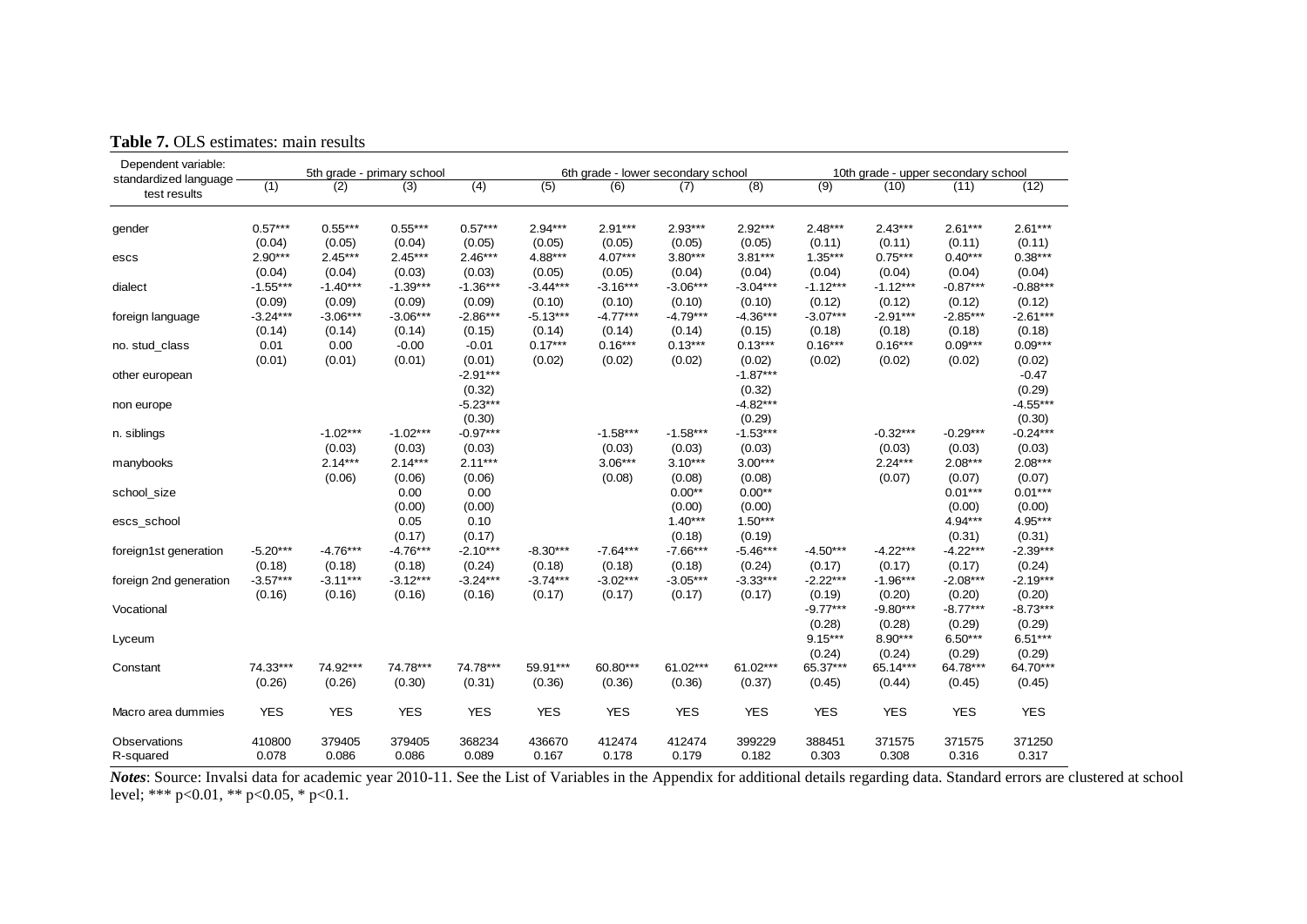| Dependent variable:    |             |             | 5th grade - primary school |                  |             | 6th grade - lower secondary school |             |             |             | 10th grade - upper secondary school |             |             |  |
|------------------------|-------------|-------------|----------------------------|------------------|-------------|------------------------------------|-------------|-------------|-------------|-------------------------------------|-------------|-------------|--|
| standardized language  | (1)         | (2)         | (3)                        | $\overline{(4)}$ | (5)         | (6)                                | (7)         | (8)         | (9)         | (10)                                | (11)        | (12)        |  |
| test results           |             |             |                            |                  |             |                                    |             |             |             |                                     |             |             |  |
|                        |             |             |                            |                  |             |                                    |             |             |             |                                     |             |             |  |
| gender                 | $0.59***$   | $0.58***$   | $0.58***$                  | $0.57***$        | $2.95***$   | $2.93***$                          | $2.94***$   | $2.93***$   | $2.48***$   | $2.43***$                           | $2.61***$   | $2.61***$   |  |
|                        | (0.04)      | (0.05)      | (0.05)                     | (0.05)           | (0.05)      | (0.05)                             | (0.05)      | (0.05)      | (0.11)      | (0.11)                              | (0.11)      | (0.11)      |  |
| escs                   | $2.93***$   | $2.48***$   | $2.47***$                  | $2.45***$        | $4.91***$   | $4.11***$                          | $3.83***$   | $3.81***$   | $1.37***$   | $0.76***$                           | $0.40***$   | $0.38***$   |  |
|                        | (0.04)      | (0.04)      | (0.03)                     | (0.03)           | (0.05)      | (0.05)                             | (0.04)      | (0.04)      | (0.04)      | (0.04)                              | (0.04)      | (0.04)      |  |
| dialect                | $-1.50***$  | $-1.36***$  | $-1.34***$                 | $-1.35***$       | $-3.37***$  | $-3.10***$                         | -2.99***    | $-3.01***$  | $-1.09***$  | $-1.09***$                          | $-0.83***$  | $-0.87***$  |  |
|                        | (0.09)      | (0.09)      | (0.09)                     | (0.09)           | (0.11)      | (0.10)                             | (0.10)      | (0.10)      | (0.12)      | (0.12)                              | (0.12)      | (0.12)      |  |
| foreign language       | $-3.43***$  | $-3.22***$  | $-3.22***$                 | $-2.95***$       | $-5.66***$  | $-5.26***$                         | $-5.29***$  | $-4.86***$  | $-4.41***$  | $-4.19***$                          | $-4.14***$  | $-2.93***$  |  |
|                        | (0.14)      | (0.14)      | (0.14)                     | (0.15)           | (0.15)      | (0.15)                             | (0.15)      | (0.14)      | (0.20)      | (0.20)                              | (0.20)      | (0.18)      |  |
| no. stud class         | 0.00        | 0.00        | $-0.00$                    | $-0.00$          | $0.17***$   | $0.16***$                          | $0.13***$   | $0.13***$   | $0.16***$   | $0.16***$                           | $0.09***$   | $0.09***$   |  |
|                        | (0.01)      | (0.01)      | (0.01)                     | (0.01)           | (0.02)      | (0.02)                             | (0.02)      | (0.02)      | (0.02)      | (0.02)                              | (0.02)      | (0.02)      |  |
| other european         |             |             |                            | $-3.39***$       |             |                                    |             | $-3.78***$  |             |                                     |             | $-2.25***$  |  |
|                        |             |             |                            | (0.31)           |             |                                    |             | (0.31)      |             |                                     |             | (0.27)      |  |
| non europe             |             |             |                            | $-5.55***$       |             |                                    |             | $-6.28***$  |             |                                     |             | $-5.91***$  |  |
|                        |             |             |                            | (0.28)           |             |                                    |             | (0.27)      |             |                                     |             | (0.28)      |  |
| n. siblings            |             | $-1.01***$  | $-1.01***$                 | $-0.97***$       |             | $-1.59***$                         | $-1.59***$  | $-1.52***$  |             | $-0.34***$                          | $-0.31***$  | $-0.23***$  |  |
|                        |             | (0.03)      | (0.03)                     | (0.03)           |             | (0.03)                             | (0.03)      | (0.03)      |             | (0.03)                              | (0.03)      | (0.03)      |  |
| manybooks              |             | $2.13***$   | $2.13***$                  | $2.11***$        |             | $3.00***$                          | $3.03***$   | $3.01***$   |             | $2.28***$                           | $2.11***$   | $2.10***$   |  |
|                        |             | (0.06)      | (0.06)                     | (0.06)           |             | (0.08)                             | (0.08)      | (0.08)      |             | (0.07)                              | (0.07)      | (0.07)      |  |
| school_size            |             |             | 0.00                       | 0.00             |             |                                    | $0.00**$    | $0.00**$    |             |                                     | $0.01***$   | $0.01***$   |  |
|                        |             |             | (0.00)                     | (0.00)           |             |                                    | (0.00)      | (0.00)      |             |                                     | (0.00)      | (0.00)      |  |
| escs_school            |             |             | 0.09                       | 0.11             |             |                                    | $1.49***$   | $1.51***$   |             |                                     | $4.95***$   | $4.95***$   |  |
|                        |             |             | (0.17)                     | (0.17)           |             |                                    | (0.19)      | (0.19)      |             |                                     | (0.31)      | (0.31)      |  |
| foreign 2nd generation | $-3.41***$  | $-2.98***$  | $-2.99***$                 | $-3.19***$       | $-3.42***$  | $-2.73***$                         | $-2.75***$  | $-3.04***$  | $-1.71***$  | $-1.47***$                          | $-1.59***$  | $-2.07***$  |  |
|                        | (0.16)      | (0.16)      | (0.16)                     | (0.16)           | (0.17)      | (0.17)                             | (0.17)      | (0.17)      | (0.19)      | (0.20)                              | (0.19)      | (0.19)      |  |
| one_year               | $-11.32***$ | $-10.88***$ | $-10.89***$                | $-7.95***$       | $-15.23***$ | $-14.57***$                        | $-14.61***$ | $-11.01***$ | $-13.27***$ | $-12.98***$                         | $-12.96***$ | $-10.12***$ |  |
|                        | (0.39)      | (0.39)      | (0.39)                     | (0.41)           | (0.31)      | (0.31)                             | (0.31)      | (0.34)      | (0.64)      | (0.65)                              | (0.65)      | (0.67)      |  |
| two_4years             | $-3.80***$  | $-3.43***$  | $-3.44***$                 | $-0.83***$       | $-6.67***$  | $-6.05***$                         | $-6.09***$  | $-2.98***$  | $-6.86***$  | $-6.69***$                          | $-6.68***$  | $-4.55***$  |  |
|                        | (0.26)      | (0.26)      | (0.26)                     | (0.28)           | (0.29)      | (0.29)                             | (0.29)      | (0.31)      | (0.37)      | (0.37)                              | (0.36)      | (0.38)      |  |
| five_7years            | $-3.44***$  | $-3.04***$  | $-3.05***$                 | $-0.13$          | $-5.56***$  | $-4.96***$                         | $-4.98***$  | $-1.66***$  | $-2.64***$  | $-2.40***$                          | $-2.38***$  | $-0.43$     |  |
|                        | (0.21)      | (0.22)      | (0.22)                     | (0.26)           | (0.22)      | (0.21)                             | (0.21)      | (0.26)      | (0.32)      | (0.32)                              | (0.32)      | (0.35)      |  |
| seven more             |             |             |                            |                  |             |                                    |             |             | $-1.47***$  | $-1.14***$                          | $-1.12***$  | $1.25***$   |  |
|                        |             |             |                            |                  |             |                                    |             |             | (0.25)      | (0.25)                              | (0.25)      | (0.31)      |  |
| Vocational             |             |             |                            |                  |             |                                    |             |             | $-9.79***$  | $-9.81***$                          | $-8.78***$  | $-8.71***$  |  |
|                        |             |             |                            |                  |             |                                    |             |             | (0.28)      | (0.28)                              | (0.29)      | (0.29)      |  |
| Lyceum                 |             |             |                            |                  |             |                                    |             |             | $9.16***$   | $8.91***$                           | $6.51***$   | $6.51***$   |  |
|                        |             |             |                            |                  |             |                                    |             |             | (0.24)      | (0.24)                              | (0.29)      | (0.29)      |  |
| Constant               | 74.33***    | 74.93***    | 74.78***                   | 74.77***         | 59.86***    | 60.77***                           | 61.01***    | 60.98***    | 65.32***    | 65.10***                            | 64.74***    | 64.67***    |  |
|                        | (0.26)      | (0.26)      | (0.31)                     | (0.31)           | (0.37)      | (0.36)                             | (0.37)      | (0.37)      | (0.45)      | (0.44)                              | (0.45)      | (0.45)      |  |
|                        |             |             |                            |                  |             |                                    |             |             |             |                                     |             |             |  |
| Macro area dummies     | <b>YES</b>  | <b>YES</b>  | <b>YES</b>                 | <b>YES</b>       | <b>YES</b>  | <b>YES</b>                         | <b>YES</b>  | <b>YES</b>  | <b>YES</b>  | <b>YES</b>                          | <b>YES</b>  | <b>YES</b>  |  |
| Observations           | 399343      | 368826      | 368826                     | 368234           | 423262      | 399856                             | 399856      | 399229      | 388451      | 371575                              | 371575      | 371250      |  |
| R-squared              | 0.081       | 0.089       | 0.089                      | 0.090            | 0.170       | 0.180                              | 0.182       | 0.183       | 0.303       | 0.308                               | 0.317       | 0.318       |  |

**Table 8.** OLS estimates: Length of stay of first generation immigrants

*Notes*: Source: Invalsi data for academic year 2010-11. See the List of Variables in the Appendix for additional details regarding data. Standard errors are clustered at school level; \*\*\* p<0.01, \*\* p<0.05, \* p<0.1.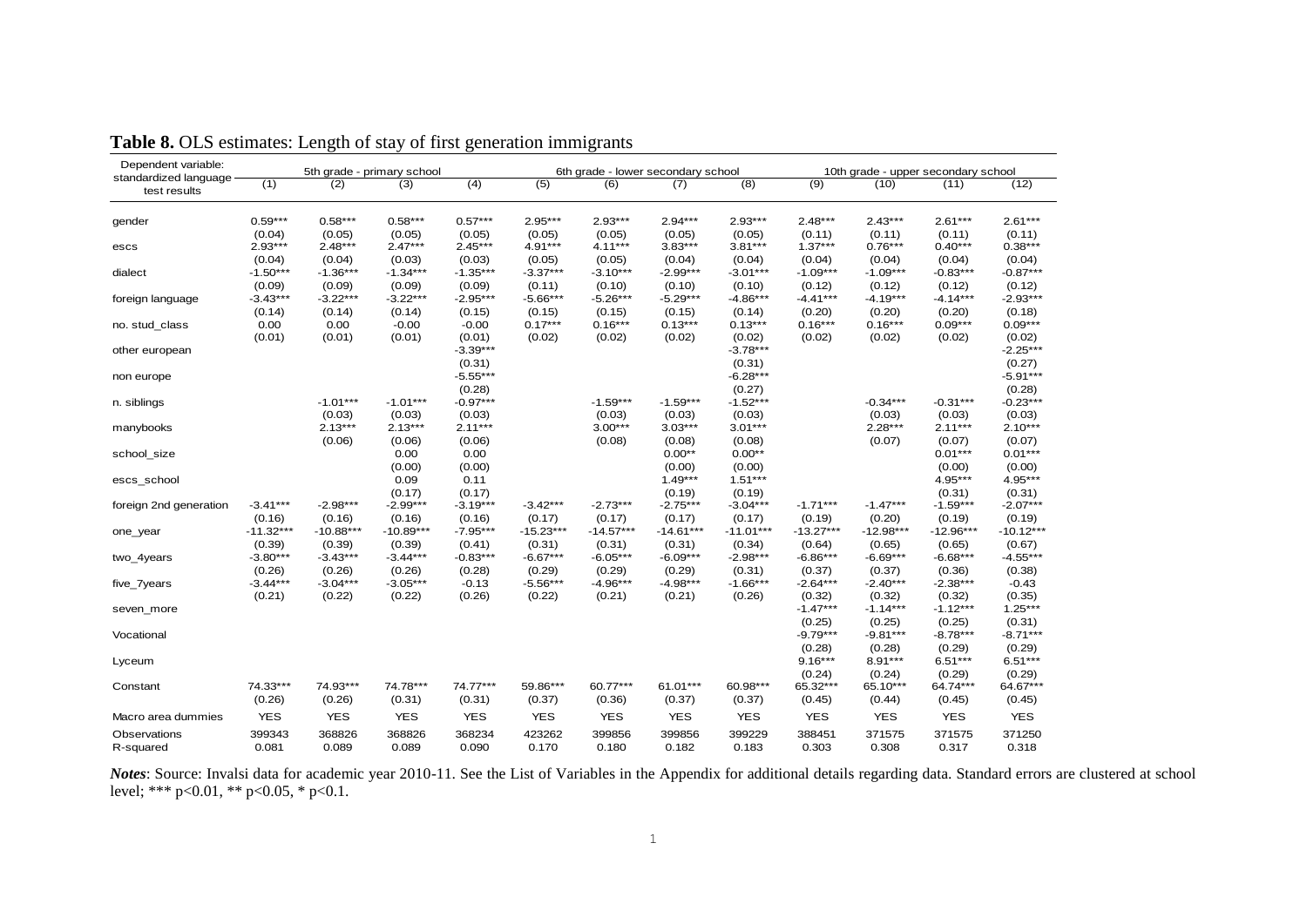| Dependent variable:<br>5th grade - primary school<br>standardized language |            |            |                      |                      |            | 6th grade - lower secondary school |                      | 10th grade - upper secondary school |            |            |                      |                      |  |
|----------------------------------------------------------------------------|------------|------------|----------------------|----------------------|------------|------------------------------------|----------------------|-------------------------------------|------------|------------|----------------------|----------------------|--|
| test results                                                               | (1)        | (2)        | (3)                  | (4)                  | (5)        | (6)                                | (7)                  | (8)                                 | (9)        | (10)       | (11)                 | (12)                 |  |
| gender                                                                     | $0.52***$  | $0.50***$  | $0.51***$            | $0.52***$            | $2.89***$  | $2.86***$                          | $2.86***$            | $2.88***$                           | $2.17***$  | $2.14***$  | $2.14***$            | $2.11***$            |  |
|                                                                            | (0.04)     | (0.04)     | (0.04)               | (0.04)               | (0.05)     | (0.05)                             | (0.05)               | (0.05)                              | (0.05)     | (0.05)     | (0.05)               | (0.05)               |  |
| escs                                                                       | $2.84***$  | $2.43***$  | $2.42***$            |                      | $4.50***$  | $3.80***$                          | $3.78***$            |                                     | $0.35***$  | 0.01       | $-0.00$              |                      |  |
|                                                                            | (0.02)     | (0.02)     | (0.02)               |                      | (0.03)     | (0.03)                             | (0.03)               |                                     | (0.02)     | (0.02)     | (0.02)               |                      |  |
| degree_parents                                                             |            |            |                      | $6.88***$            |            |                                    |                      | $10.21***$                          |            |            |                      | $-0.03$              |  |
|                                                                            |            |            |                      | (0.07)               |            |                                    |                      | (0.08)                              |            |            |                      | (0.06)               |  |
| high school_parents                                                        |            |            |                      | $4.61***$            |            |                                    |                      | $7.30***$                           |            |            |                      | $0.83***$            |  |
|                                                                            |            |            |                      | (0.06)<br>$1.93***$  |            |                                    |                      | (0.07)<br>$3.22***$                 |            |            |                      | (0.05)<br>$0.31***$  |  |
| compulsory_parents                                                         |            |            |                      | (0.08)               |            |                                    |                      | (0.09)                              |            |            |                      | (0.07)               |  |
| dialect                                                                    | $-1.45***$ | $-1.37***$ | $-1.36***$           | $-1.24***$           | $-2.89***$ | $-2.73***$                         | $-2.71***$           | $-2.55***$                          | $-0.74***$ | $-0.73***$ | $-0.73***$           | $-0.70***$           |  |
|                                                                            | (0.06)     | (0.06)     | (0.06)               | (0.07)               | (0.07)     | (0.08)                             | (0.08)               | (0.08)                              | (0.06)     | (0.06)     | (0.06)               | (0.06)               |  |
| foreign language                                                           | $-2.95***$ | $-2.81***$ | $-2.62***$           | $-2.80***$           | $-4.97***$ | $-4.67***$                         | $-4.32***$           | $-4.59***$                          | $-2.65***$ | $-2.59***$ | $-2.41***$           | $-2.28***$           |  |
|                                                                            | (0.11)     | (0.11)     | (0.12)               | (0.13)               | (0.13)     | (0.14)                             | (0.14)               | (0.15)                              | (0.14)     | (0.14)     | (0.14)               | (0.14)               |  |
| foreign1st generation                                                      | $-5.06***$ | $-4.63***$ | $-2.11***$           | $-2.67***$           | $-7.92***$ | $-7.35***$                         | $-4.83***$           | $-5.98***$                          | $-3.59***$ | $-3.44***$ | $-1.74***$           | $-1.78***$           |  |
|                                                                            | (0.14)     | (0.15)     | (0.20)               | (0.21)               | (0.15)     | (0.16)                             | (0.23)               | (0.24)                              | (0.13)     | (0.13)     | (0.19)               | (0.19)               |  |
| foreign 2nd generation                                                     | $-3.44***$ | $-2.98***$ | $-3.15***$           | $-3.55***$           | $-3.44***$ | $-2.85***$                         | $-3.11***$           | $-4.03***$                          | $-1.55***$ | $-1.44***$ | $-1.54***$           | $-1.46***$           |  |
|                                                                            | (0.12)     | (0.13)     | (0.13)               | (0.14)               | (0.15)     | (0.16)                             | (0.16)               | (0.17)                              | (0.14)     | (0.14)     | (0.14)               | (0.14)               |  |
| other european                                                             |            |            | $-2.88***$           | $-2.68***$           |            |                                    | $-2.28***$           | $-1.64***$                          |            |            | $-0.83***$           | $-0.66***$           |  |
|                                                                            |            |            | (0.29)               | (0.31)               |            |                                    | (0.30)               | (0.33)                              |            |            | (0.22)               | (0.22)               |  |
| non europe                                                                 |            |            | $-4.98***$<br>(0.26) | $-4.60***$           |            |                                    | $-5.21***$<br>(0.27) | $-4.60***$<br>(0.30)                |            |            | $-3.89***$<br>(0.23) | $-3.70***$<br>(0.23) |  |
| n. siblings                                                                |            | $-0.97***$ | $-0.92***$           | (0.29)<br>$-0.91***$ |            | $-1.39***$                         | $-1.34***$           | $-1.35***$                          |            | $-0.16***$ | $-0.11***$           | $-0.09***$           |  |
|                                                                            |            | (0.02)     | (0.02)               | (0.02)               |            | (0.03)                             | (0.03)               | (0.03)                              |            | (0.02)     | (0.02)               | (0.02)               |  |
| manybooks                                                                  |            | $2.01***$  | $1.99***$            | $2.56***$            |            | $2.61***$                          | $2.53***$            | $3.76***$                           |            | $1.46***$  | $1.46***$            | $1.50***$            |  |
|                                                                            |            | (0.05)     | (0.05)               | (0.05)               |            | (0.06)                             | (0.06)               | (0.06)                              |            | (0.04)     | (0.04)               | (0.04)               |  |
| Constant                                                                   | 74.97***   | 75.66***   | 75.59***             | 72.25***             | 62.13***   | 63.05***                           | 63.04***             | 57.96***                            | 67.94***   | 67.80***   | 67.75***             | 67.58***             |  |
|                                                                            | (0.02)     | (0.04)     | (0.04)               | (0.06)               | (0.03)     | (0.05)                             | (0.05)               | (0.07)                              | (0.03)     | (0.04)     | (0.04)               | (0.05)               |  |
| Classroom fixed effects                                                    | <b>YES</b> | <b>YES</b> | <b>YES</b>           | <b>YES</b>           | <b>YES</b> | <b>YES</b>                         | <b>YES</b>           | <b>YES</b>                          | <b>YES</b> | <b>YES</b> | <b>YES</b>           | <b>YES</b>           |  |
| Observations                                                               | 410800     | 379405     | 368234               | 348474               | 436670     | 412474                             | 399229               | 372005                              | 388451     | 371575     | 371250               | 363381               |  |
| R-squared                                                                  | 0.081      | 0.090      | 0.093                | 0.094                | 0.129      | 0.138                              | 0.141                | 0.145                               | 0.023      | 0.026      | 0.027                | 0.028                |  |

**Table 9.** Fixed effect estimates: main results

*Notes*: Source: Invalsi data for academic year 2010-11. See the List of Variables in the Appendix for additional details regarding data. Classroom-level fixed effect estimates. \*\*\* p<0.01, \*\* p<0.05, \* p<0.1.